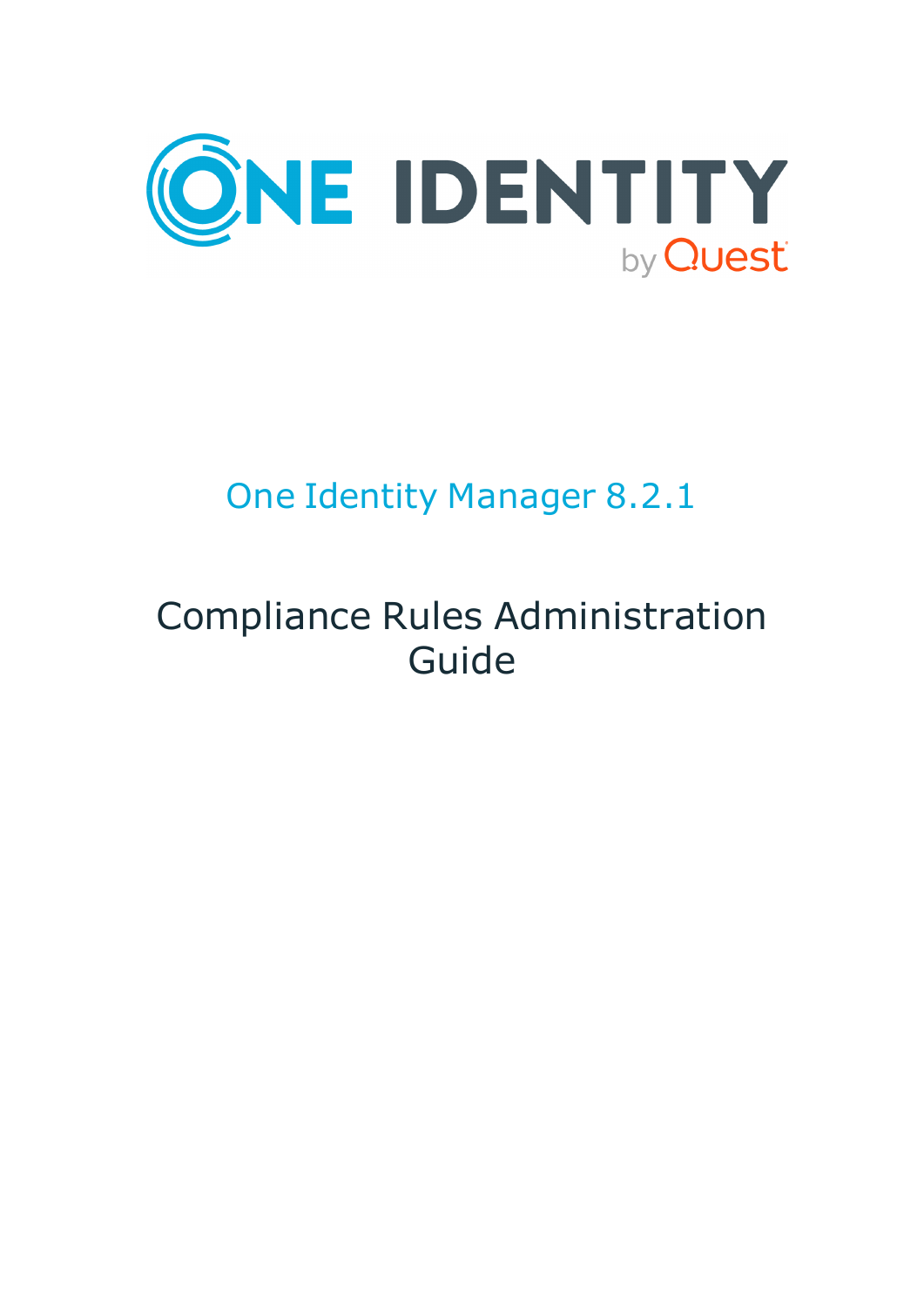#### **Copyright 2022 One Identity LLC.**

#### **ALL RIGHTS RESERVED.**

This guide contains proprietary information protected by copyright. The software described in this guide is furnished under a software license or nondisclosure agreement. This software may be used or copied only in accordance with the terms of the applicable agreement. No part of this guide may be reproduced or transmitted in any form or by any means, electronic or mechanical, including photocopying and recording for any purpose other than the purchaser's personal use without the written permission of One Identity LLC .

The information in this document is provided in connection with One Identity products. No license, express or implied, by estoppel or otherwise, to any intellectual property right is granted by this document or in connection with the sale of One Identity LLC products. EXCEPT AS SET FORTH IN THE TERMS AND CONDITIONS AS SPECIFIED IN THE LICENSE AGREEMENT FOR THIS PRODUCT, ONE IDENTITY ASSUMES NO LIABILITY WHATSOEVER AND DISCLAIMS ANY EXPRESS, IMPLIED OR STATUTORY WARRANTY RELATING TO ITS PRODUCTS INCLUDING, BUT NOT LIMITED TO, THE IMPLIED WARRANTY OF MERCHANTABILITY, FITNESS FOR A PARTICULAR PURPOSE, OR NON-INFRINGEMENT. IN NO EVENT SHALL ONE IDENTITY BE LIABLE FOR ANY DIRECT, INDIRECT, CONSEQUENTIAL, PUNITIVE, SPECIAL OR INCIDENTAL DAMAGES (INCLUDING, WITHOUT LIMITATION, DAMAGES FOR LOSS OF PROFITS, BUSINESS INTERRUPTION OR LOSS OF INFORMATION) ARISING OUT OF THE USE OR INABILITY TO USE THIS DOCUMENT, EVEN IF ONE IDENTITY HAS BEEN ADVISED OF THE POSSIBILITY OF SUCH DAMAGES. One Identity makes no representations or warranties with respect to the accuracy or completeness of the contents of this document and reserves the right to make changes to specifications and product descriptions at any time without notice. One Identity does not make any commitment to update the information contained in this document.

If you have any questions regarding your potential use of this material, contact:

One Identity LLC. Attn: LEGAL Dept 4 Polaris Way Aliso Viejo, CA 92656

Refer to our Web site ([http://www.OneIdentity.com](http://www.oneidentity.com/)) for regional and international office information.

#### **Patents**

One Identity is proud of our advanced technology. Patents and pending patents may apply to this product. For the most current information about applicable patents for this product, please visit our website at [http://www.OneIdentity.com/legal/patents.aspx](http://www.oneidentity.com/legal/patents.aspx).

#### **Trademarks**

One Identity and the One Identity logo are trademarks and registered trademarks of One Identity LLC. in the U.S.A. and other countries. For a complete list of One Identity trademarks, please visit our website at [www.OneIdentity.com/legal](http://www.oneidentity.com/legal). All other trademarks are the property of their respective owners.

#### **Legend**

**WARNING: A WARNING icon highlights a potential risk of bodily injury or property damage, for which industry-standard safety precautions are advised. This icon is often associated with electrical hazards related to hardware.**

**CAUTION: A CAUTION icon indicates potential damage to hardware or loss of data if** A **instructions are not followed.**

One Identity Manager Compliance Rules Administration Guide Updated - 27 April 2022, 02:08 Version - 8.2.1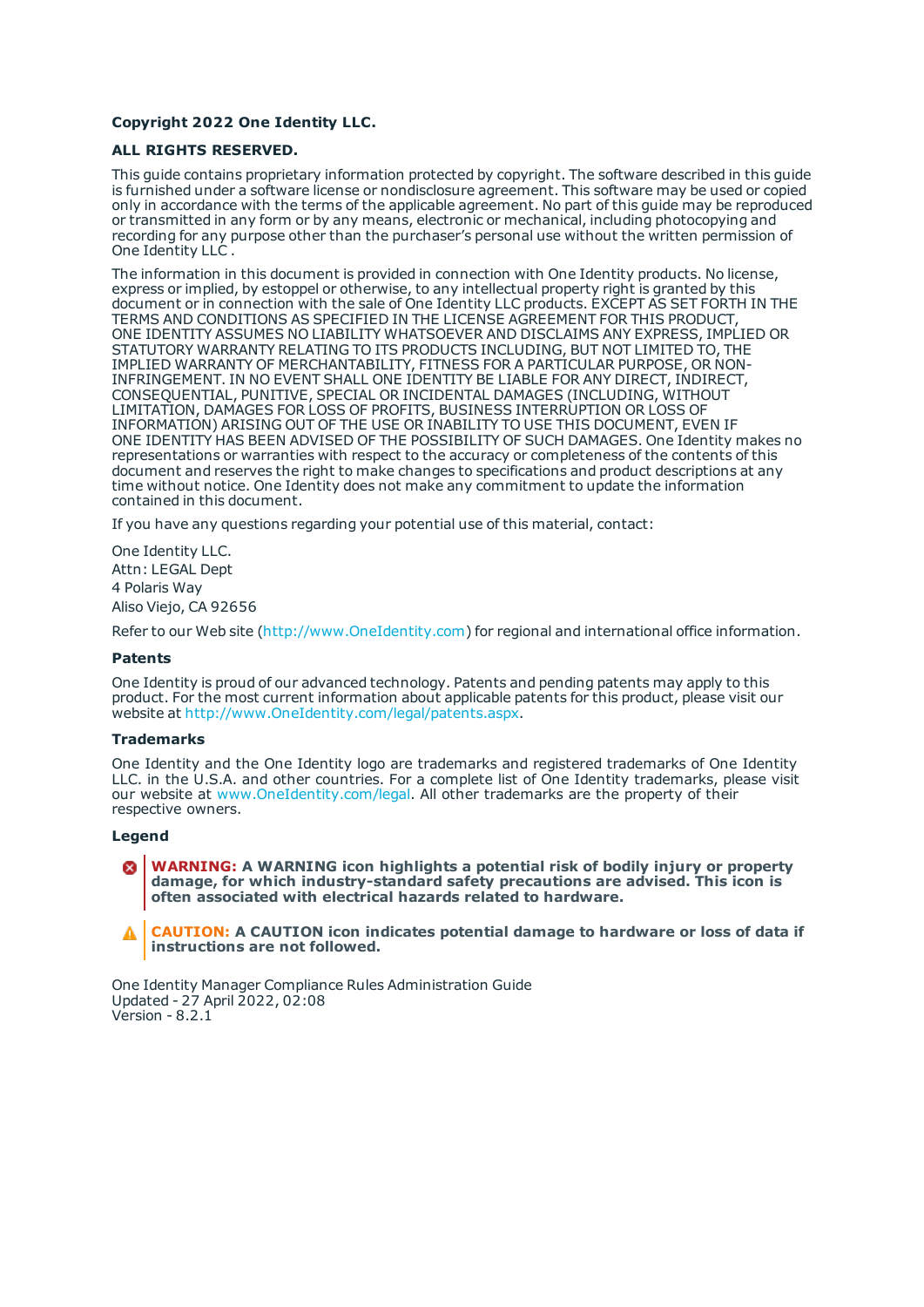## **Contents**

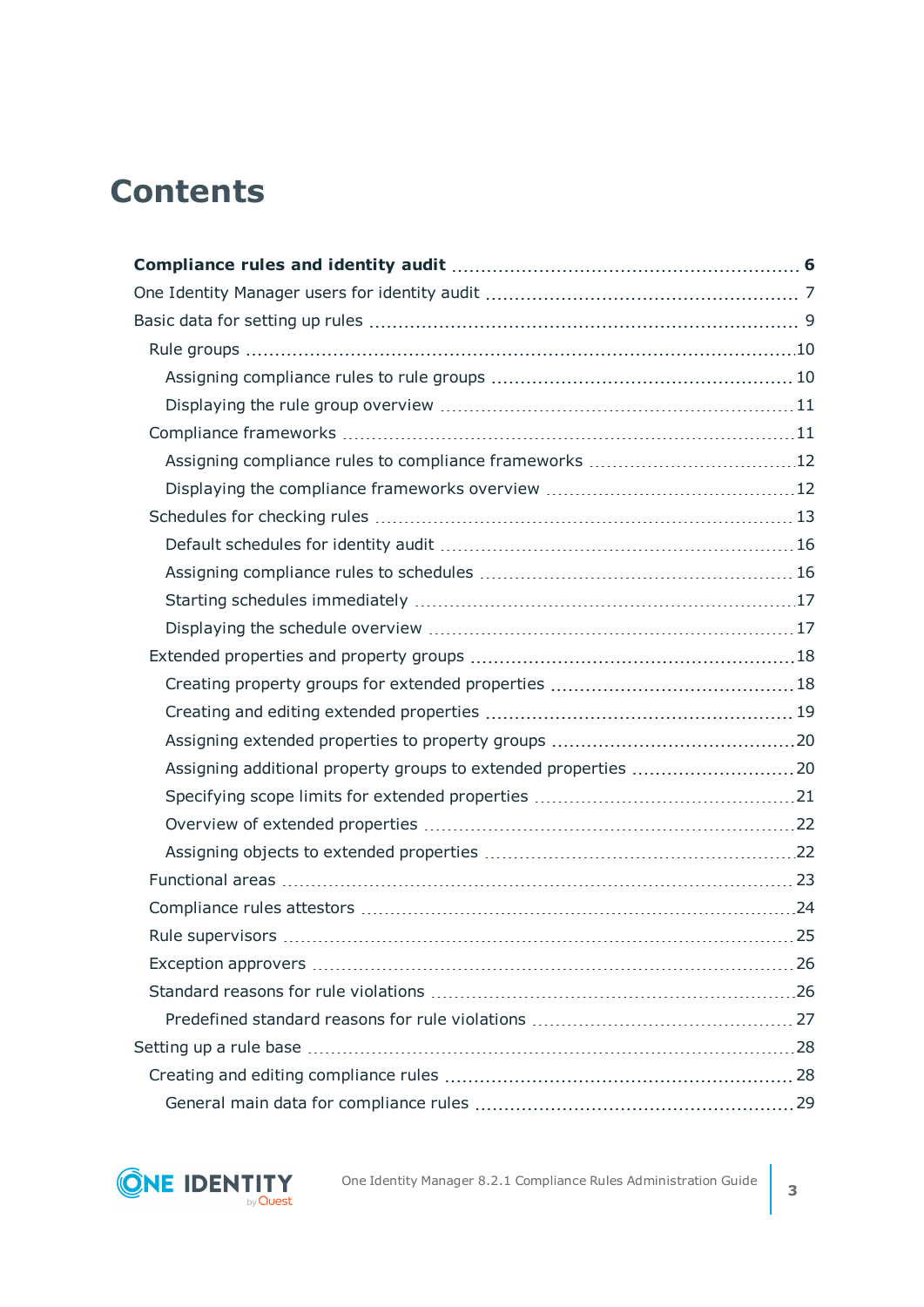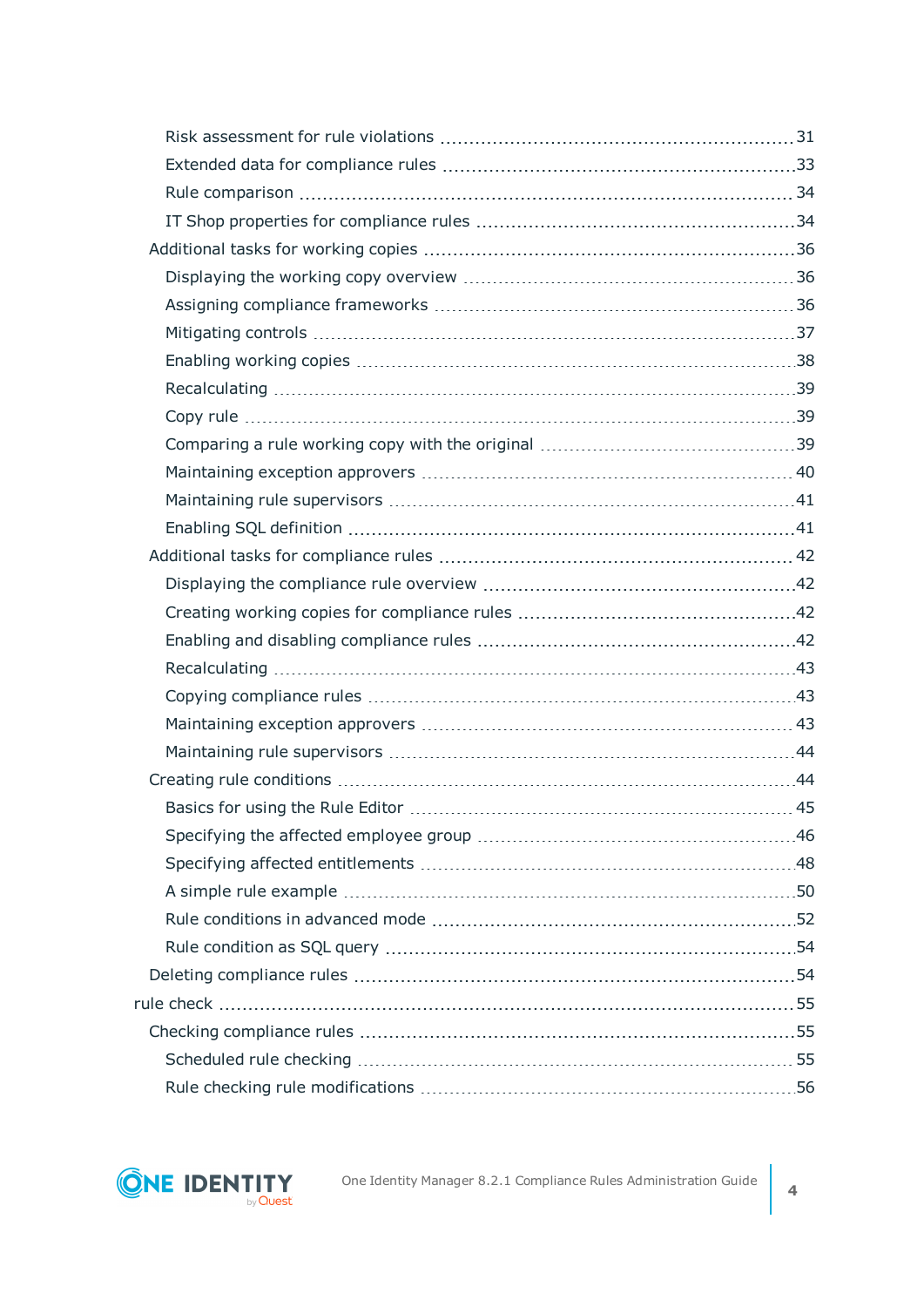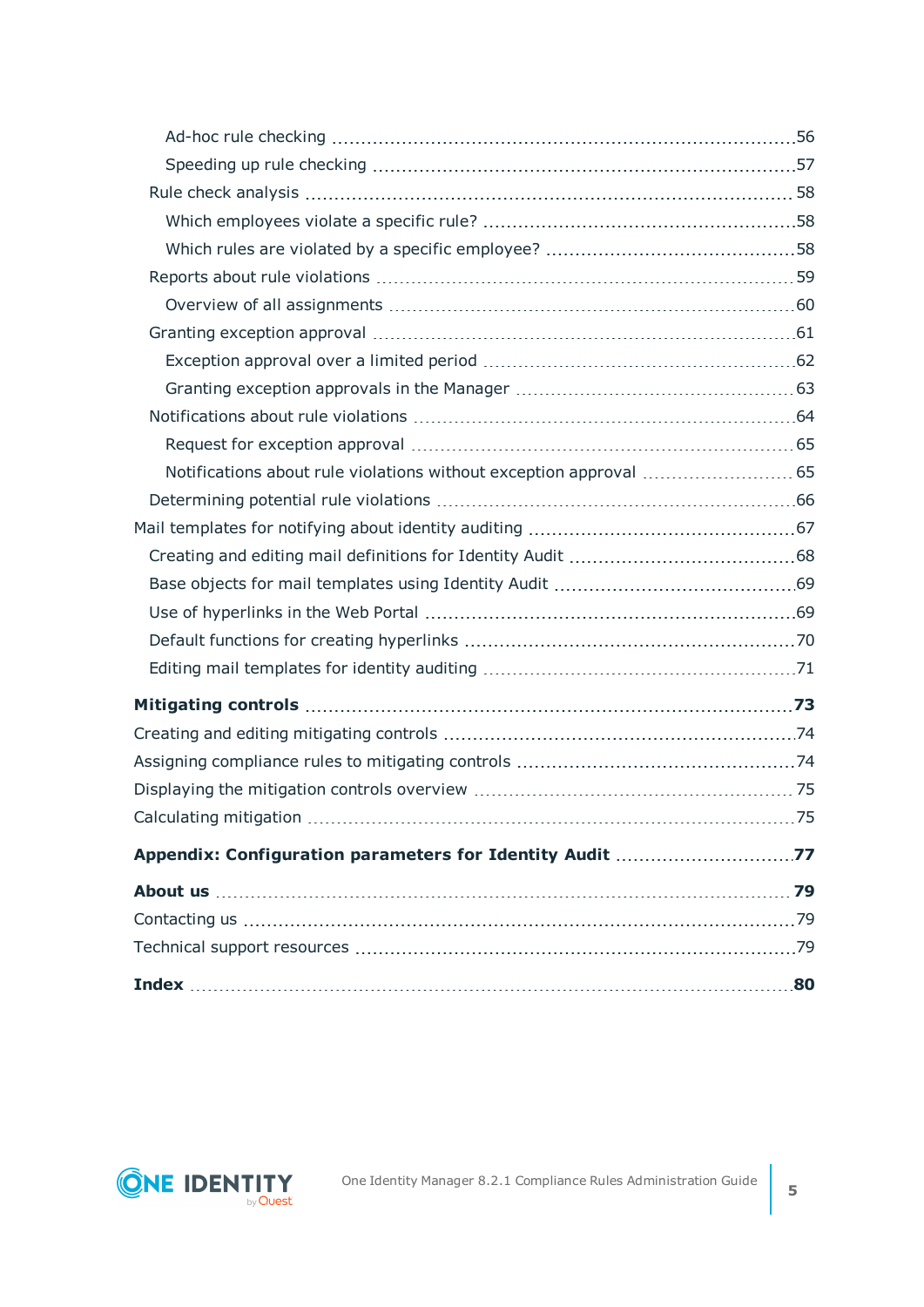## <span id="page-5-0"></span>**Compliance rules and identity audit**

One Identity Manager can be used to define rules that maintain and monitor regulatory requirements and automatically deal with rule violations. Define compliance rules to test entitlements or combinations of entitlements in the context of identity audit for employees in the company. On the one hand, existing rule violations can be found by checking rules. On the other hand, possible rule violations can be preemptively identified and this prevented.



#### **Figure 1: Identity audit in One Identity Manager**

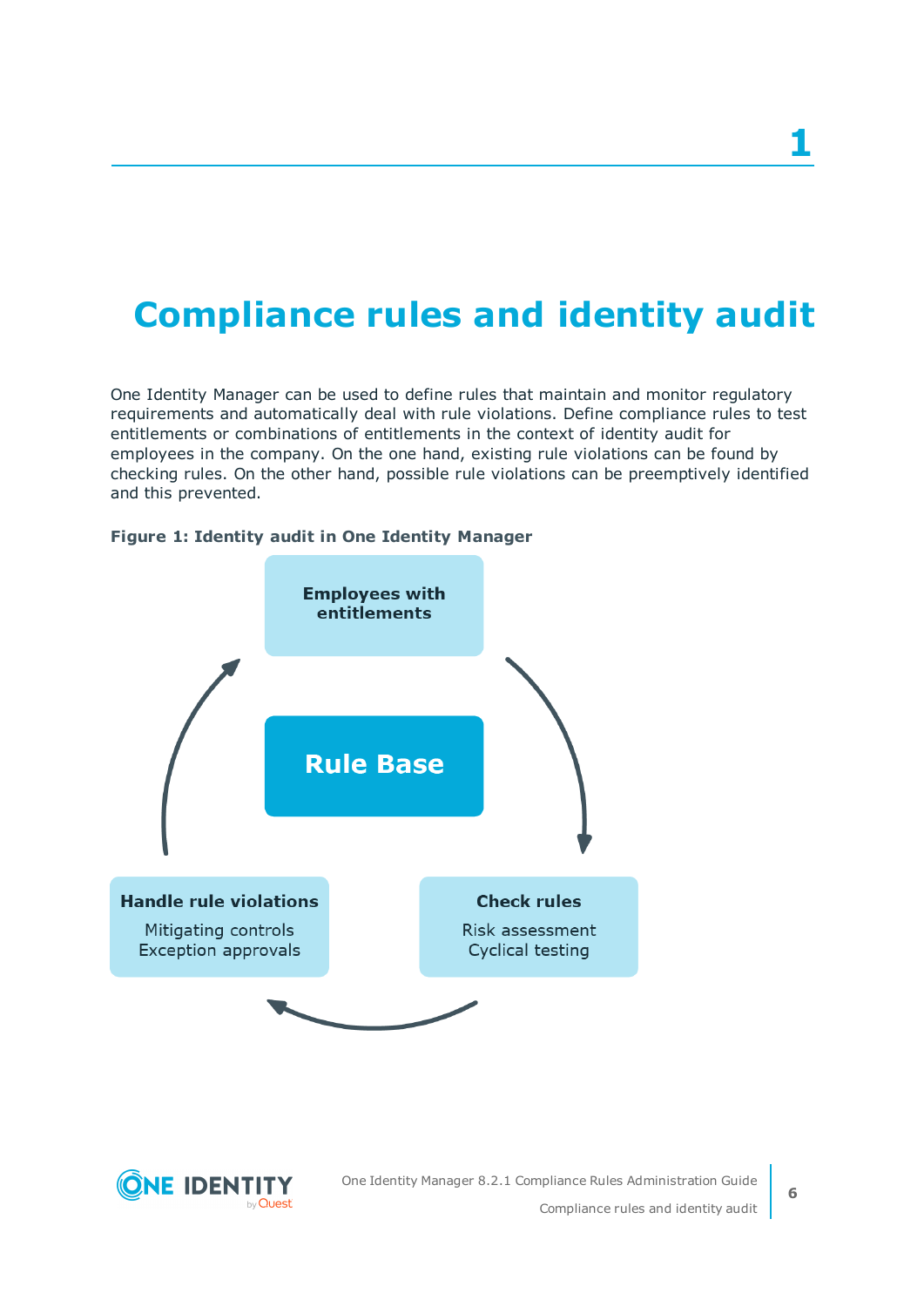Simple rule examples are:

- . An employee may not obtain two entitlements A and B at the same time.
- <sup>l</sup> Only employees with a particular department can have a particular entitlement.
- Every user account has to have a manager assigned to it.

You can use the identity audit function of One Identity Manager to:

- Define rules for any employee assignments
- Evaluate the risk of possible rule violations
- Specify mitigating controls
- Initiate regular or spontaneous rule checks
- Detailed testing of edit permissions for employees within an SAP client (using SAP functions)
- Evaluate rule violations with differing criteria
- Create reports about rules and rule violations

Based on this information, you can made corrections to data in One Identity Manager and transfer them to the connected target systems. The integrated report function in One Identity Manager can be used to provide information for the appropriate tests.

### *To use the identity audit function*

<sup>l</sup> In the Designer, set the **QER | ComplianceCheck** configuration parameter and compile the database.

If you disable the configuration parameter at a later date, model components and scripts that are not longer required, are disabled. SQL procedures and triggers are still carried out. For more information about the behavior of preprocessor relevant configuration parameters and conditional compiling, see the *One Identity Manager Configuration Guide*.

## <span id="page-6-0"></span>**One Identity Manager users for identity audit**

The following users are included in setting up and administration of the rule base and editing rule violations.

### **Table 1: Users**

| <b>Users</b>          | <b>Tasks</b>                                                                                                                                     |
|-----------------------|--------------------------------------------------------------------------------------------------------------------------------------------------|
| for Identity<br>Audit | Administrators Administrators must be assigned to the Identity & Access<br><b>Governance   Identity Audit   Administrators application role.</b> |
|                       | Users with this application role:                                                                                                                |

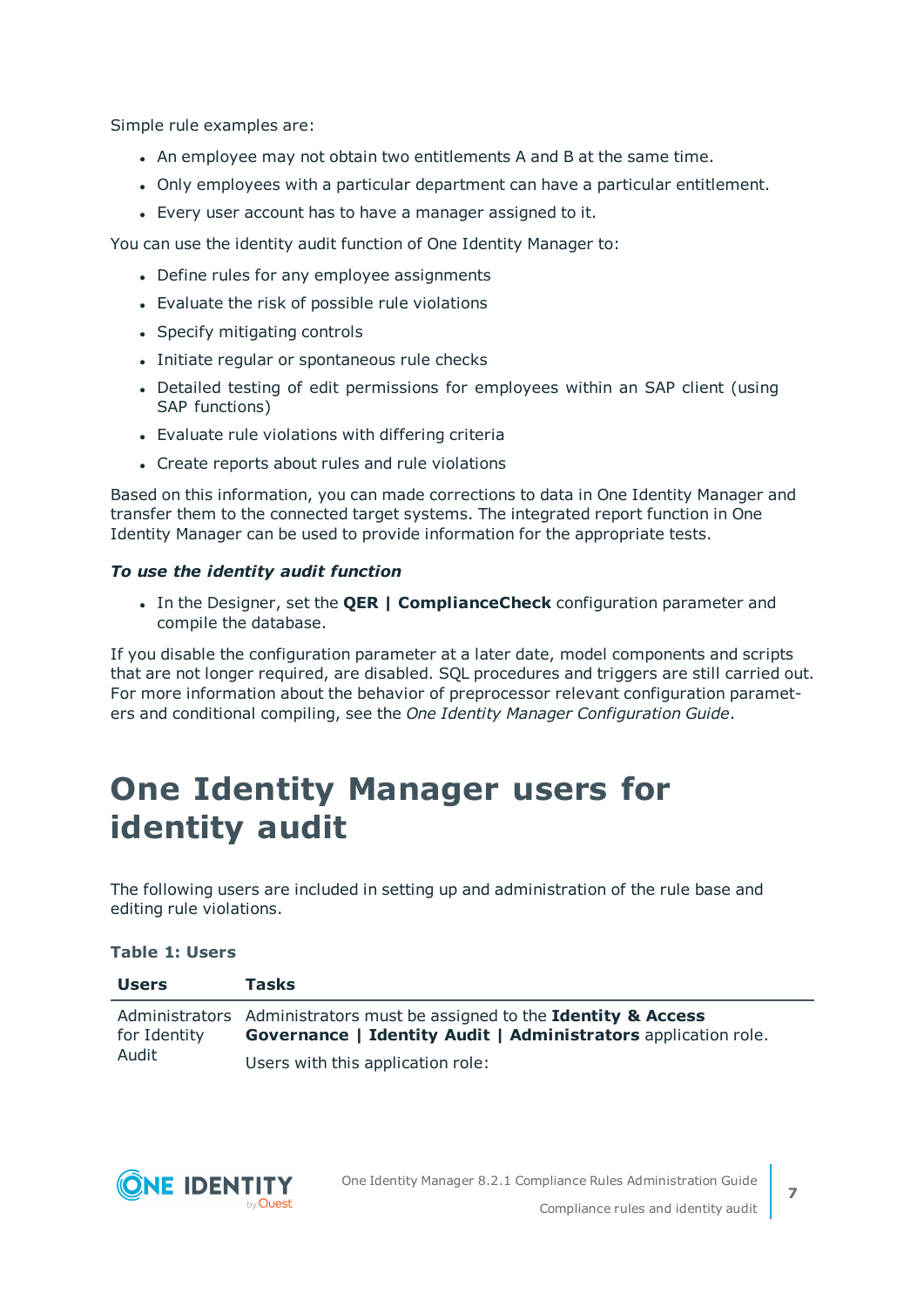| <b>Users</b>                              | <b>Tasks</b>                                                                                                                                                  |
|-------------------------------------------|---------------------------------------------------------------------------------------------------------------------------------------------------------------|
|                                           | • Enter base data for setting up company policies.                                                                                                            |
|                                           | Create compliance rules and assign rule supervisors to them.<br>$\bullet$                                                                                     |
|                                           | Can start rule checking and view rule violations as required.<br>$\bullet$                                                                                    |
|                                           | Create reports about rule violations.<br>$\bullet$                                                                                                            |
|                                           | • Enter mitigating controls.                                                                                                                                  |
|                                           | Create and edit risk index functions.                                                                                                                         |
|                                           | • Monitor Identity Audit functions.                                                                                                                           |
|                                           | Administer application roles for rule supervisors, exception<br>approvers and attestors.                                                                      |
|                                           | • Set up other application roles as required.                                                                                                                 |
| Rule<br>supervisors                       | Rule supervisors must be assigned to the Identity & Access<br>Governance   Identity Audit   Rule supervisors application role or<br>a child application role. |
|                                           | Users with this application role:                                                                                                                             |
|                                           | • Are responsible for compliance rule content, for example, an<br>auditor or a auditing department.                                                           |
|                                           | • Edit the compliance rule working copies, which are assigned to the<br>application role.                                                                     |
|                                           | • Enable and disable compliance rules.                                                                                                                        |
|                                           | • Can start rule checking and view rule violations as required.                                                                                               |
|                                           | • Assign mitigating controls.                                                                                                                                 |
| One Identity<br>Manager<br>administrators | One Identity Manager administrator and administrative system users<br>Administrative system users are not added to application roles.                         |
|                                           | One Identity Manager administrators:                                                                                                                          |
|                                           | • Create customized permissions groups for application roles for<br>role-based login to administration tools in the Designer as<br>required.                  |
|                                           | • Create system users and permissions groups for non role-based<br>login to administration tools in the Designer as required.                                 |
|                                           | • Enable or disable additional configuration parameters in the<br>Designer as required.                                                                       |
|                                           | • Create custom processes in the Designer as required.                                                                                                        |
|                                           | • Create and configure schedules as required.                                                                                                                 |
| Exception<br>approvers                    | Administrators must be assigned to the Identity & Access<br>Governance   Identity Audit   Exception approvers application                                     |

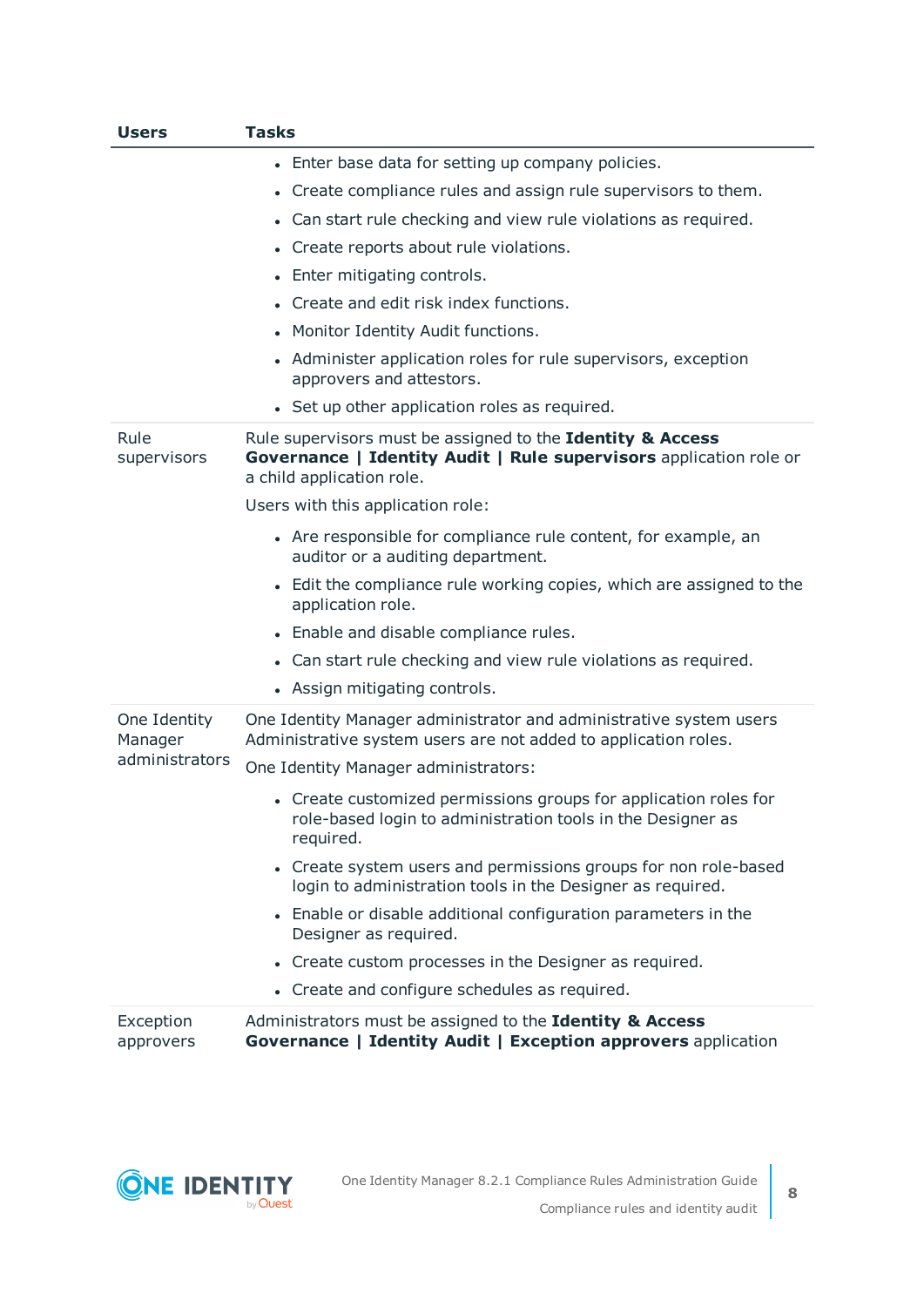| <b>Users</b>                          | <b>Tasks</b>                                                                                                                                                                                                                          |
|---------------------------------------|---------------------------------------------------------------------------------------------------------------------------------------------------------------------------------------------------------------------------------------|
|                                       | role or a child application role.                                                                                                                                                                                                     |
|                                       | Users with this application role:                                                                                                                                                                                                     |
|                                       | • Edit rule violations in the Web Portal.                                                                                                                                                                                             |
|                                       | • Can grant exception approval or revoke it in the Web Portal.                                                                                                                                                                        |
| Compliance<br>rules attestors         | Attestors must be assigned to the Identity & Access Governance  <br>Identity Audit   Attestors application role.                                                                                                                      |
|                                       | Users with this application role:                                                                                                                                                                                                     |
|                                       | • Attest compliance rules and exception approvals in the Web Portal<br>for which they are responsible.                                                                                                                                |
|                                       | • Can view main data for these compliance rules but not edit them.                                                                                                                                                                    |
|                                       | NOTE: This application role is available if the module Attestation<br>Module is installed.                                                                                                                                            |
| Compliance<br>and security<br>officer | Compliance and security officers must be assigned to the Identity &<br><b>Access Governance   Compliance &amp; Security Officer application</b><br>role.                                                                              |
|                                       | Users with this application role:                                                                                                                                                                                                     |
|                                       | • View all compliance relevant information and other analysis in the<br>Web Portal. This includes attestation policies, company policies<br>and policy violations, compliance rules, and rule violations and<br>risk index functions. |
|                                       | • Edit attestation polices.                                                                                                                                                                                                           |
| Auditors                              | Auditors are assigned to the Identity & Access Governance  <br>Auditors application role.                                                                                                                                             |
|                                       | Users with this application role:                                                                                                                                                                                                     |
|                                       | • See the Web Portal all the relevant data for an audit.                                                                                                                                                                              |

## <span id="page-8-0"></span>**Basic data for setting up rules**

Various basic data is required to create rules, run rule checks and handle rule violation.

| Rule groups:         | Rule groups on page 10                                  |
|----------------------|---------------------------------------------------------|
|                      | Compliance frameworks: Compliance frameworks on page 11 |
| Extended properties: | Extended properties and property groups on page 18      |
| Schedules:           | Schedules for checking rules on page 13                 |

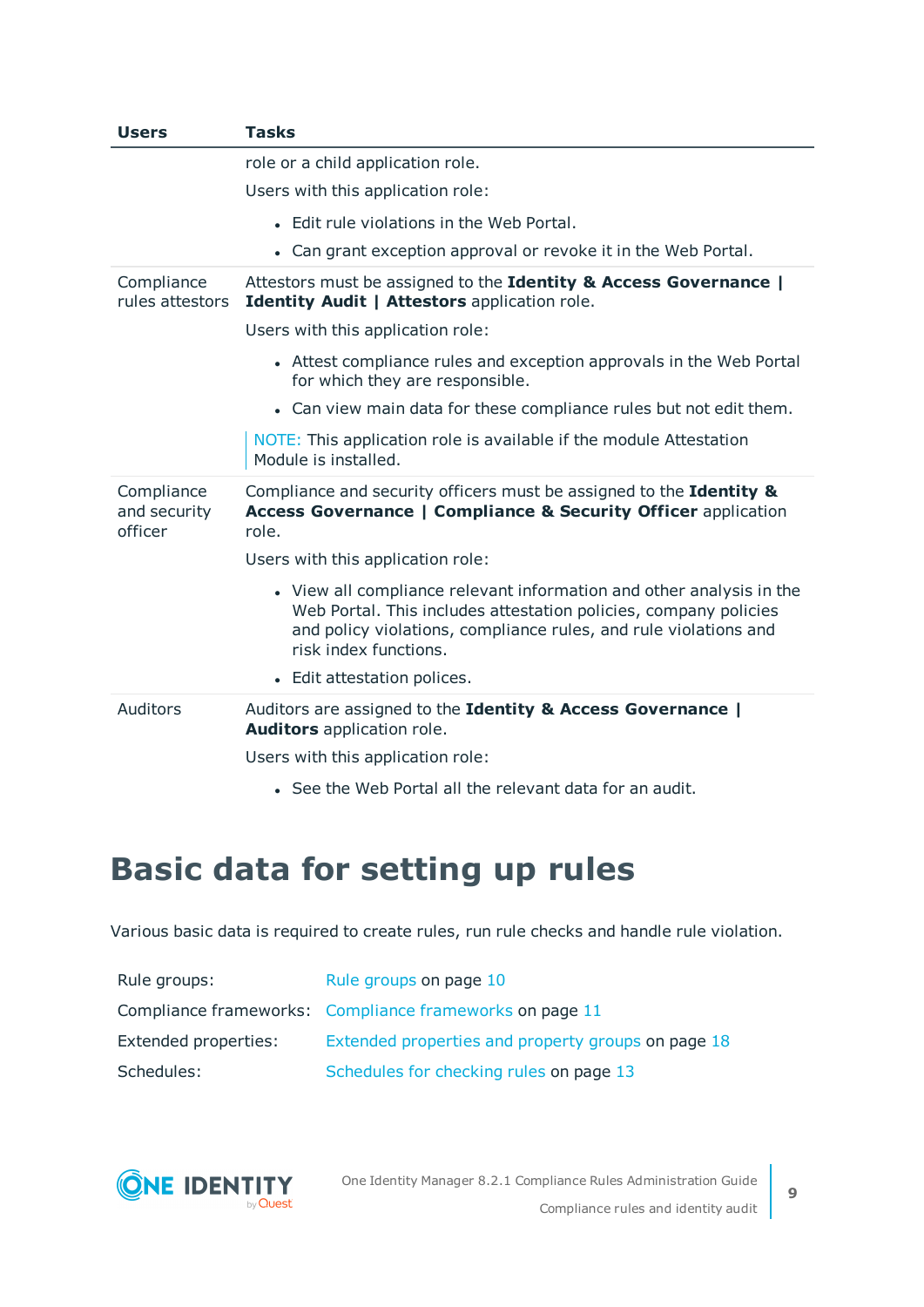| Functional areas:    | Functional areas on page 23                             |
|----------------------|---------------------------------------------------------|
| Attestors:           | Compliance rules attestors on page 24                   |
| Rule supervisors:    | Rule supervisors on page 25                             |
| Exception approvers: | Exception approvers on page 26                          |
| Standard reasons:    | Standard reasons for rule violations on page 26         |
| Mail templates:      | Editing mail templates for identity auditing on page 71 |

## <span id="page-9-0"></span>**Rule groups**

Use rule groups to group rules by functionality, for example, to group account policies, or to separate functions ("Segregation of duties").

### *To create or edit a rule group*

- 1. In the Manager, select the **Identity Audit > Basic configuration data > Rule groups** category.
- 2. Select a rule group in the result list. Select the **Change main data** task.

- OR -

Click  $\blacksquare$  in the result list.

- 3. Edit the main data of the rule group.
- 4. Save the changes.

Enter the following data for a rule group

### **Table 2: Rule group properties**

| <b>Property</b> | <b>Description</b>                                                                                                                |
|-----------------|-----------------------------------------------------------------------------------------------------------------------------------|
| Group<br>name   | Name of the rule group.                                                                                                           |
| Description     | Text field for additional explanation.                                                                                            |
| Parent<br>group | Rule group above this one in a hierarchy.<br>To organize rule groups hierarchically, select the parent rule group in the<br>menu. |

### <span id="page-9-1"></span>**Assigning compliance rules to rule groups**

Use this task to specify which compliance rules belong to the selected rule group.

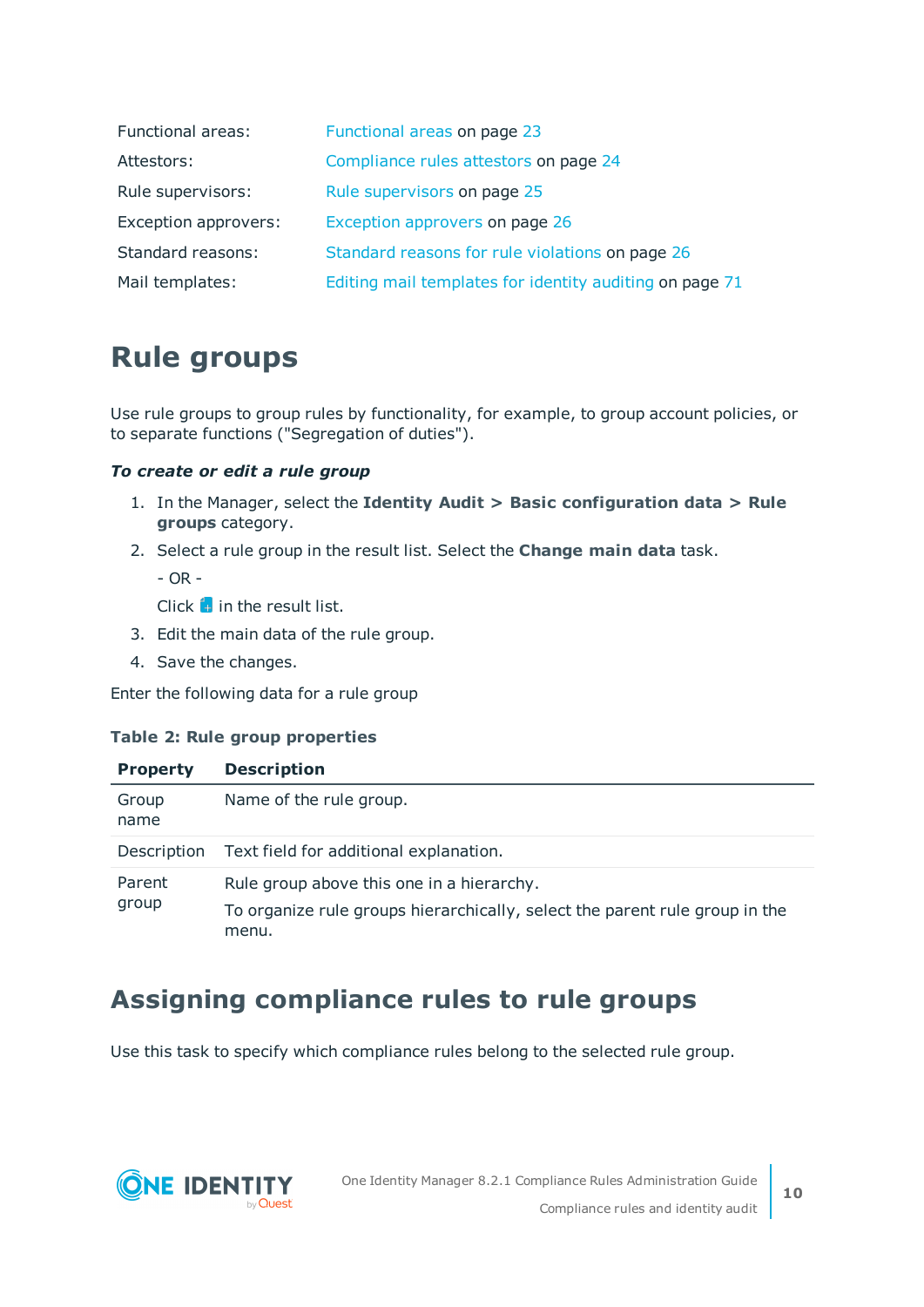### *To assign compliance rules to a rule group*

- 1. In the Manager, select the **Identity Audit > Basic configuration data > Rule groups** category.
- 2. Select the rule group in the result list.
- 3. Select the **Assign rules** task.
- 4. In the **Add assignments** pane, assign the compliance rules.

TIP: In the **Remove assignments** pane, you can remove assigned compliance rules.

### *To remove an assignment*

- Select the compliance rule and double-click  $\bigcirc$ .
- <span id="page-10-0"></span>5. Save the changes.

### **Displaying the rule group overview**

You can see the most important information about a rule group on the overview form. In the **Rule violation overview** report, you can get an overview of all rule violations for a rule group.

### *To obtain an overview of a rule group*

- 1. In the Manager, select the **Identity Audit > Basic configuration data > Rule groups** category.
- 2. Select the rule group in the result list.
- <span id="page-10-1"></span>3. Select the **Rule group overview** task.

## **Compliance frameworks**

Compliance frameworks are used for classifying attestation policies, compliance rules, and company policies according to regulatory requirements.

Compliance frameworks can be organized hierarchically. To do this, assign a parent framework to the compliance frameworks.

### *To create or edit compliance frameworks*

- 1. In the Manager, select the **Identity Audit > Basic configuration data > Compliance frameworks** category.
- 2. Select a Compliance Framework in the result list and run the **Change main data** task.

 $- OR -$ 

Click  $\mathbf{r}$  in the result list.

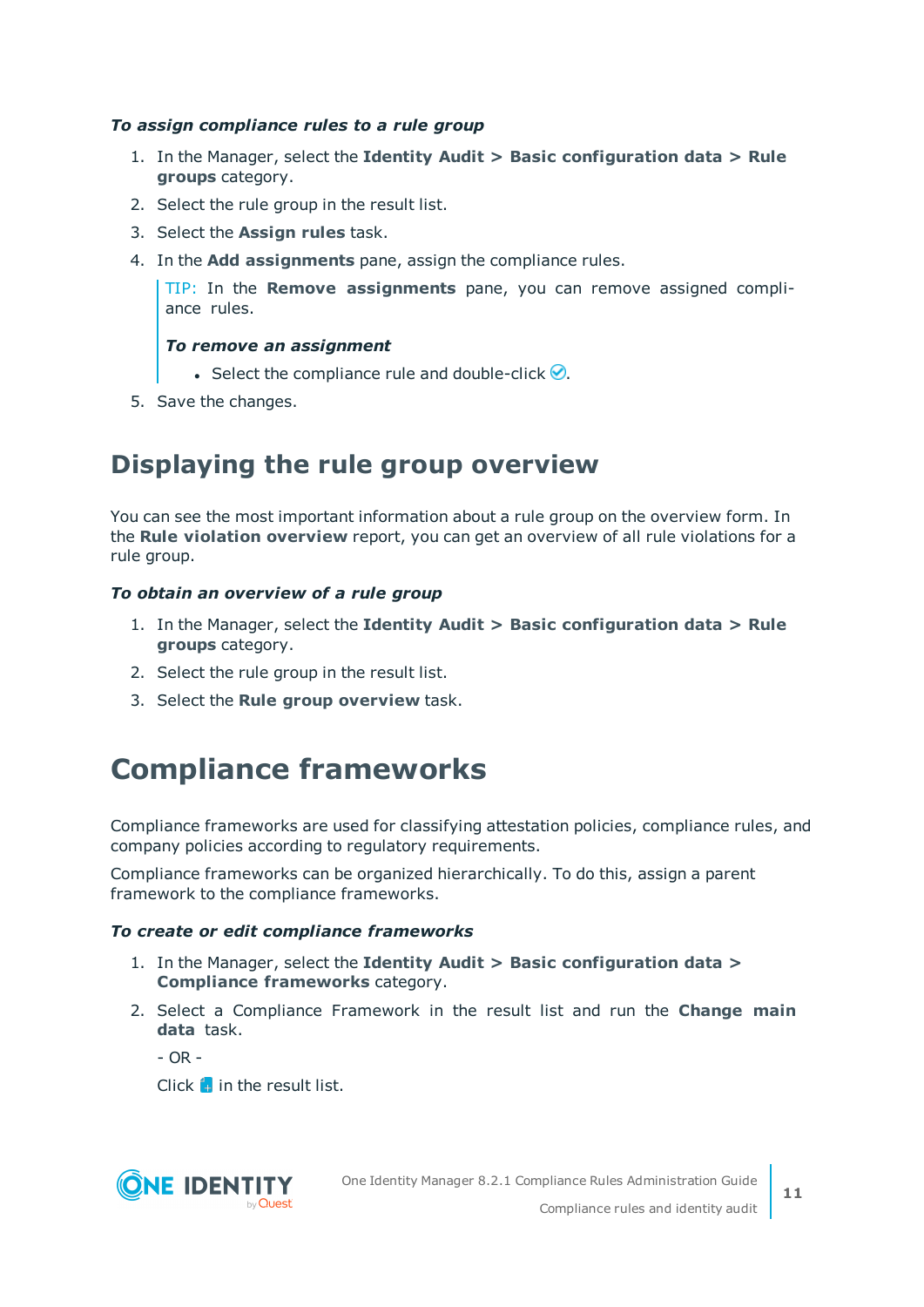- 3. Edit the compliance framework main data.
- 4. Save the changes.

Enter the following properties for compliance frameworks.

|  |  | <b>Table 3: Compliance framework properties</b> |  |  |
|--|--|-------------------------------------------------|--|--|
|--|--|-------------------------------------------------|--|--|

| <b>Property</b>         | <b>Description</b>                                                                                                                                                     |
|-------------------------|------------------------------------------------------------------------------------------------------------------------------------------------------------------------|
| Compliance<br>framework | Name of the compliance framework.                                                                                                                                      |
| Parent framework        | Parent compliance framework in the framework hierarchy. Select<br>an existing compliance framework in the menu for organizing<br>compliance frameworks hierarchically. |
| Manager/supervisor      | Application role whose members are allowed to edit all compliance<br>rules assigned to this compliance framework                                                       |
| Description             | Text field for additional explanation.                                                                                                                                 |

### <span id="page-11-0"></span>**Assigning compliance rules to compliance frameworks**

Use this task to assign compliance rules to the selected compliance framework.

#### *To assign a compliance rule to compliance frameworks*

- 1. In the Manager, select the **Identity Audit > Basic configuration data > Compliance frameworks** category.
- 2. Select the compliance framework from the result list.
- 3. Select the **Assign rules** task.
- 4. In the **Add assignments** pane, assign the compliance rules.

TIP: In the **Remove assignments** pane, you can remove assigned compliance rules.

#### *To remove an assignment*

- Select the compliance rule and double-click  $\bigcirc$ .
- <span id="page-11-1"></span>5. Save the changes.

### **Displaying the compliance frameworks overview**

You can see the most important information about a compliance framework on the overview form.

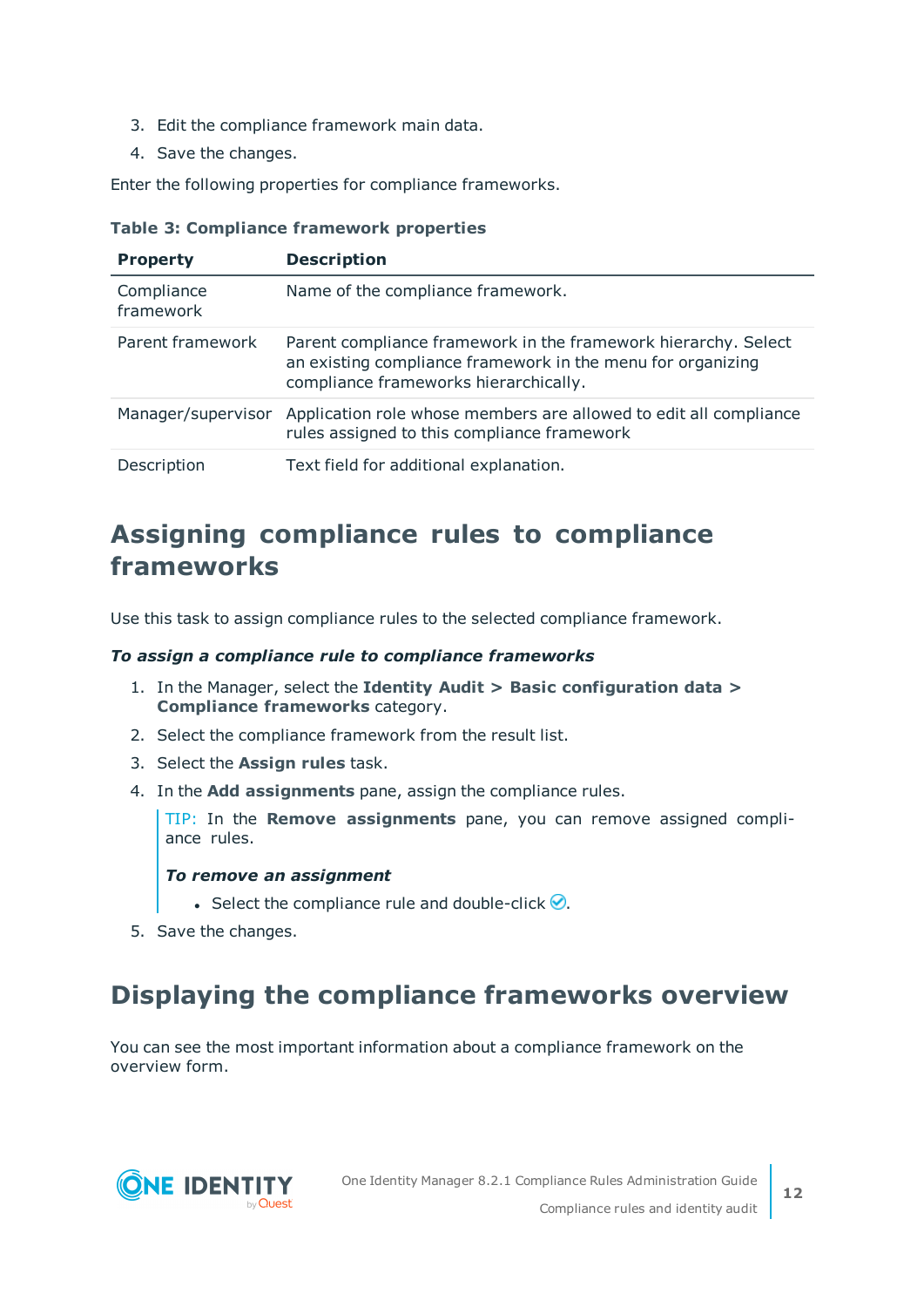In the **Rule violation overview** report, you get an overview of all rule violations for a compliance framework.

### *To obtain an overview of a compliance framework*

- 1. In the Manager, select the **Identity Audit > Basic configuration data > Compliance frameworks** category.
- 2. Select the compliance framework from the result list.
- 3. Select the **Compliance framework overview** task.

## <span id="page-12-0"></span>**Schedules for checking rules**

Cyclical checking of all rules is controlled through schedules. One Identity Manager provides two default schedules for rule checking. This ensures that the auxiliary table for object assignments are regularly updated and that rule checking is started. You can set up more schedules to do this. Ensure that the schedules are assigned to the rules.

### *To create or edit schedules*

1. In the Manager, select the **Identity Audit > Basic configuration data > Schedules** category.

The result list shows all schedules configured for the ComplianceRule table.

2. Select a schedule in the result list. Select **Change main data**.

 $-$  OR  $-$ 

Click  $\mathbf{I}$  in the result list.

- 3. Edit the schedule's main data.
- 4. Save the changes.

Enter the following properties for a schedule.

### **Table 4: Schedule properties**

| <b>Property</b> | <b>Meaning</b>                                                                                                                                                   |
|-----------------|------------------------------------------------------------------------------------------------------------------------------------------------------------------|
| Name            | Schedule ID. Translate the given text using the $\bullet$ button.                                                                                                |
| Description     | Detailed description of the schedule. Translate the given text using the<br>button.                                                                              |
| Enabled         | Specifies whether the schedule is enabled.                                                                                                                       |
|                 | NOTE: Only active schedules are run. Active schedules are only run if the<br><b>QBM</b>   Schedules configuration parameter is set.                              |
| Time zones      | Unique identifier for the time zone that is used for running the schedule.<br>Choose between <b>Universal Time Code</b> or one of the time zones in the<br>menu. |

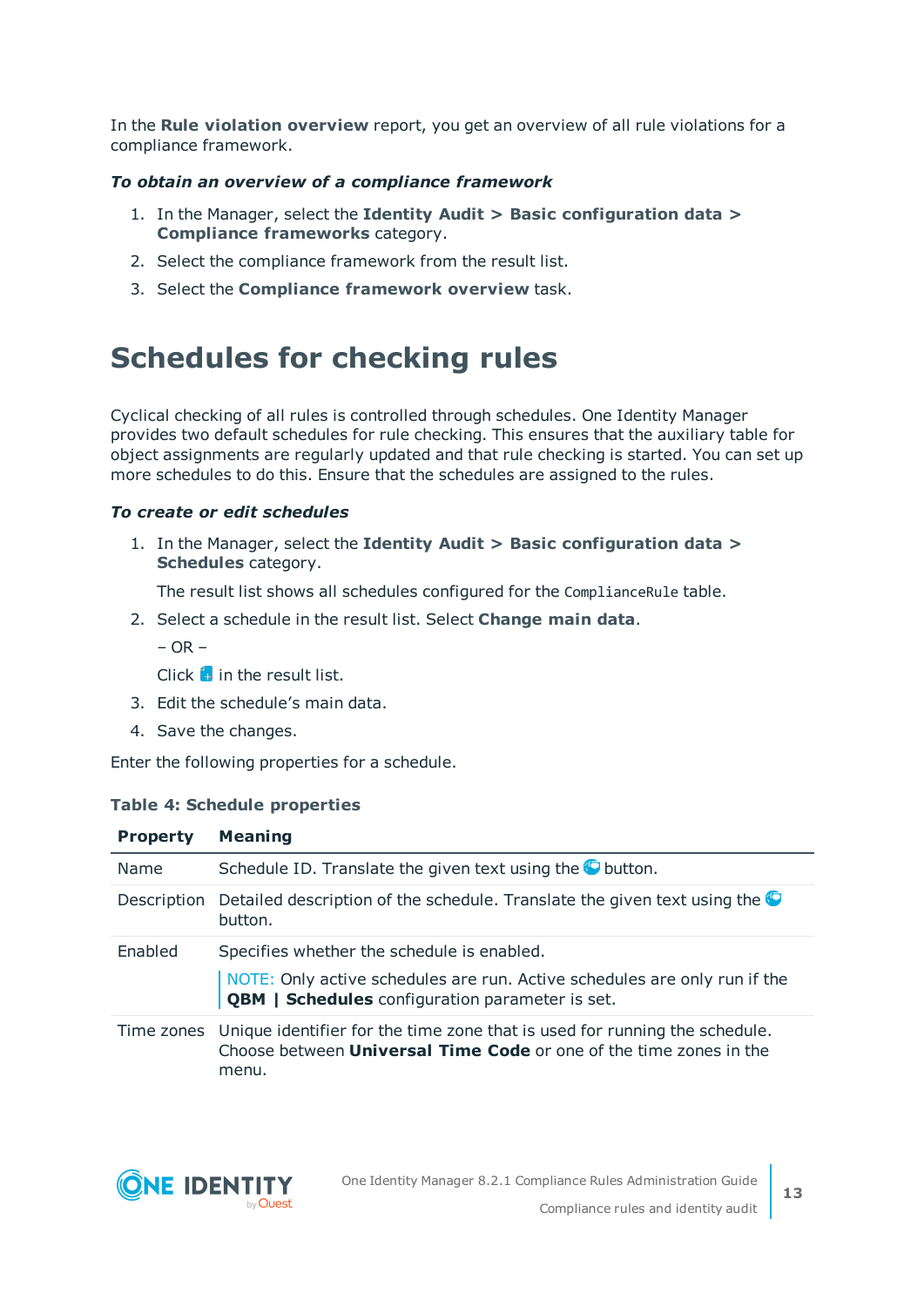| <b>Property</b>        | <b>Meaning</b>                                                                                                                                                                                  |  |  |  |
|------------------------|-------------------------------------------------------------------------------------------------------------------------------------------------------------------------------------------------|--|--|--|
|                        | NOTE:                                                                                                                                                                                           |  |  |  |
|                        | When you add a new schedule, the time zone is preset to that of the client<br>from which you started the Manager.                                                                               |  |  |  |
| <b>Start</b><br>(date) | The day on which the schedule should be run for the first time. If this day<br>conflicts with the defined interval type, the first run is on the next available<br>day based on the start date. |  |  |  |
| Validity               | Period within which the schedule is run.                                                                                                                                                        |  |  |  |
| period                 | • If the schedule will be run for an unlimited period, select the<br><b>Unlimited duration option.</b>                                                                                          |  |  |  |
|                        | • To set a validity period, select the Limited duration option and enter<br>the day the schedule will be run for the last time in End (date).                                                   |  |  |  |
| Occurs                 | Interval in which the task is run. Other settings may be required depending<br>on the settings.                                                                                                 |  |  |  |
|                        | • Every minute: The schedule is run once a minute. The starting point<br>is calculated from the rate of occurrence and the interval type.                                                       |  |  |  |
|                        | • Hourly: The schedule is run at defined intervals of a multiple of hours<br>such as every two hours.                                                                                           |  |  |  |
|                        | • Under Repeat every, specify after how many hours the<br>schedule is run again.                                                                                                                |  |  |  |
|                        | • The starting point is calculated from the rate of occurrence and<br>the interval type.                                                                                                        |  |  |  |
|                        | • Daily: The schedule is run at specified times in a defined interval of<br>days such as every second day at 6am and 6pm.                                                                       |  |  |  |
|                        | . Under Start time, specify the times to run the schedule.                                                                                                                                      |  |  |  |
|                        | • Under Repeat every, specify after how many days the<br>schedule is run again.                                                                                                                 |  |  |  |
|                        | • Weekly: The schedule is run at a defined interval of weeks, on a<br>specific day, at a specified time such as every second week on<br>Monday at 6am and 6pm.                                  |  |  |  |
|                        | • Under Start time, specify the times to run the schedule.                                                                                                                                      |  |  |  |
|                        | • Under Repeat every, specify after how many weeks the<br>schedule is run again.                                                                                                                |  |  |  |
|                        | • Specify the set day of the week for running the schedule.                                                                                                                                     |  |  |  |
|                        | • Weekly: The schedule is run at a defined interval of months, on a<br>specific day, at a specified time such as every second month on the<br>1st and the 15th at 6am and 6pm.                  |  |  |  |
|                        | . Under Start time, specify the times to run the schedule.                                                                                                                                      |  |  |  |
|                        |                                                                                                                                                                                                 |  |  |  |

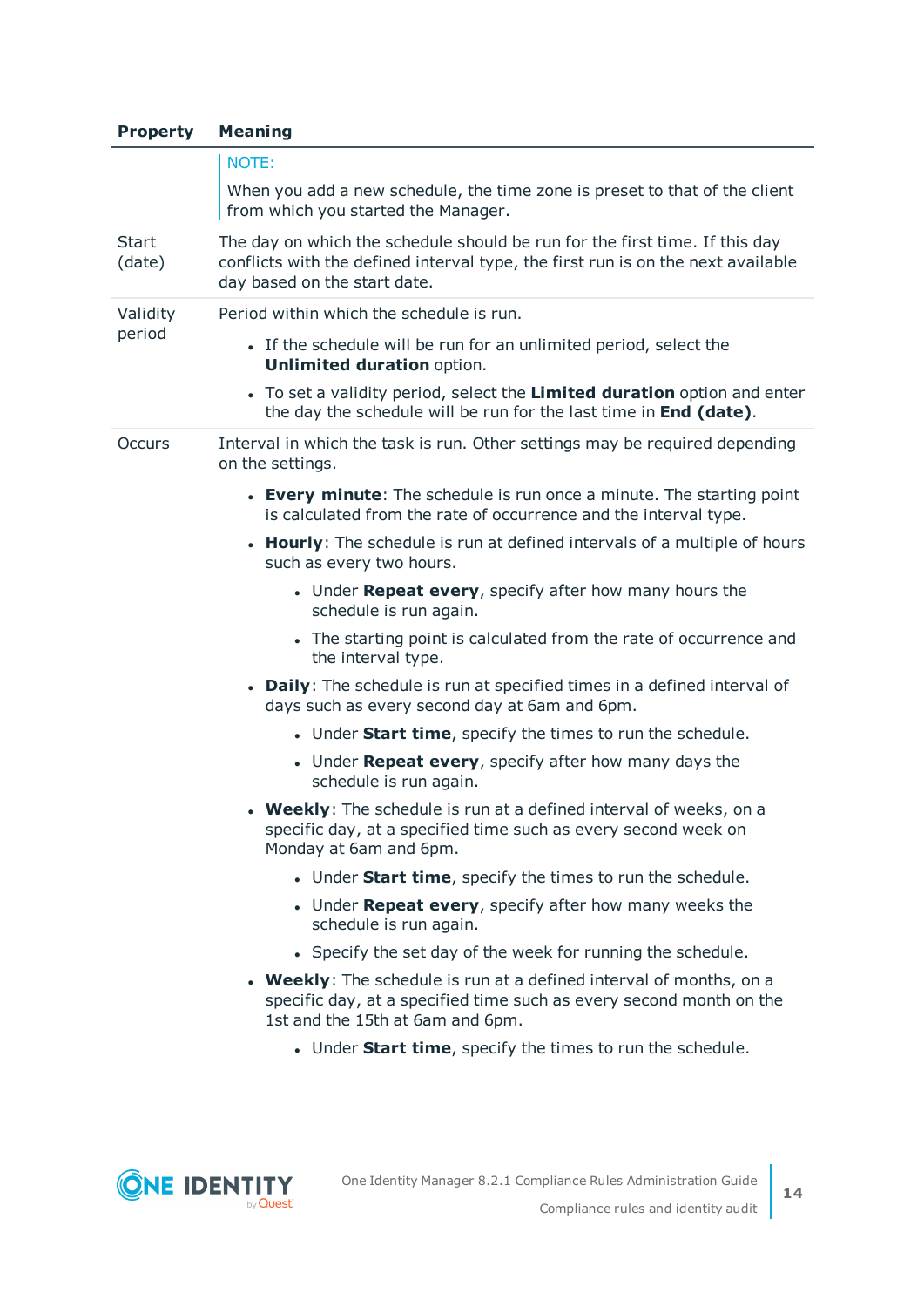#### **Property Meaning**

- **.** Under **Repeat every**, specify after how many months the schedule is run again.
- Specify the days of the month (1st 31st of the month).

NOTE: If the **Monthly** interval type with the sub interval **29**, **30** or **31** does not exist in this month, the last day of the month is used.

Example:

A schedule that is run on the 31st day of each month is run on April 30th. In February, the schedule is run on the 28th (or 29th in leap year).

- **· Yearly**: The schedule is run at a defined interval of years, on a specific day, at a specified time such as every year on the 1st, the 100th, and the 200th day at 6am and 6pm.
	- **.** Under **Start time**, specify the times to run the schedule.
	- **.** Under **Repeat every**, specify after how many years the schedule is run again.
	- Specify the days of the year (1st 366th day of the year).

NOTE: If you select the 366th day of the year, the schedule is only run in leap years.

- <sup>l</sup> **Monday**, **Tuesday**, **Wednesday**, **Thursday**, **Friday**, **Saturday**, **Sunday**: The schedule is run on a defined day of the week, in specified months, at specified times such as every second Saturday in January and June at 10am.
	- **.** Under **Start time**, specify the times to run the schedule.
	- **.** Under **Repeat every**, specify after how many days of the month the schedule is run again. The values **1** to **4**, **-1** (last day of the week), and **-2** (last day but one of the week) are permitted.
	- <sup>l</sup> Specify in which month to run the schedule. The values **1** to **12** are permitted. If the value is empty, the schedule is run each month.

| Start time                             | Fixed start time Enter the time in local format for the chosen time zone. If<br>there is a list of start times, the schedule is started at each of the given<br>times.                                                                |
|----------------------------------------|---------------------------------------------------------------------------------------------------------------------------------------------------------------------------------------------------------------------------------------|
| Repeat<br>every                        | Rate of occurrence for running the schedule within the selected time<br>interval.                                                                                                                                                     |
| Last<br>planned<br>run/Next<br>planned | Activation time calculated by the DBQueue Processor. Activation times are<br>recalculated whilst the schedule is running. The time of the next run is calcu-<br>lated from the interval type, rate of occurrence, and the start time. |

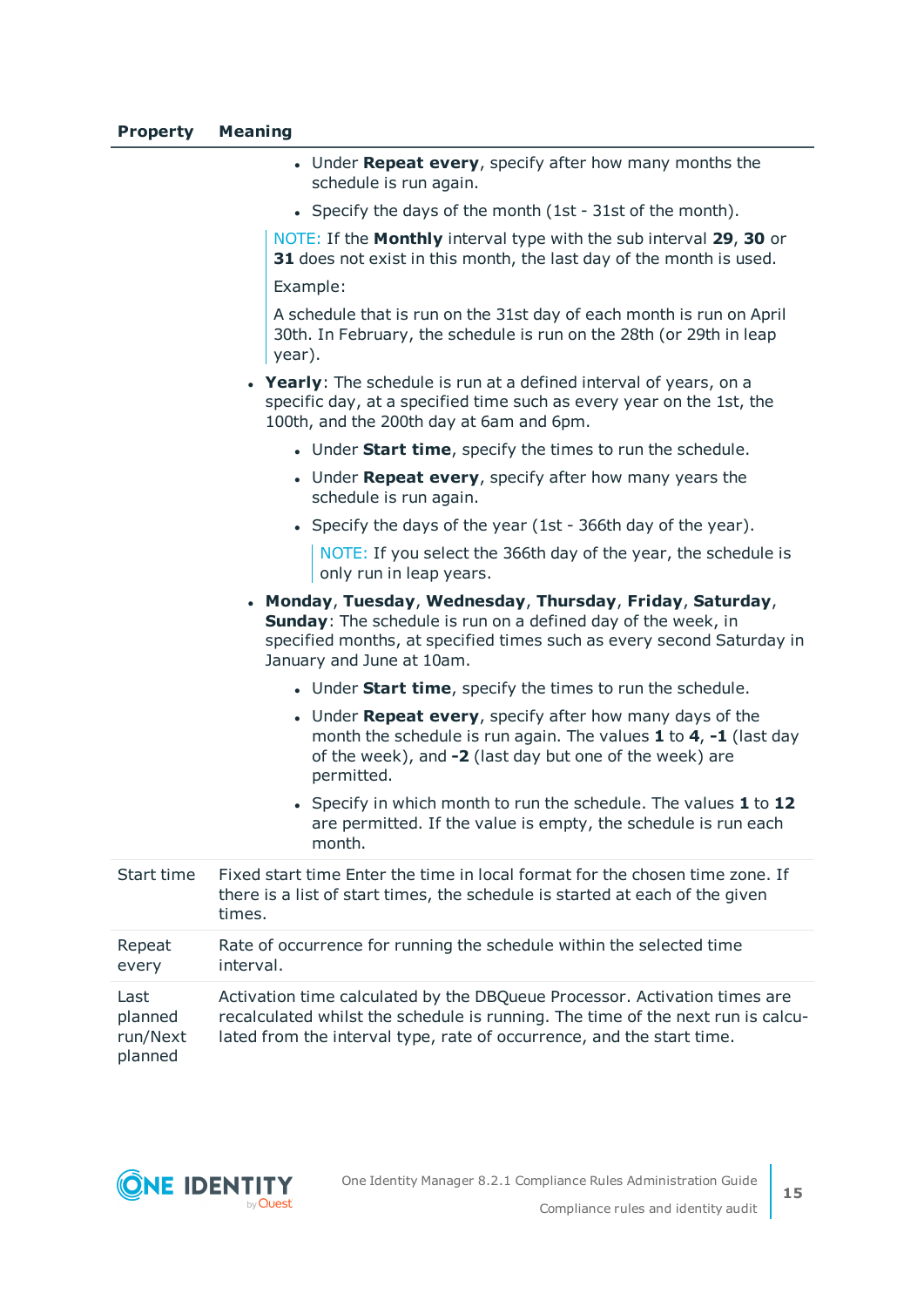### **Property Meaning**

run NOTE: One Identity Manager provides the start information in the time zone of the client where the program was started. Changes due to daylight saving are taken into account.

### <span id="page-15-0"></span>**Default schedules for identity audit**

One Identity Manager provides the following schedules for Identity Audit.

| <b>Schedule</b>            | <b>Description</b>                                                                                                                                                                                                                                                                |
|----------------------------|-----------------------------------------------------------------------------------------------------------------------------------------------------------------------------------------------------------------------------------------------------------------------------------|
| Compliance                 | Default schedule for checking rules.                                                                                                                                                                                                                                              |
| rule check                 | This schedule generates a processing task in the DBQueue Processor at<br>regular intervals for each rule.                                                                                                                                                                         |
| Fill                       | Default schedule for filling auxiliary tables.                                                                                                                                                                                                                                    |
| compliance<br>rule objects | Auxiliary table for object assignments are evaluated to determine<br>potential rule violations in the Web Portal. These auxiliary tables are<br>regularly updated by the DBQueue Processor. This task cyclically<br>generates processing tasks for updating the auxiliary tables. |

### **Table 5: Default schedules**

### **Related topics**

- Checking [compliance](#page-54-1) rules on page 55
- [Determining](#page-65-0) potential rule violations on page 66

### <span id="page-15-1"></span>**Assigning compliance rules to schedules**

Use this task to assign compliance rules to the selected schedule, which will check them. By default, the **Fill compliance rule objects** and **Compliance rule check** schedules are assigned but you can use the assignments form to assign the selected schedule to any rules.

### *To assign the schedule to rules*

- 1. In the Manager, select the **Identity Audit > Basic configuration data > Schedules** category.
- 2. Select the schedule in the result list.
- 3. Select the **Assign rules (for filling)** task.

- OR -

Select the **Assign rules (for testing)** task.



**16**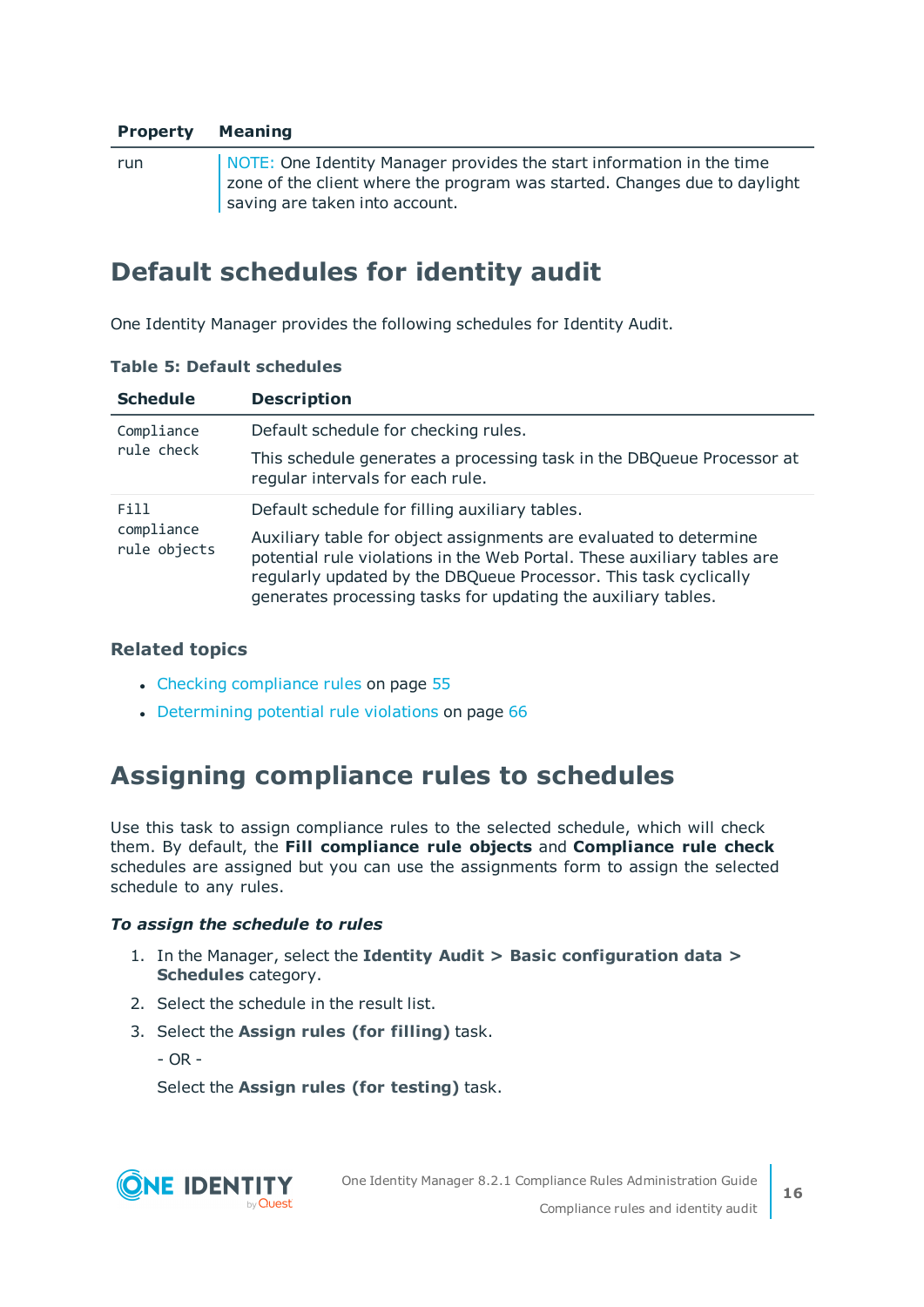- 4. In the **Add assignments** pane, double-click the rules you want to assign.
- 5. Save the changes.

#### *To change an assignment*

- 1. In the Manager, select the **Identity Audit > Basic configuration data > Schedules** category.
- 2. Select the schedule in the result list.
- 3. Select the **Assign rules (for filling)** task.
	- OR -

Select the **Assign rules (for testing)** task.

4. Select the **Show objects already assigned to other objects** menu item in the assignment form's context menu.

This shows rules that are already assigned in other schedules.

5. In the **Add assignments** pane, double-click on one of these rules.

The rule is assigned to the currently selected schedule.

- 6. Save the changes.
- 7. To put the changes into effect, enable the working copy.

NOTE: Assignments cannot be removed. Rules must be assigned a schedule. It is compulsory.

### **Related topics**

- $\cdot$  [Enabling](#page-37-0) working copies on page 38
- Default [schedules](#page-15-0) for identity audit on page 16
- Extended data for [compliance](#page-32-0) rules on page 33

### <span id="page-16-0"></span>**Starting schedules immediately**

#### *To start a schedule immediately*

- 1. In the Manager, select the **Identity Audit > Basic configuration data > Schedules** category.
- 2. Select the schedule in the result list.
- 3. Select the **Start immediately** task.

A message appears confirming that the schedule was started.

### <span id="page-16-1"></span>**Displaying the schedule overview**

You can see the most important information about a schedule on the overview form.

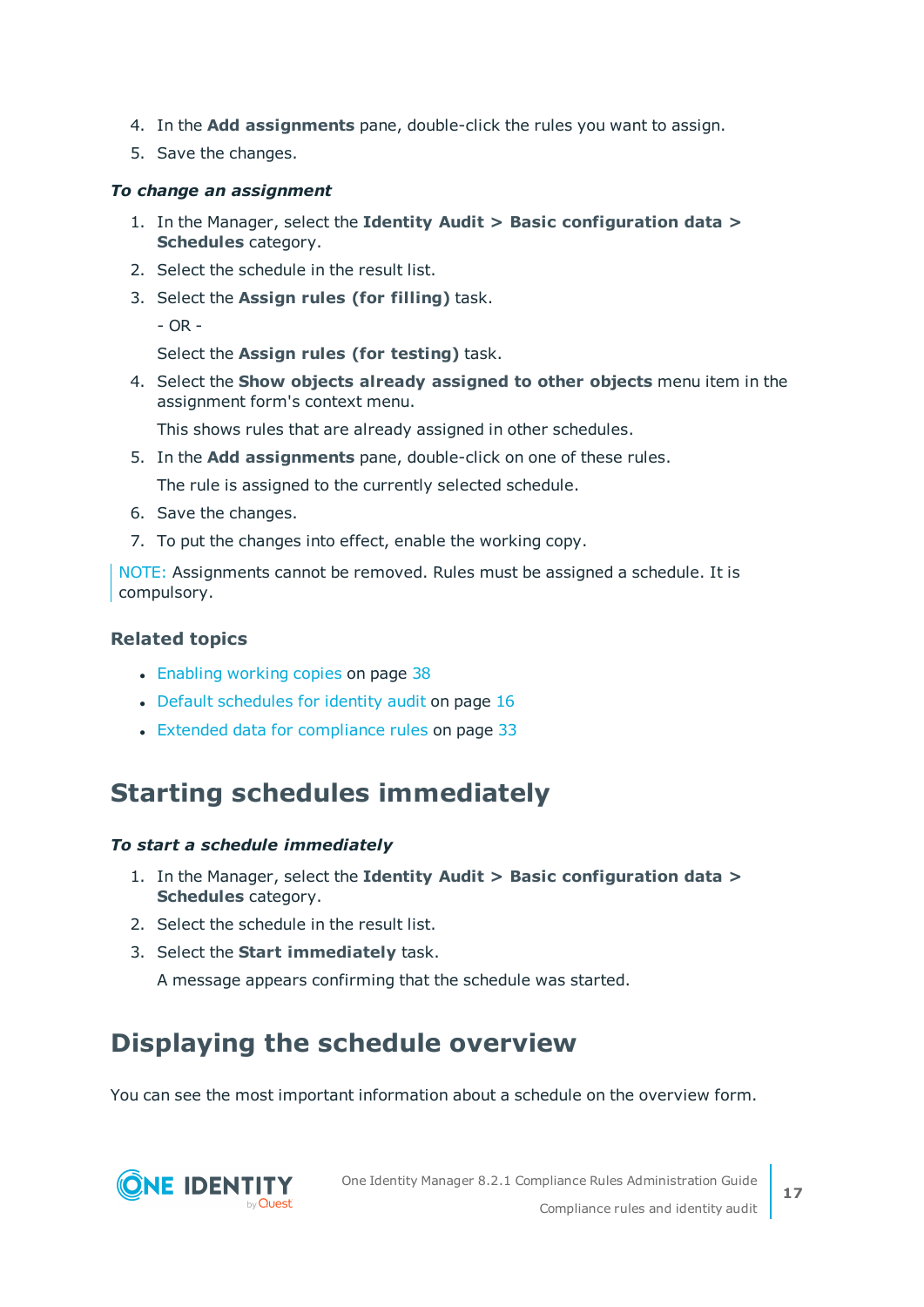### *To obtain an overview of a schedule*

- 1. In the Manager, select the **Identity Audit > Basic configuration data > Schedules** category.
- 2. Select the schedule in the result list.
- <span id="page-17-0"></span>3. Select the **Schedule overview** task.

## **Extended properties and property groups**

You can use extended properties to access properties in rule conditions that are not mapped in the One Identity Manager data model. It may be necessary, depending on the range of rule base, to maintain a large number of extended properties. Therefore, you can group properties into property groups.

### *To assign extended properties*

- 1. First, set up a property group, under which the extended properties will be grouped.
- 2. Set up the extended properties in the property group.
- 3. Assign the extended properties to the objects.

There can be any number of objects of different object types assigned to an extended property at this point.

### <span id="page-17-1"></span>**Creating property groups for extended properties**

Property groups are used to group extended properties. Each extended property must be assigned to at least one property group. Furthermore, you can assign the extended properties to any other property groups.

#### *To create a property group*

- 1. In the Manager, select the **Identity Audit > Basic configuration data > Extended properties** category.
- 2. Click  $\frac{1}{2}$  in the result list.
- 3. Enter a name and description for the property group.
- 4. Save the changes.

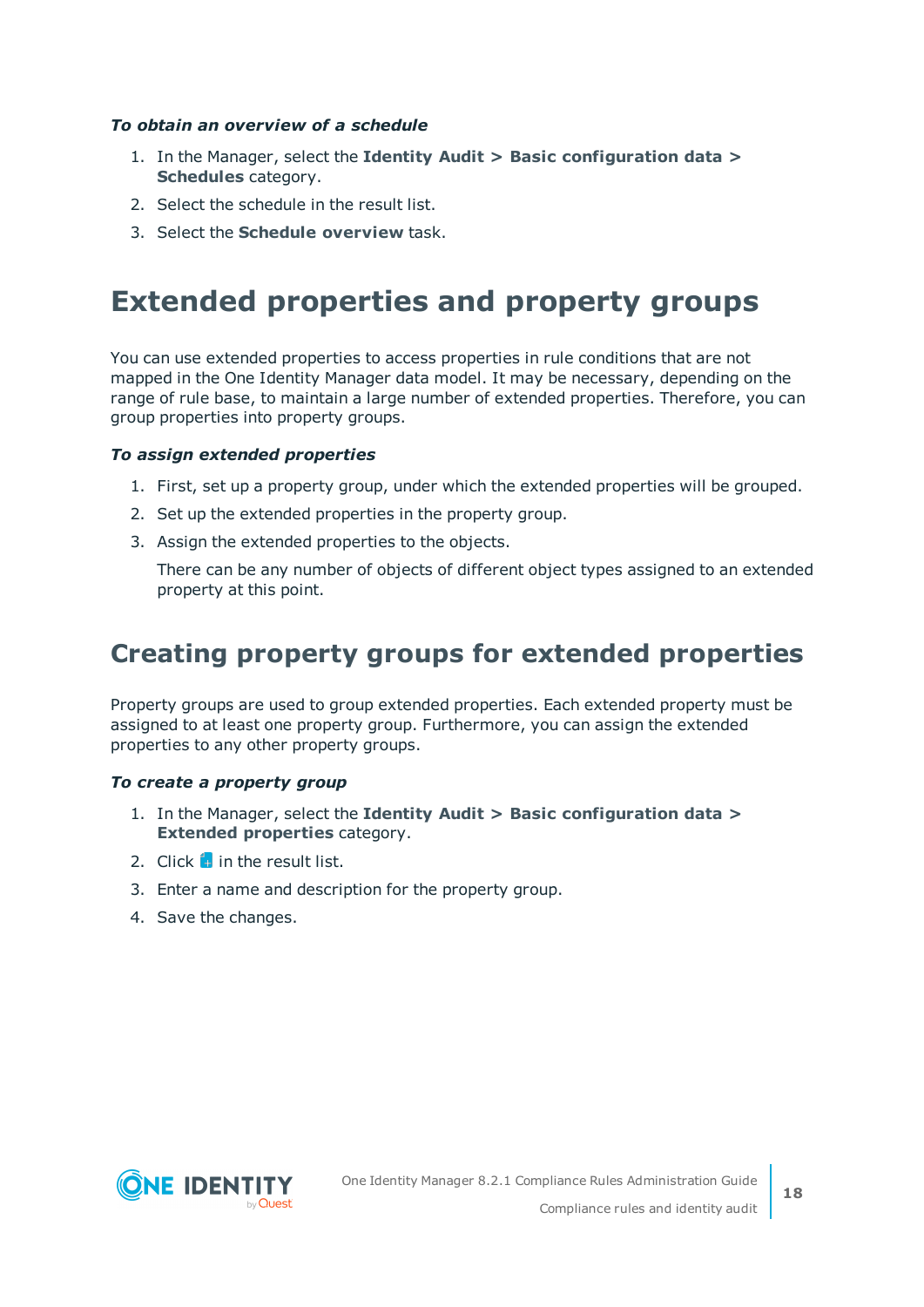### <span id="page-18-0"></span>**Creating and editing extended properties**

### *To edit an extended property*

- 1. In the Manager, select the **Identity Audit > Basic configuration data > Extended properties > <property group>** category.
- 2. Select the extended property in the result list. Select the **Change main data** task.

- OR -

Click  $\frac{1}{x}$  in the result list.

- 3. Edit the extended property's main data.
- <span id="page-18-1"></span>4. Save the changes.

### **Main data for extended properties**

Enter the following data for an extended property.

### **Table 6: Extended property main data**

| <b>Property</b>                                  | <b>Description</b>                                                                                                                                                                                               |
|--------------------------------------------------|------------------------------------------------------------------------------------------------------------------------------------------------------------------------------------------------------------------|
| Extended<br>property<br>name                     | Name of the extended property.                                                                                                                                                                                   |
| Property<br>group                                | The property group for structuring extended properties. You can assign a<br>primary property group to a property on the main data form. Extended<br>properties are grouped by this property group in navigation. |
|                                                  | If you have to assign an extended property to several property groups,<br>you can assign additional property groups.                                                                                             |
| Lower scope<br>limit                             | Lower scope limit for further subdivision.                                                                                                                                                                       |
| Upper scope<br>limit                             | Upper scope limit for further subdivision.                                                                                                                                                                       |
| Description                                      | Text field for additional explanation.                                                                                                                                                                           |
| Spare field<br>no. $01$<br>Spare field<br>no. 10 | Additional company-specific information. Use the Designer to customize<br>display names, formats, and templates for the input fields.                                                                            |

### **Related topics**

- [Specifying](#page-20-0) scope limits for extended properties on page 21
- Assigning additional property groups to extended [properties](#page-19-1) on page 20

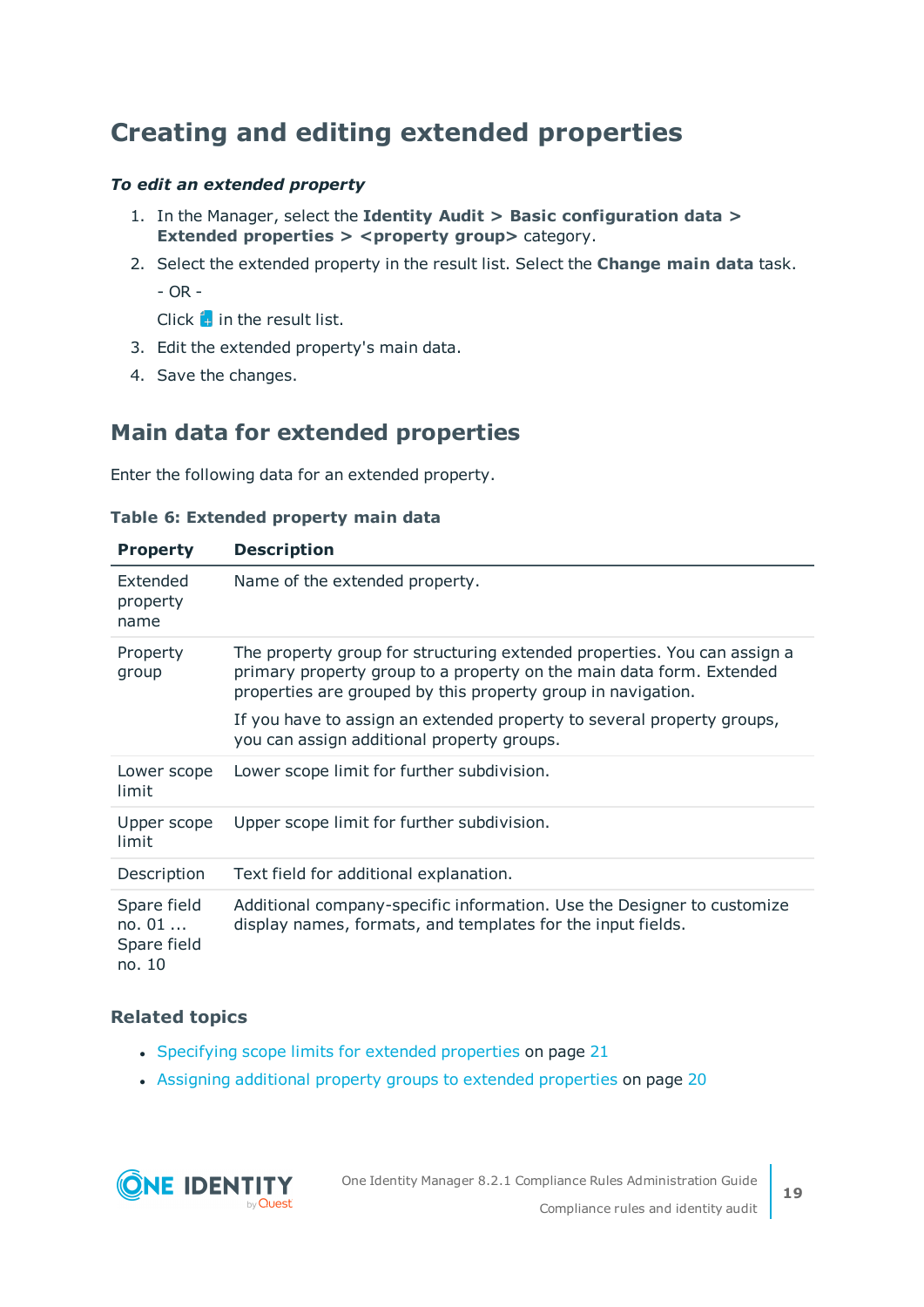• Assigning extended [properties](#page-19-0) to property groups on page 20

### <span id="page-19-0"></span>**Assigning extended properties to property groups**

Each extended property must be assigned to at least one property group. Furthermore, you can assign the extended properties to any other property groups.

If you want to assign more properties to a property group, use the **Assign extended properties** task.

### *To assign extended properties to a property group*

- 1. In the Manager, select the **Identity Audit > Basic configuration data > Extended properties** category.
- 2. Select a property group in the result list.
- 3. Select the **Assign extended properties** task.
- 4. In the **Add assignments** pane, assign extended properties.

TIP: In the **Remove assignments** pane, you can remove assigned extended properties.

### *To remove an assignment*

- **Select the extended property and double-click**  $\odot$ **.**
- 5. Save the changes.

### **Related topics**

- Main data for extended [properties](#page-18-1) on page 19
- <sup>l</sup> Assigning additional property groups to extended [properties](#page-19-1) on page 20

### <span id="page-19-1"></span>**Assigning additional property groups to extended properties**

Each extended property must be assigned to at least one property group. Furthermore, you can assign the extended properties to any other property groups. If an extended property needs to be assigned to several property groups, then you can use the **Assign property groups** task to assign additional property groups.

#### *To assign an extended property to a property group*

- 1. In the Manager, select the **Identity Audit > Basic configuration data > Extended properties > <property group>** category.
- 2. Select the extended property in the result list.
- 3. Select the **Assign property groups** task.

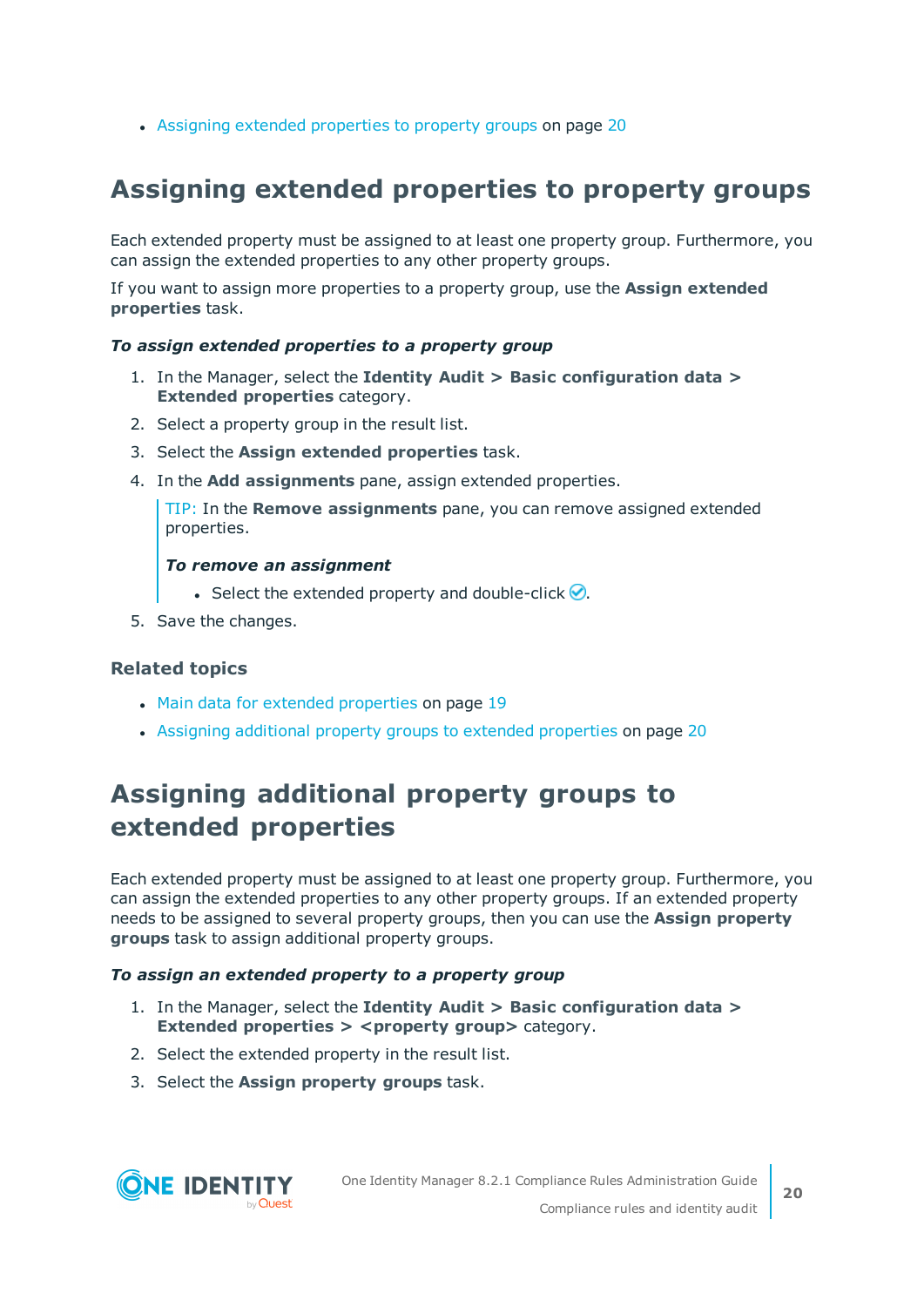4. In the **Add assignments** pane, assign property groups.

TIP: In the **Remove assignments** pane, you can remove assigned property groups.

### *To remove an assignment*

- Select the property group and double-click  $\odot$ .
- 5. Save the changes.

### **Related topics**

- Main data for extended [properties](#page-18-1) on page 19
- Assigning extended [properties](#page-19-0) to property groups on page 20

### <span id="page-20-0"></span>**Specifying scope limits for extended properties**

You can subdivide extended properties by specifying scoped limits. You are not obliged to enter scoped limit. If you do enter a lower boundary you are not required to enter an upper one. However, if you specify an upper boundary, you have to enter a lower one.

Take note of the following when defining scoped limits:

- Basically, any string is permitted as a lower or upper scoped limit.
- <sup>l</sup> You can use **\*** as a wildcard for any number of characters (even null).
- $\bullet$  Wild cards can only be added to the end of a string, for example, AB\*. Strings such as \*AB or A\*B are not allowed, for example.
- If you enter a lower boundary without a wildcard, you cannot use a wildcard in the upper boundary.

The following restrictions apply for the length of the string:

- If you enter a lower and upper boundary without a wildcard, the strings have to be the same length, for example, lower boundary 123/upper boundary 456. A lower boundary of 123 and an upper of 45, for example, is not permitted or a lower boundary 123/upper boundary 4567 is also not allowed.
- If you use a wildcard in the lower boundary but none in the upper boundary, then the length of the upper boundary string needs to be the same as or bigger than the string in the lower boundary.
- If you use a wildcard in the lower and upper boundary, they have to be the same length, for example, lower boundary 123\*/upper boundary 456\*. A lower boundary of  $123*$  and an upper of  $45*$ , for example, is not permitted or a lower boundary 123\*/upper boundary 4567\* is also not allowed.

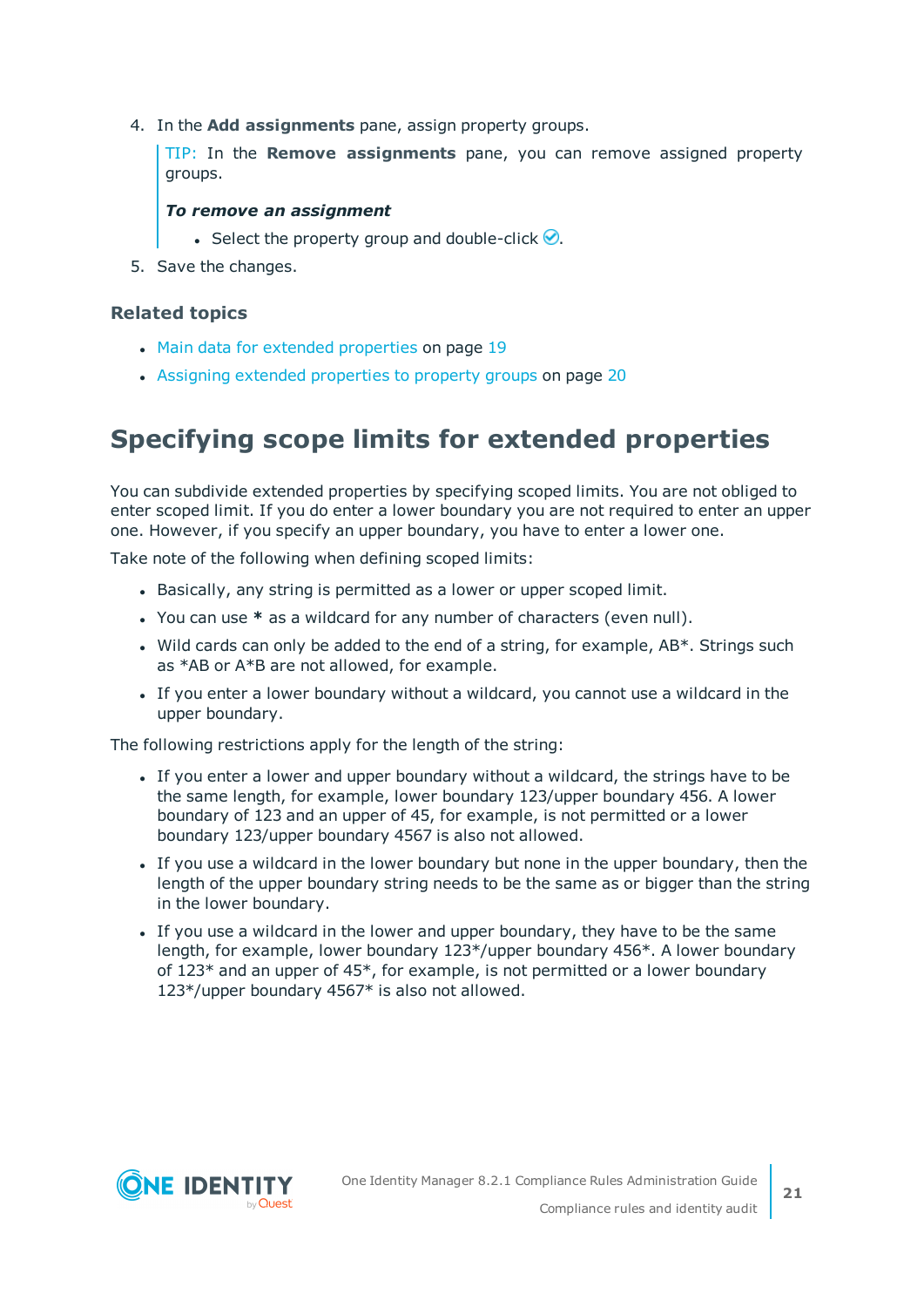### <span id="page-21-0"></span>**Overview of extended properties**

Use this task to obtain an overview of the most important information about an extended property. For this you need to take into account the affiliation of the extended property to the different One Identity Manager objects.

### *To obtain an overview of an extended property*

- 1. In the Manager, select the **Identity Audit > Basic configuration data > Extended properties > <property group>** category.
- 2. Select the extended property in the result list.
- 3. Select the **Extended property overview** task.

### *To obtain an overview of a property group*

- 1. In the Manager, select the **Identity Audit > Basic configuration data > Extended properties** category.
- 2. Select a property group in the result list.
- <span id="page-21-1"></span>3. Select the **Property group overview** task.

### **Assigning objects to extended properties**

You can assign extended properties to company resources, hierarchical roles, and employees.

### *To assign objects to an extended property*

- 1. In the Manager, select the **Identity Audit > Basic configuration data > Extended properties > <property group>** category.
- 2. Select the extended property in the result list.
- 3. Select the **Assign objects** task.
- 4. In the **Table** menu, select the required object type.

The object belonging to the object types are displayed on the form.

5. In the **Add assignments** pane, assign objects.

TIP: In the **Remove assignments** pane, you can remove object assignments.

### *To remove an assignment*

- **Select the object and double-click**  $\bigcirc$ **.**
- 6. Save the changes.

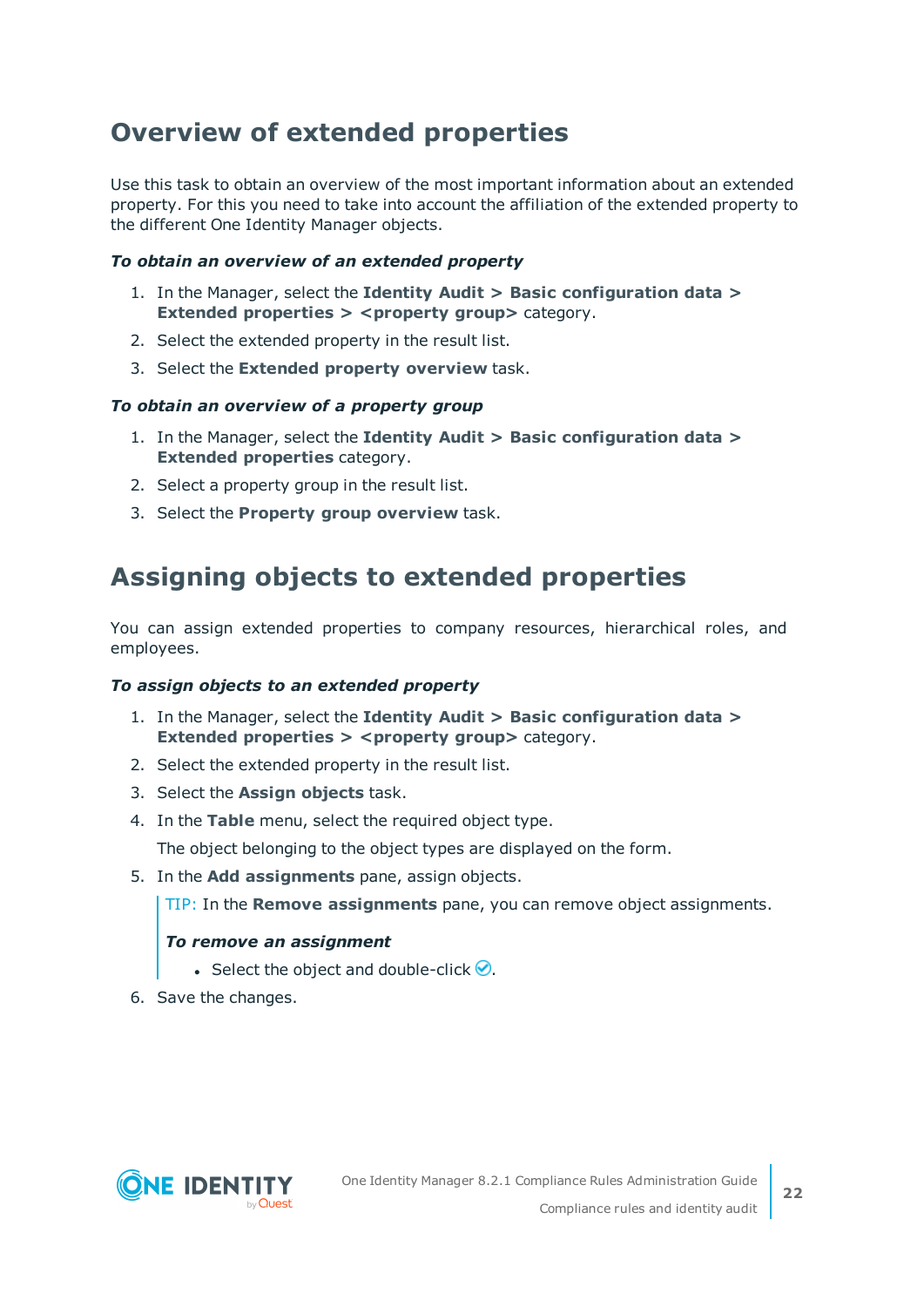## <span id="page-22-0"></span>**Functional areas**

To analyze rule checks for different areas of your company in the context of identity audit, you can set up functional areas. Functional areas can be assigned to hierarchical roles and service items. You can enter criteria that provide information about risks from rule violations for functional areas and hierarchical roles. To do this, you specify how many rule violations are permitted in a functional area or a role. You can enter separate assessment criteria for each role, such as a risk index or transparency index.

Moreover, functional areas can be replaced by peer group analysis during request approvals or attestation cases.

### **Example: Use of functional areas**

To assess the risk of rule violations for cost centers. Proceed as follows:

- 1. Set up functional areas.
- 2. Assign cost centers to the functional areas.
- 3. Define assessment criteria for the cost centers.
- 4. Specify the number of rule violations allowed for the functional area.
- 5. Assign compliance rules required for the analysis to the functional area.
- 6. Use the One Identity Manager report function to create a report that prepares the result of rule checking for the functional area by any criteria.

#### *To create or edit a functional area*

- 1. In the Manager, select the **Identity Audit > Basic configuration data > Functional areas** category.
- 2. In the result list, select a function area and run the **Change main data** task.

- OR -

Click  $\mathbf{t}$  in the result list.

- 3. Edit the function area main data.
- 4. Save the changes.

Enter the following data for a functional area.

#### **Table 7: Functional area properties**

| <b>Property</b>                  | <b>Description</b>                     |
|----------------------------------|----------------------------------------|
| Functional area                  | Description of the functional area     |
| <b>Parent Functional</b><br>area | Parent functional area in a hierarchy. |

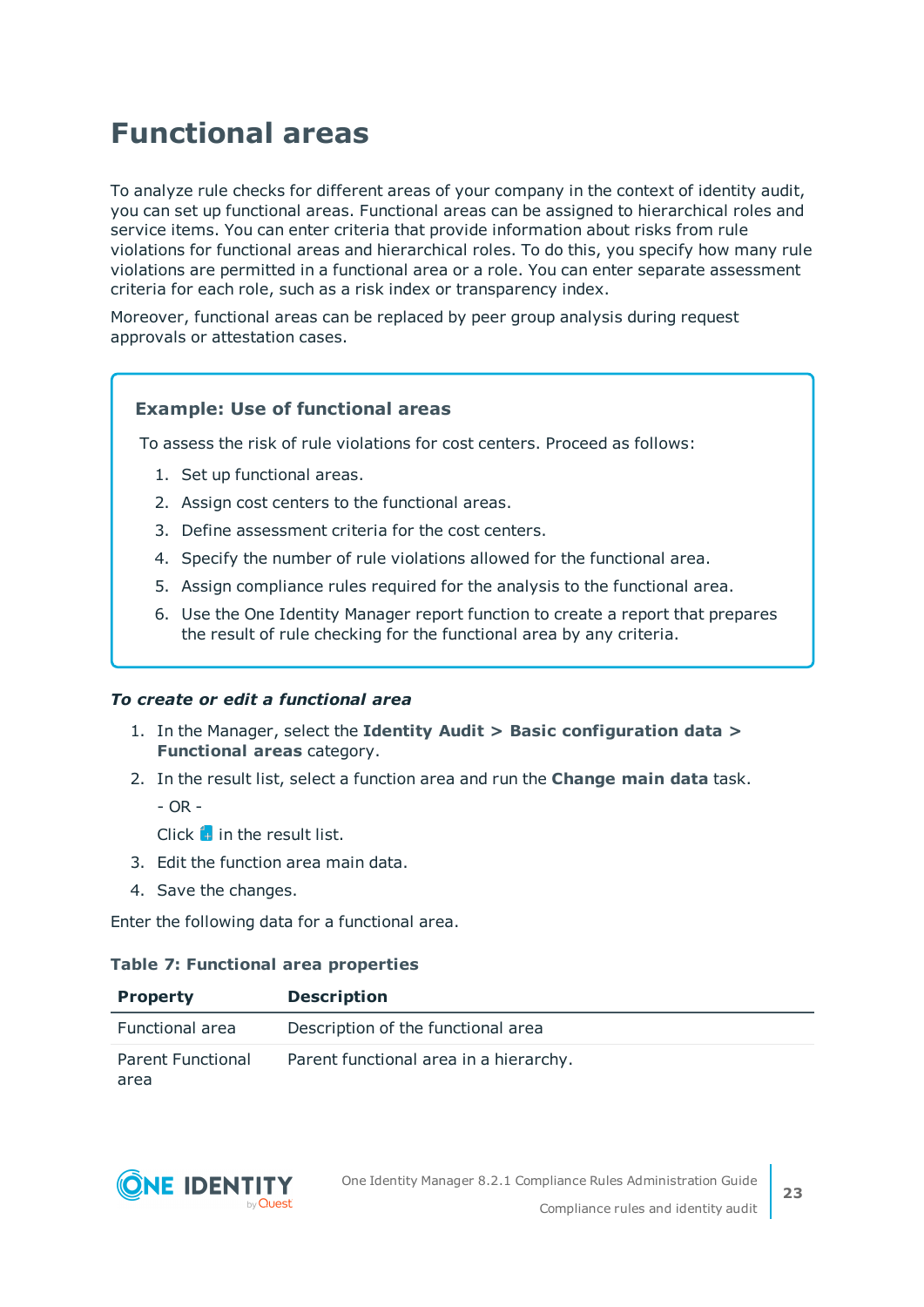| <b>Property</b> | <b>Description</b>                                                                                                               |
|-----------------|----------------------------------------------------------------------------------------------------------------------------------|
|                 | Select a parent functional area from the list for organizing your<br>functional areas hierarchically.                            |
| violations      | Max, number of rule List of rule violation valid for this functional area. This value can be<br>evaluated during the rule check. |
| Description     | Text field for additional explanation.                                                                                           |

### <span id="page-23-0"></span>**Compliance rules attestors**

NOTE: This function is only available if the Attestation Module is installed.

Employees that can be used to attest attestation procedures can be assigned to compliance rules. Assign an application role for attestors to the compliance rules. Assign employees to this application role that are authorized to attest compliance rules. For detailed information about attestation, see the *One Identity Manager Attestation Administration Guide*.

A default application role for attestors is available in One Identity Manager. You may create other application roles as required. For detailed information about application roles, see the *One Identity Manager Authorization and Authentication Guide*.

### **Table 8: Default application roles for attestors**

| <b>User</b>                            | <b>Tasks</b>                                                                                                     |
|----------------------------------------|------------------------------------------------------------------------------------------------------------------|
| Attestors for<br><b>Identity Audit</b> | Attestors must be assigned to the Identity & Access Governance  <br>Identity Audit   Attestors application role. |
|                                        | Users with this application role:                                                                                |
|                                        | • Attest compliance rules and exception approvals in the Web<br>Portal for which they are responsible.           |
|                                        | • Can view main data for these compliance rules but not edit them.                                               |
|                                        | NOTE: This application role is available if the module Attestation<br>Module is installed.                       |

### *To add employees to default application roles for attestors*

- 1. In the Manager, select the **Identity Audit > Basic configuration data > Attestors** category.
- 2. Select the **Assign employees** task.
- 3. In the **Add assignments** pane, add employees.

TIP: In the **Remove assignments** pane, you can remove assigned employees.

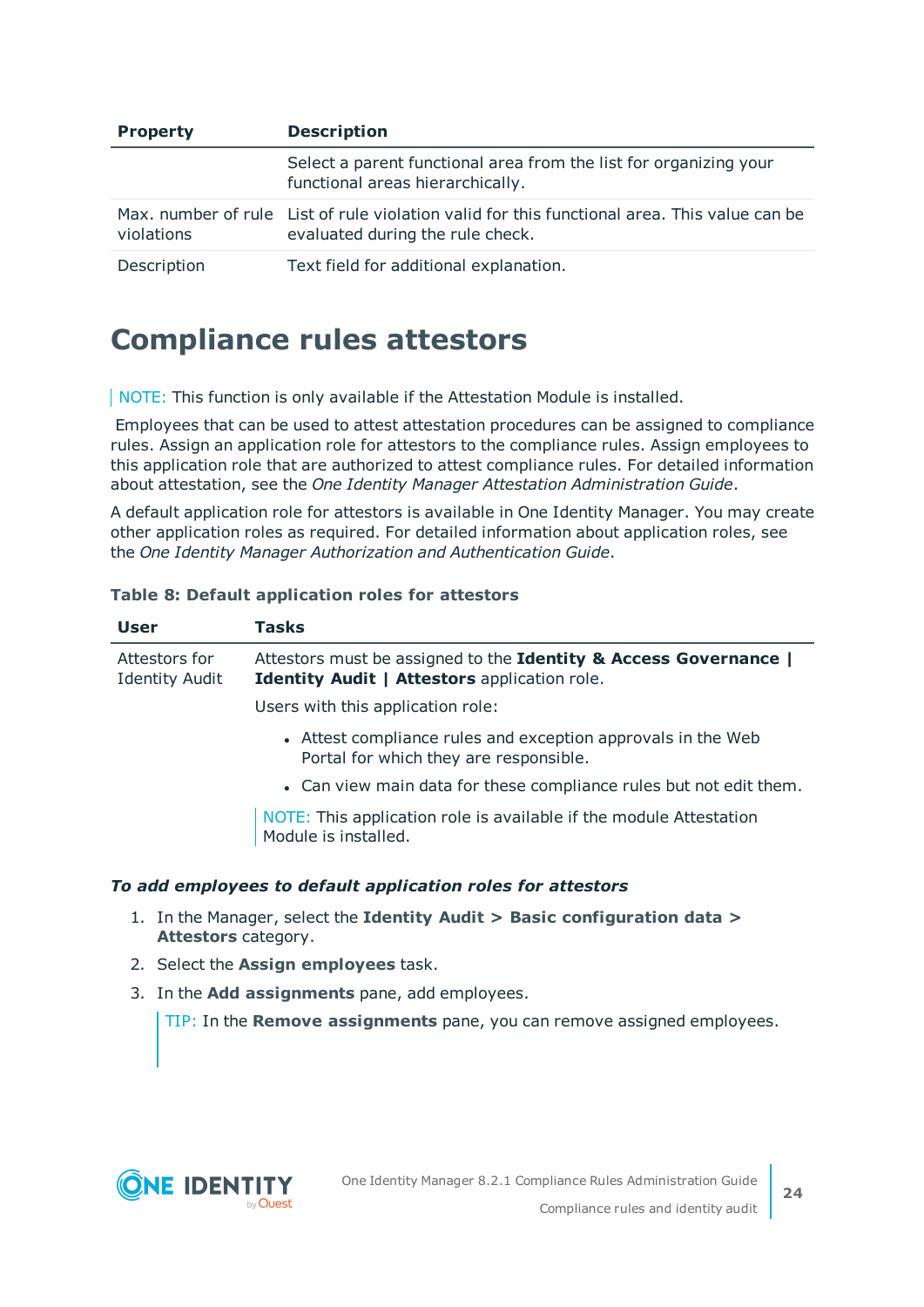### *To remove an assignment*

- Select the employee and double-click  $\bigcirc$ .
- <span id="page-24-0"></span>4. Save the changes.

## **Rule supervisors**

You can assign compliance rules to employees that are responsible for rule content. This may be an auditor or a auditing department, for example. To do this, assign compliance rules to an application role for rule supervisors. Assign employees to this application role who are authorized to edit working copies of compliance rules.

A default application role for target system managers is available in One Identity Manager. You may create other application roles as required. For detailed information about application roles, see the *One Identity Manager Authorization and Authentication Guide*.

### **Table 9: Default application role for rule supervisors**

| <b>User</b>         | <b>Tasks</b>                                                                                                                                                  |  |
|---------------------|---------------------------------------------------------------------------------------------------------------------------------------------------------------|--|
| Rule<br>supervisors | Rule supervisors must be assigned to the Identity & Access Governance<br>  Identity Audit   Rule supervisors application role or a child<br>application role. |  |
|                     | Users with this application role:                                                                                                                             |  |
|                     | • Are responsible for compliance rule content, for example, an auditor<br>or a auditing department.                                                           |  |
|                     | • Edit the compliance rule working copies, which are assigned to the<br>application role.                                                                     |  |
|                     | • Enable and disable compliance rules.                                                                                                                        |  |
|                     | • Can start rule checking and view rule violations as required.                                                                                               |  |
|                     | • Assign mitigating controls.                                                                                                                                 |  |
|                     | To add the employees to the default application as rule supervisors                                                                                           |  |
| 1.                  | In the Manager, select the Identity Audit $>$ Basic configuration data $>$ Rule<br>supervisors category.                                                      |  |
|                     | 2. Select the <b>Assign employees</b> task.                                                                                                                   |  |
|                     | 3. In the Add assignments pane, add employees.                                                                                                                |  |
|                     | TIP: In the <b>Remove assignments</b> pane, you can remove assigned employees.                                                                                |  |
|                     | To remove an assignment                                                                                                                                       |  |
|                     | • Select the employee and double-click $\bigcirc$ .                                                                                                           |  |
|                     |                                                                                                                                                               |  |

4. Save the changes.

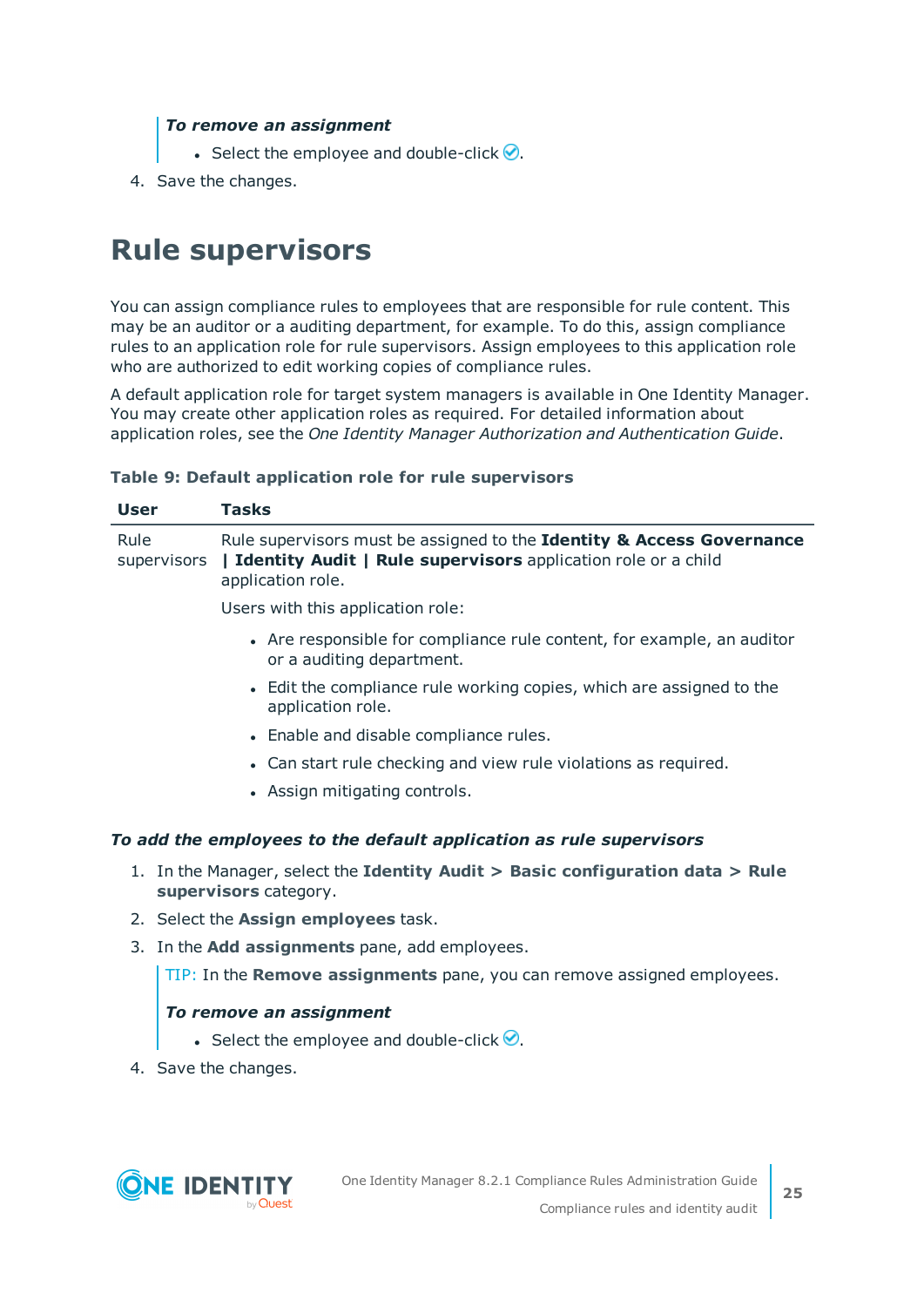## <span id="page-25-0"></span>**Exception approvers**

Employees who can issue exception approvals for rule violations can be assigned to compliance rules. To do this, assign an application role for exception approvers to the compliance rule. Assign those employees who are entitled to approve rule violation exceptions to this application role.

A default application role for exception approvers is available in One Identity Manager. You may create other application roles as required. For detailed information about application roles, see the *One Identity Manager Authorization and Authentication Guide*.

### **Table 10: Default application role for exception approvers**

| <b>User</b> | <b>Tasks</b>                                                                                                                                                                    |
|-------------|---------------------------------------------------------------------------------------------------------------------------------------------------------------------------------|
| approver    | Exception Administrators must be assigned to the Identity & Access Governance  <br><b>Identity Audit   Exception approvers</b> application role or a child<br>application role. |
|             | Users with this application role:                                                                                                                                               |
|             | • Edit rule violations in the Web Portal.                                                                                                                                       |
|             | • Can grant exception approval or revoke it in the Web Portal.                                                                                                                  |

### *To add employees to default application roles for exception approvers*

- 1. In the Manager, select the **Identity Audit > Basic configuration data > Exception approvers** category.
- 2. Select the **Assign employees** task.
- 3. In the **Add assignments** pane, add employees.

TIP: In the **Remove assignments** pane, you can remove assigned employees.

### *To remove an assignment*

- **Select the employee and double-click**  $\bigcirc$ **.**
- 4. Save the changes.

### **Related topics**

 $\cdot$  Granting [exception](#page-60-0) approval on page 61

## <span id="page-25-1"></span>**Standard reasons for rule violations**

For exception approvals, you can specify reasons in the Web Portal that explain the individual approval decisions. You can freely formulate this text. You also have the option to predefine reasons. The exception approvers can select a suitable text from these standard reasons in the Web Portal and store it with the rule violation.

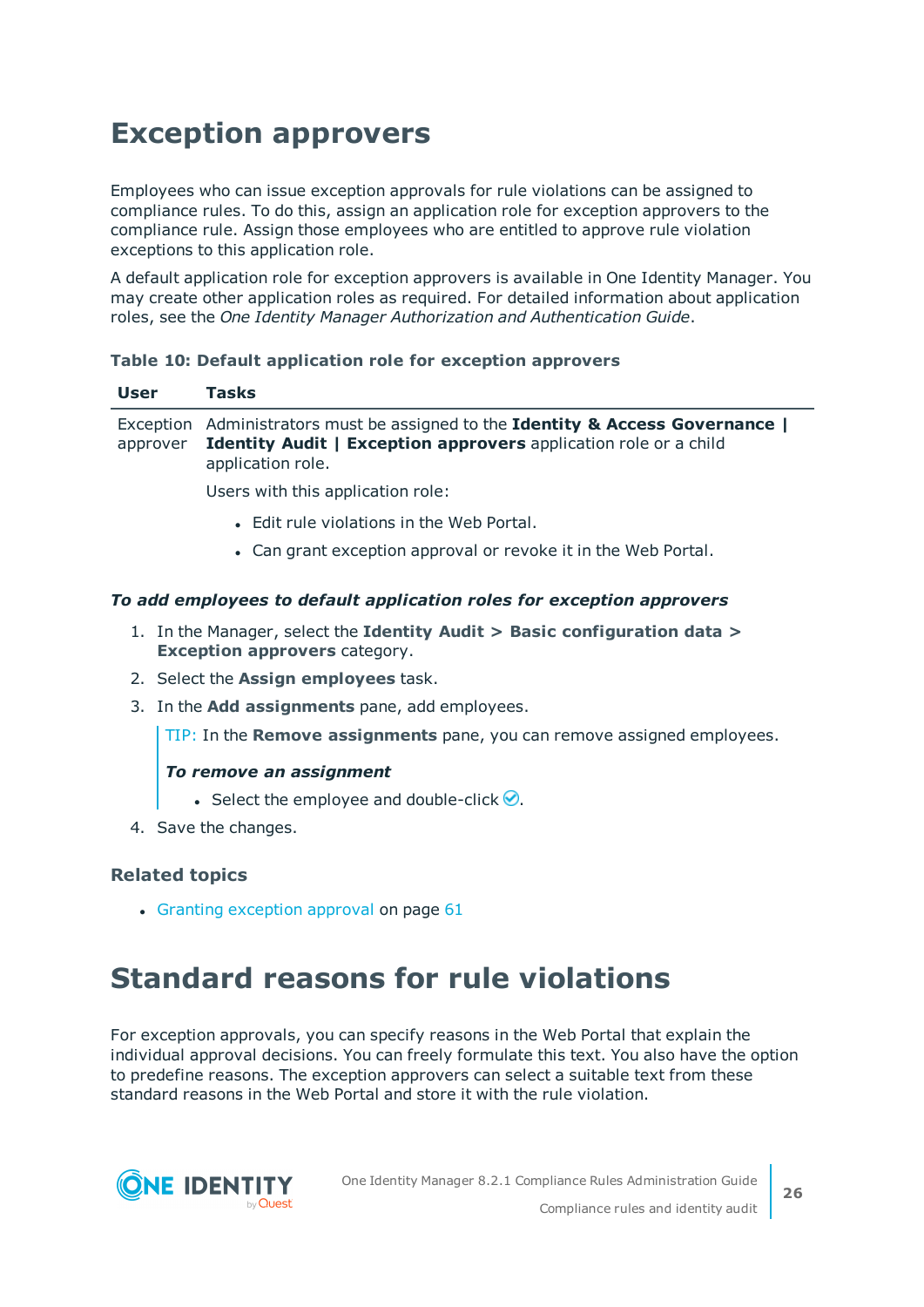### *To create or edit standard reasons*

- 1. In the Manager, select the **Identity Audit > Basic configuration data > Standard reasons** category.
- 2. Select a standard reason in the result list and run the **Change main data** task.
	- OR -

Click  $\mathbf{t}$  in the result list.

- 3. Edit the main data of a standard reason.
- 4. Save the changes.

Enter the following properties for the standard reason.

### **Table 11: General main data of a standard reason**

| <b>Property</b>       | <b>Description</b>                                                                                                                                                                                                                                                                                       |
|-----------------------|----------------------------------------------------------------------------------------------------------------------------------------------------------------------------------------------------------------------------------------------------------------------------------------------------------|
| Standard<br>reason    | Reason text as displayed in the Web Portal.                                                                                                                                                                                                                                                              |
|                       | Description Text field for additional explanation.                                                                                                                                                                                                                                                       |
| Automatic<br>Approval | Specifies whether the reason text is only used for automatic approvals by<br>One Identity Manager for rule violations. This standard reason cannot be<br>selected by exception approvals in the Web Portal.<br>Do not set the option if the you want to select the standard reason in the<br>Web Portal. |
| Additional            | Specifies whether an additional reason should be entered in free text for the                                                                                                                                                                                                                            |
| text<br>required      | exception approval.                                                                                                                                                                                                                                                                                      |
| Usage type            | Usage type of standard reason. Assign one or more usage types to allow<br>filtering of the standard reasons in the Web Portal.                                                                                                                                                                           |

### **Related topics**

• [Predefined](#page-26-0) standard reasons for rule violations on page 27

### <span id="page-26-0"></span>**Predefined standard reasons for rule violations**

One Identity Manager provides predefined standard reasons. These are added to the policy violation by One Identity Manager during automatic approval. You can use the usage type to specify which standard reasons can be selected in the Web Portal.

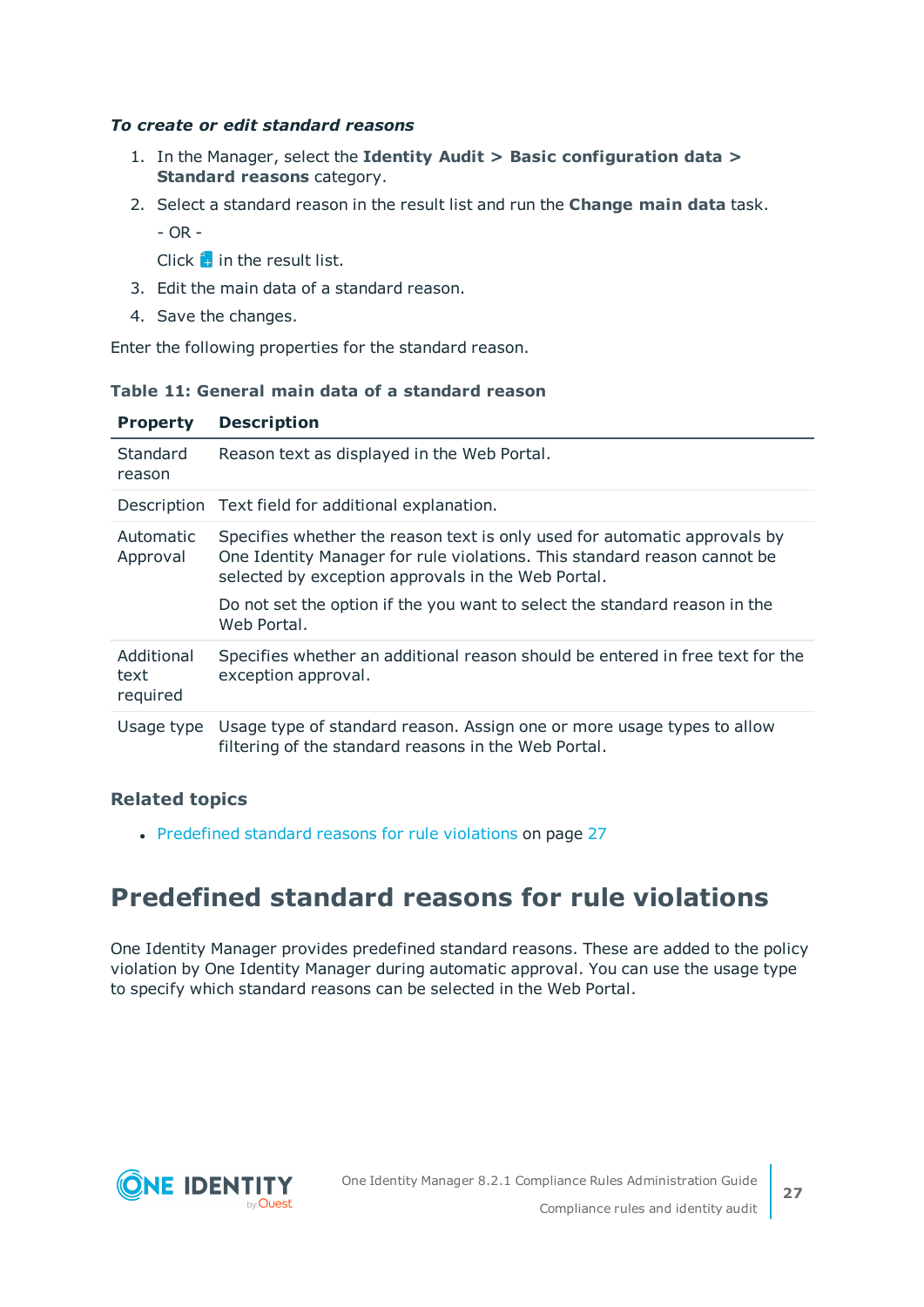### *To change the usage type*

- 1. In the Manager, select the **Identity Audit > Basic configuration data > Standard reasons > Predefined** category.
- 2. Select the standard reason whose usage type you want to change.
- 3. Select the **Change main data** task.
- 4. In the **Usage type** menu, set all the actions where you want to display the standard reason in the Web Portal.

Unset all the actions where you do not want to display the default reason.

5. Save the changes.

### **Related topics**

<span id="page-27-0"></span>• Standard reasons for rule [violations](#page-25-1) on page 26

## **Setting up a rule base**

You can define rules for maintaining and monitoring regulatory requirements in a rule base. A rule in One Identity Manager not only contains a technical description but also properties such as rule violation level, owner, manager, or audit information. The rules can be also classified into categories (Compliance frameworks) and rule groups.

Once you have added a rule, an associated object for rule violations is added in the database. Everyone who violates the rule is added to this object.

## <span id="page-27-1"></span>**Creating and editing compliance rules**

A working copy is added to the database for every rule. Edit the working copies to create rule and change them. Changes to the rule do not take effect until the working copy is enabled.

NOTE: One Identity Manager users with the **Identity & Access Governance | Identity Audit | Rule supervisors** application role can edit existing rules if they are entered as a rule supervisor in the general data.

#### *To create a new rule*

- 1. In the Manager, select the **Identity Audit > Rules** category.
- 2. Click  $\mathbf{r}$  in the result list.
- 3. Enter the main data of the rule.
- 4. Save the changes.

This adds a working copy.

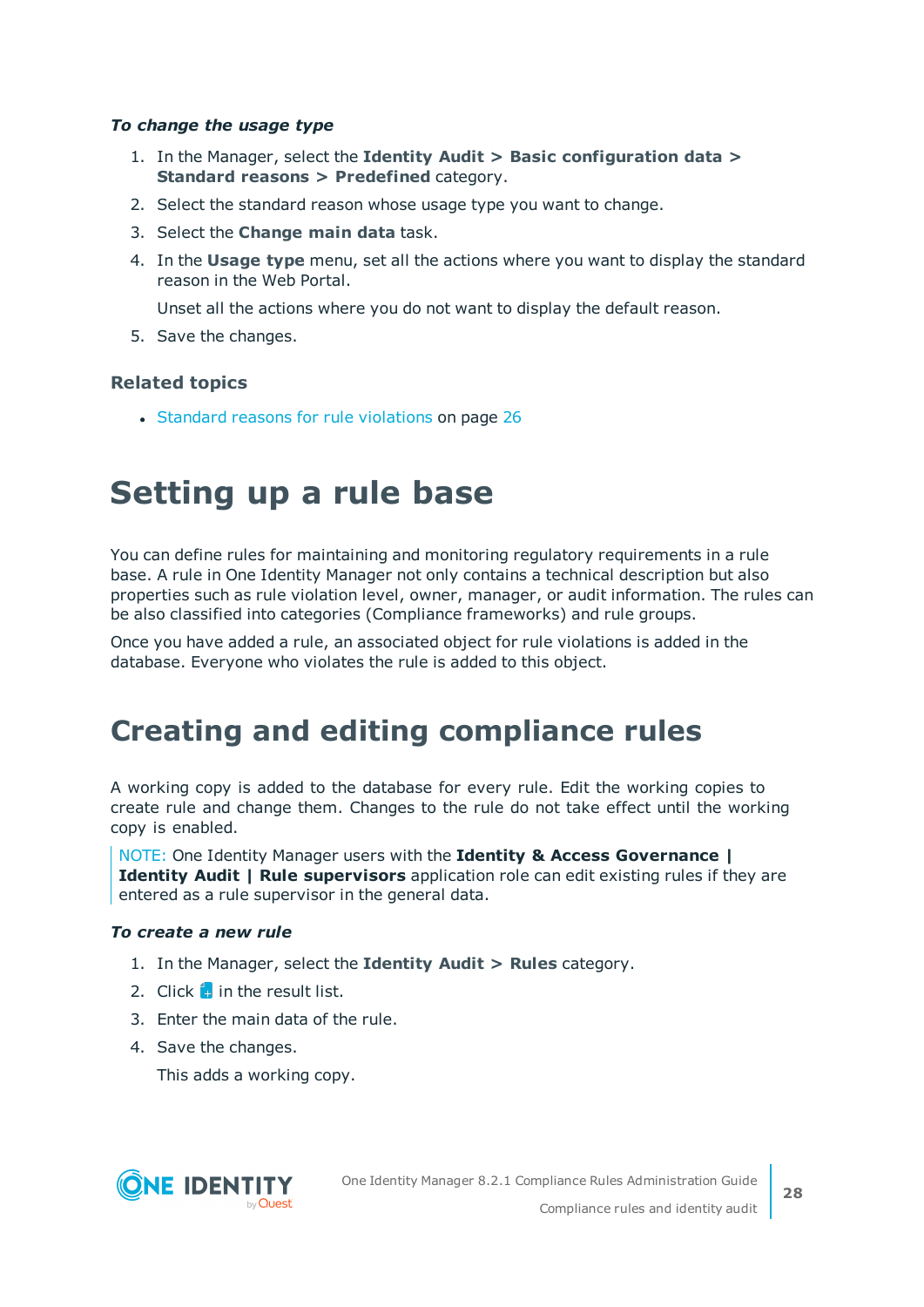5. Select the **Enable working copy** task. Confirm the security prompt with **OK**.

This adds an enabled rule in the database. The working copy is retained and can be used to make changes later.

### *To edit an existing rule*

- 1. In the Manager, select the **Identity Audit > Rules** category.
	- a. Select the rule in the result list.
	- b. Select the **Create working copy** task.

The data from the existing working copy are overwritten by the data from the original rule after a prompt. This opens the working copy and you can edit it.

- OR -

In the Manager, select the **Identity Audit > Rules > Working copies of rules** category.

- a. Select a working copy in the result list.
- b. Select the **Change main data** task.
- 2. Edit the working copy's main data.
- 3. Save the changes.
- 4. Select the **Enable working copy** task. Confirm the security prompt with **OK**.

Changes to the working copy are transferred to the rule. This reenables a disabled rule on demand.

### <span id="page-28-0"></span>**General main data for compliance rules**

Enter the following main data of a rule.

|  |  | Table 12: Setting up a rule |  |  |  |
|--|--|-----------------------------|--|--|--|
|--|--|-----------------------------|--|--|--|

| <b>Property</b>        | <b>Description</b>                                                                                                                                                                              |
|------------------------|-------------------------------------------------------------------------------------------------------------------------------------------------------------------------------------------------|
| <b>Rule</b>            | Name for the rule.                                                                                                                                                                              |
|                        | A new objects for rule violations is added automatically with this<br>name when a new rule is created.                                                                                          |
|                        | NOTE: If you rename compliance rules, the name of the associ-<br>ated rule violation is not changed.                                                                                            |
| Description            | Text field for additional explanation.                                                                                                                                                          |
| Main version<br>number | Current revision of the rule as a version number. The version<br>number is incremented in the One Identity Manager default install-<br>ation each time you make a change to the rule condition. |
| Working copy           | Specifies whether this is a working copy.                                                                                                                                                       |

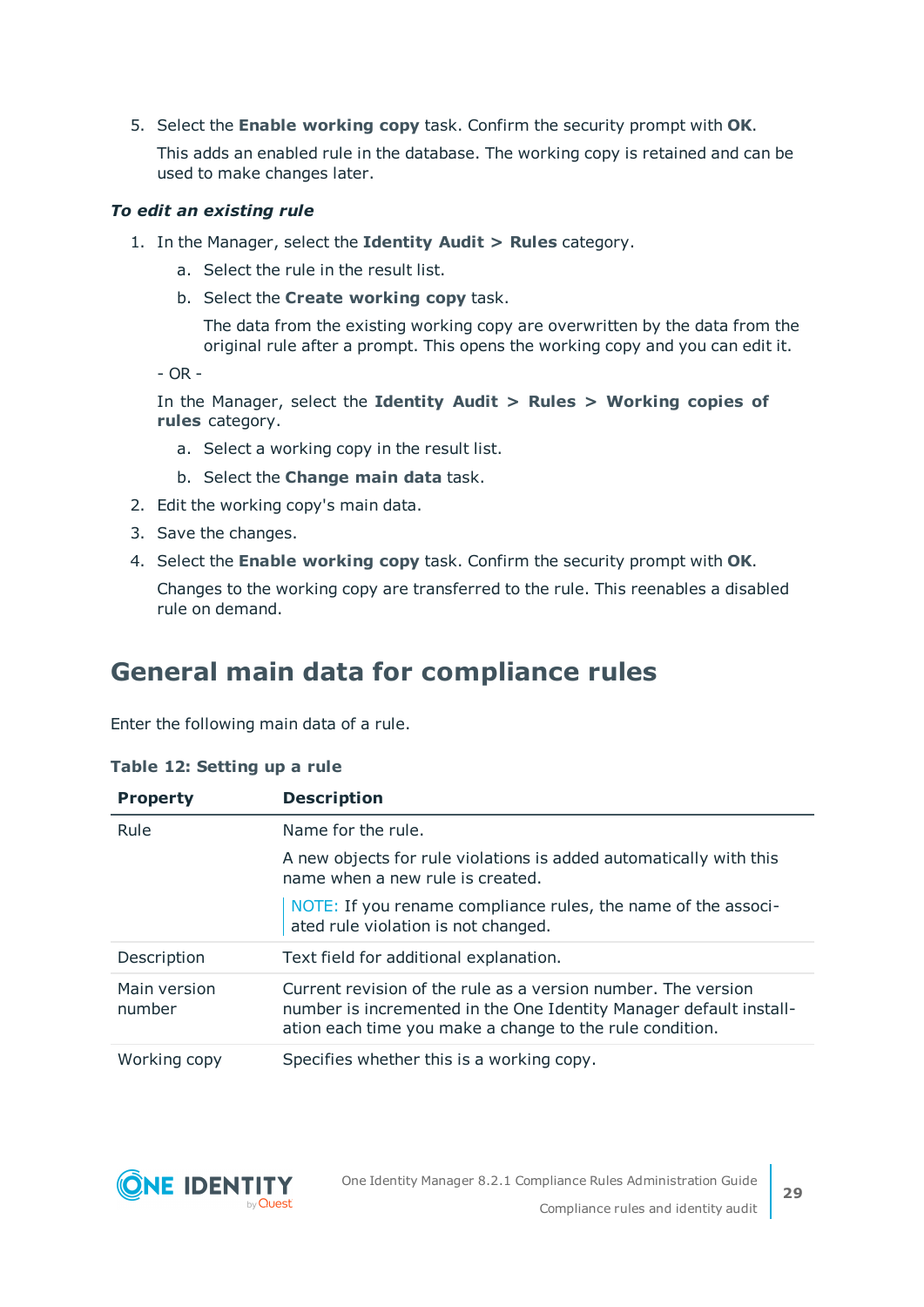| <b>Property</b>                      | <b>Description</b>                                                                                                                                                                                      |  |
|--------------------------------------|---------------------------------------------------------------------------------------------------------------------------------------------------------------------------------------------------------|--|
| <b>Disabled</b>                      | Specifies whether the rule is disabled.                                                                                                                                                                 |  |
|                                      | Only enabled rules are taken into account by rule checking. Use the<br>tasks Enable rule or Disable rule to enable or disable a rule. The<br>working copy rule is always disabled.                      |  |
| Rule group                           | Rule group to which the rule belongs in terms of content. Select a<br>role group from the menu. To create a new rule group, click $\frac{1}{2}$ .<br>Enter a name and description for the rule group.   |  |
| Rule supervisors                     | Application role whose members are responsible for the rule in<br>terms of content.                                                                                                                     |  |
|                                      | To create a new application role, click $\frac{1}{x}$ . Enter the application role<br>name and assign a parent application role.                                                                        |  |
| <b>Exception approval</b><br>allowed | Specifies whether exception approval is permitted when the rule is<br>violated. Assignments or requests that cause the rule to be violated<br>can be approved and issued anyway with this.              |  |
| <b>Exception approver</b>            | Application role, whose members are entitled to grant exception<br>approval for violations to this rule.                                                                                                |  |
|                                      | To create a new application role, click $\frac{1}{x}$ . Enter the application role<br>name and assign a parent application role.                                                                        |  |
| Mail template new<br>violation       | Mail template used to generate an email to inform rule supervisors<br>or exception approvers about new rule violations.                                                                                 |  |
| <b>Exception approval</b><br>info    | Information, which the exception approver may require for making<br>a decision. This advice should describe the risks and side effects of<br>an exception.                                              |  |
| Max. days valid                      | Time period for limiting exception approvals. Enter the number for<br>which days the exception approval applies. When the validity period<br>expires, the exception approvals are automatically lifted. |  |
| Attestors                            | Applications role whose members are authorized to approve attest-<br>ation cases for compliance rules and rule violations.                                                                              |  |
|                                      | To create a new application role, click $\frac{1}{x}$ . Enter the application role<br>name and assign a parent application role.                                                                        |  |
|                                      | NOTE: This property is available if the Attestation Module is<br>installed.                                                                                                                             |  |
| Functional area                      | Functional area relevant to the rule.                                                                                                                                                                   |  |
| Department                           | Department relevant to the rule.                                                                                                                                                                        |  |
| Rule for cyclic<br>testing and risk  | Specifies whether the rule is taken into account by risk assessment<br>of IT Shop requests.                                                                                                             |  |
| assessment in the                    | This option is only visible if the <b>QER   ComplianceCheck</b>                                                                                                                                         |  |

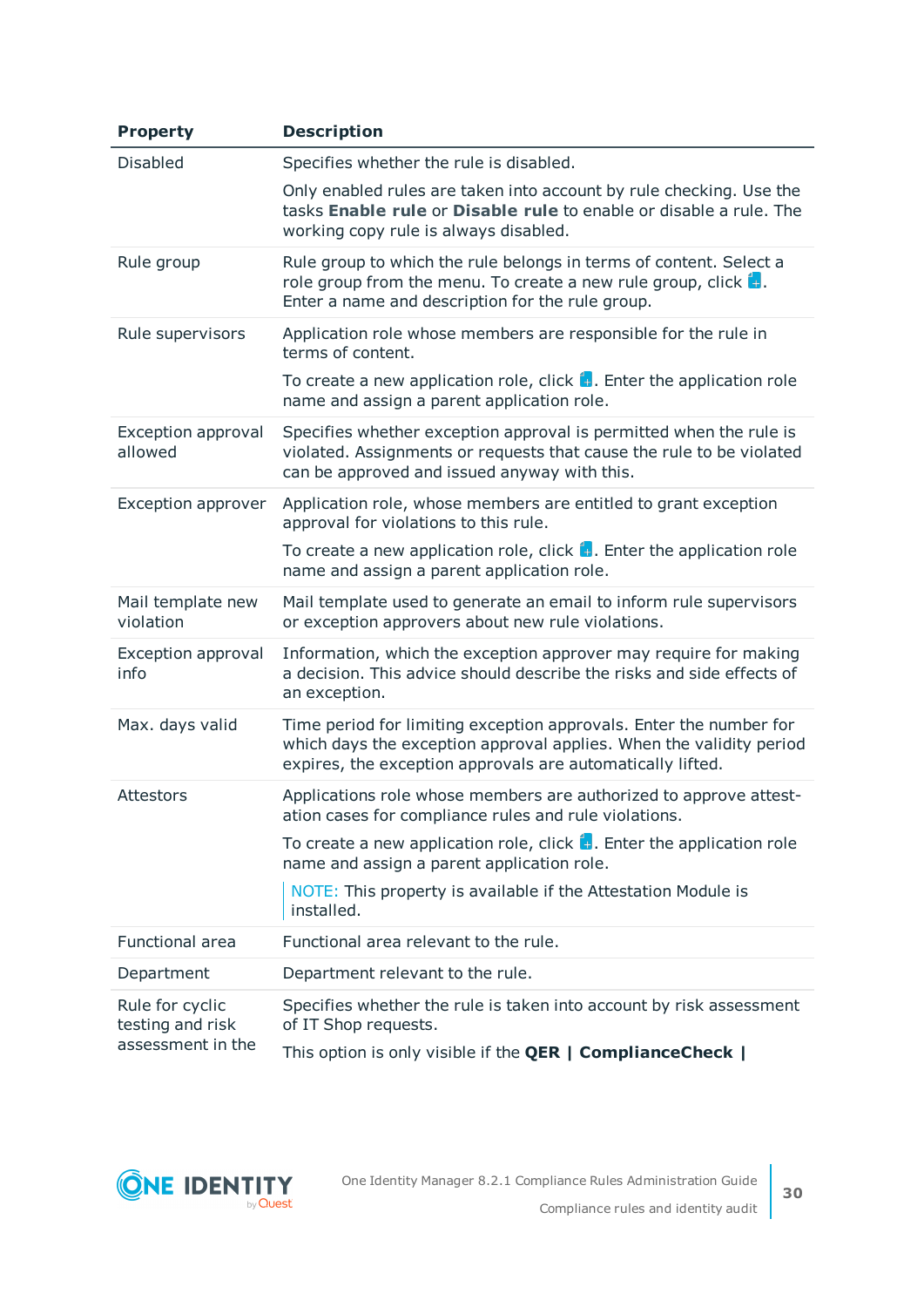| <b>Property</b>                   | <b>Description</b>                                                                                                                    |
|-----------------------------------|---------------------------------------------------------------------------------------------------------------------------------------|
| IT Shop.                          | <b>SimpleMode   NonSimpleAllowed configuration parameter is</b><br>set.                                                               |
| Rule only for<br>cyclical testing | Specifies whether the rule is only taken into account by cyclical<br>testing.                                                         |
|                                   | This option is only visible if the QER   ComplianceCheck  <br><b>SimpleMode   NonSimpleAllowed configuration parameter is</b><br>set. |
| Condition                         | Conditions, which result in a rule violation. Use the Rule Editor to<br>enter the conditions.                                         |

### **Detailed information about this topic**

- Creating rule [conditions](#page-43-1) on page 44
- Enabling and disabling [compliance](#page-41-3) rules on page 42
- $\cdot$  Rule [groups](#page-9-0) on page 10
- $\cdot$  Rule [supervisors](#page-24-0) on page 25
- $\cdot$  Exception [approvers](#page-25-0) on page 26
- $\bullet$  [Exception](#page-61-0) approval over a limited period on page 62
- [Compliance](#page-23-0) rules attestors on page 24
- [Functional](#page-22-0) areas on page 23
- Creating rule [conditions](#page-43-1) on page 44
- Rule [conditions](#page-51-0) in advanced mode on page 52

### **Related topics**

- $\cdot$  Rule check [analysis](#page-57-0) on page 58
- $\cdot$  Granting [exception](#page-60-0) approval on page 61
- [Notifications](#page-64-1) about rule violations without exception approval on page  $65$
- $\cdot$  Request for [exception](#page-64-0) approval on page 65

### <span id="page-30-0"></span>**Risk assessment for rule violations**

You can use One Identity Manager to evaluate the risk of rule violations. To do this, enter a risk index for the rule. The risk index specifies the risk involved for the company if the rule is violated. The risk index is given as a number in the range **0 ... 1**. By doing this, you specify whether a rule violation is not considered a risk for the company (risk index = **0**) or whether every rule violation poses a problem (risk index  $= 1$ ).

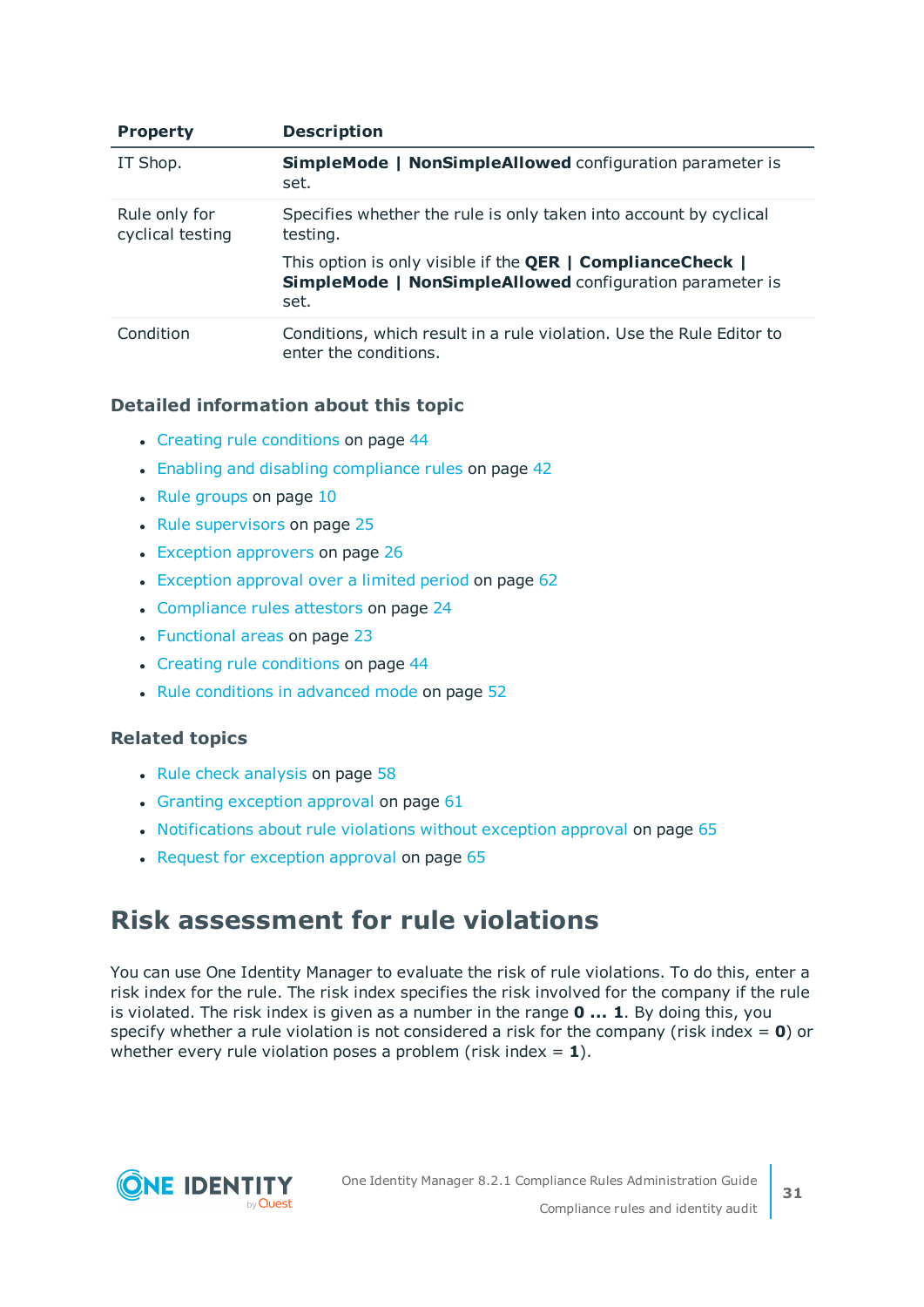When a rule condition is created, system entitlement risk indexes can already be included as an object property. By using rules of this type you can prevent system entitlements that exceed a specified risk index from being requested in the IT Shop.

You can create several reports with the Report Editor to evaluate objects, assignments, and rule violations depending on the risk index. For more information about creating scripts, see the *One Identity Manager Configuration Guide*.

To evaluate the risk of a rule violation in the context of identity audit, you can enter values for grading rules on the **Assessment criteria** tab.

| <b>Property</b>         | <b>Description</b>                                                                                                                                                                                                                                                                                                 |                   |  |
|-------------------------|--------------------------------------------------------------------------------------------------------------------------------------------------------------------------------------------------------------------------------------------------------------------------------------------------------------------|-------------------|--|
| Severity<br>code        | Specifies the impact on the company of violations to this rule. Use the<br>slider to enter a value between $\bm{0}$ and $\bm{1}$ .                                                                                                                                                                                 |                   |  |
|                         | <b>0</b> No impact                                                                                                                                                                                                                                                                                                 |                   |  |
|                         | <b>1</b> Every rule violation is a problem.                                                                                                                                                                                                                                                                        |                   |  |
| Significance            | Provides a verbal description of the significance for the company of viola-<br>tions to this rule. In the default installation, the values low, average,<br>high, and critical are listed.                                                                                                                         |                   |  |
| Risk index              | Specifies the risk for the company of violations to this rule. The template<br>is given a risk index depending on the value of the effect.                                                                                                                                                                         |                   |  |
|                         | Table 14: Risk index dependent on effects                                                                                                                                                                                                                                                                          |                   |  |
|                         | <b>Significance</b>                                                                                                                                                                                                                                                                                                | <b>Risk index</b> |  |
|                         | Low                                                                                                                                                                                                                                                                                                                | 0.0               |  |
|                         | Medium                                                                                                                                                                                                                                                                                                             | 0.33              |  |
|                         | High                                                                                                                                                                                                                                                                                                               | 0.66              |  |
|                         | Critical                                                                                                                                                                                                                                                                                                           | 1.0               |  |
|                         | This value can be changed. Use the slider to enter a value between 0 and<br>1.                                                                                                                                                                                                                                     |                   |  |
|                         | $0$ No risk                                                                                                                                                                                                                                                                                                        |                   |  |
|                         | <b>1</b> Every rule violation is a problem.                                                                                                                                                                                                                                                                        |                   |  |
|                         | The template adjusts the risk index when the significance is changed.                                                                                                                                                                                                                                              |                   |  |
|                         | This field is only visible if the <b>QER   CalculateRiskIndex</b> configuration<br>parameter is set.                                                                                                                                                                                                               |                   |  |
| Risk index<br>(reduced) | Show the risk index taking mitigating controls into account. A rule's risk<br>index is reduced by the significance reduction of all mitigating controls<br>assigned to it. The risk index (reduced) is calculated for the original rule.<br>To copy the value to a working copy, run the task Create working copy. |                   |  |

**Table 13: Assessment criteria for a rule**

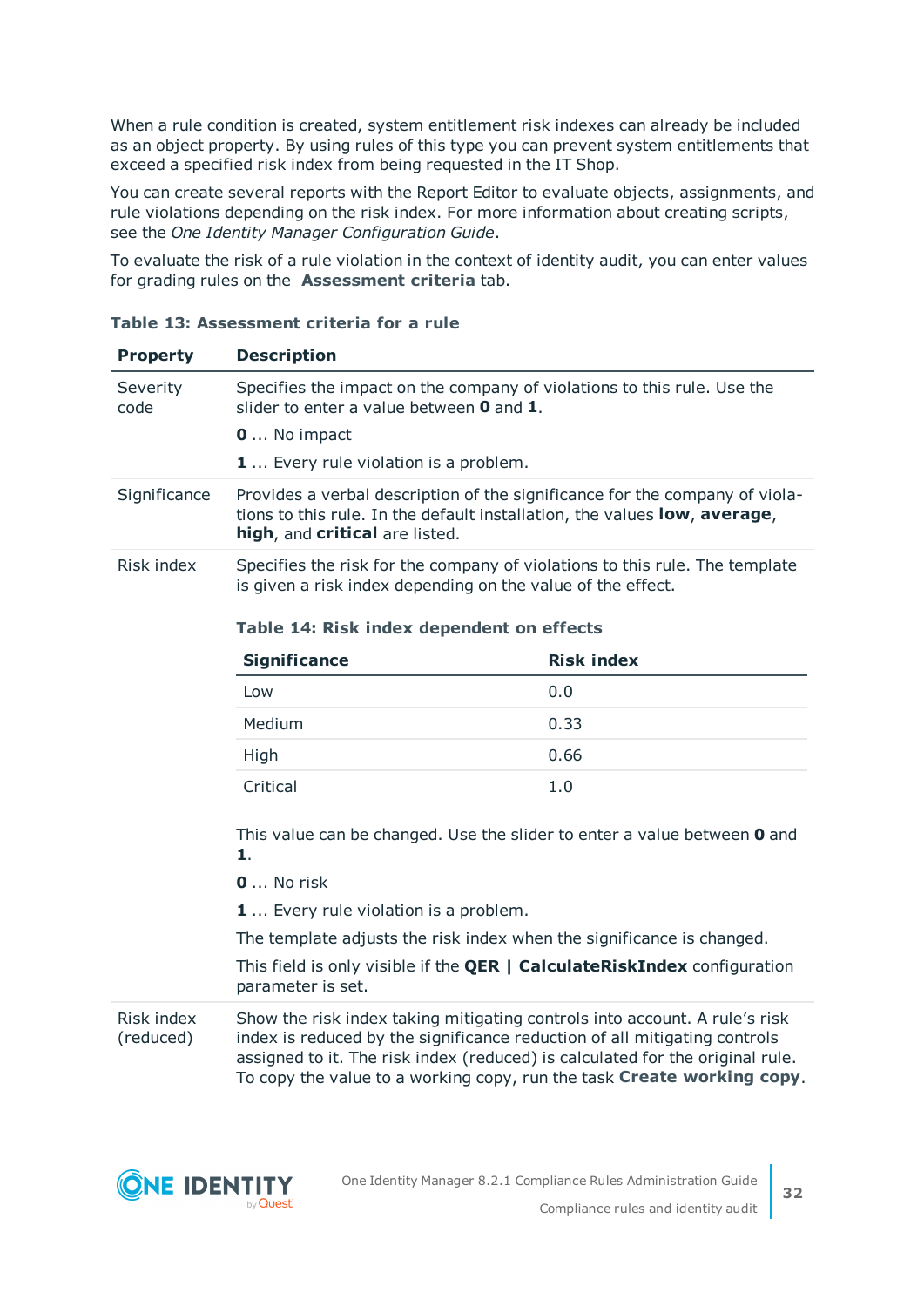| <b>Property</b>                        | <b>Description</b>                                                                                                                                                            |
|----------------------------------------|-------------------------------------------------------------------------------------------------------------------------------------------------------------------------------|
|                                        | This field is only visible if the <b>QER   CalculateRiskIndex</b> configuration<br>parameter is set. The value is calculated by One Identity Manager and<br>cannot be edited. |
| Transparency<br>index                  | Specifies how traceable assignments are that are checked by this rule.<br>Use the slider to enter a value between $\bm{0}$ and $\bm{1}$ .                                     |
|                                        | <b>0</b> No transparency                                                                                                                                                      |
|                                        | 1  Full transparency                                                                                                                                                          |
| Max. number<br>of rule viola-<br>tions | Number of rule violation permitted for this rule.                                                                                                                             |

### **Detailed information about this topic**

- <sup>l</sup> *One Identity Manager Risk Assessment Administration Guide*
- [Mitigating](#page-72-0) controls on page 73

### **Related topics**

- Creating rule [conditions](#page-43-1) on page 44
- Creating working copies for [compliance](#page-41-2) rules on page 42

### <span id="page-32-0"></span>**Extended data for compliance rules**

You can enter additional comments about the rule and revision data on the **Extended** tab.

### **Table 15: Extended main data of a rule**

| <b>Property</b> | <b>Description</b>                                                                                                                                                       |
|-----------------|--------------------------------------------------------------------------------------------------------------------------------------------------------------------------|
| Rule number     | Additional name for the rule.                                                                                                                                            |
| notes           | Implementation Text field for additional explanation. You can use implementation notes<br>to enter explanations about the content of the rule condition, for<br>example. |
| Test schedule   | Schedule for starting rule checks on a regular basis.                                                                                                                    |
|                 | By default, the <b>Compliance rule check</b> schedule is assigned but you<br>can assign your own schedule.                                                               |
| Fill schedule   | Schedule, which starts recalculation of the auxiliary tables for rule<br>checking.                                                                                       |
|                 | By default, the Fill compliance rule objects schedule is assigned but<br>you can assign your own schedule.                                                               |

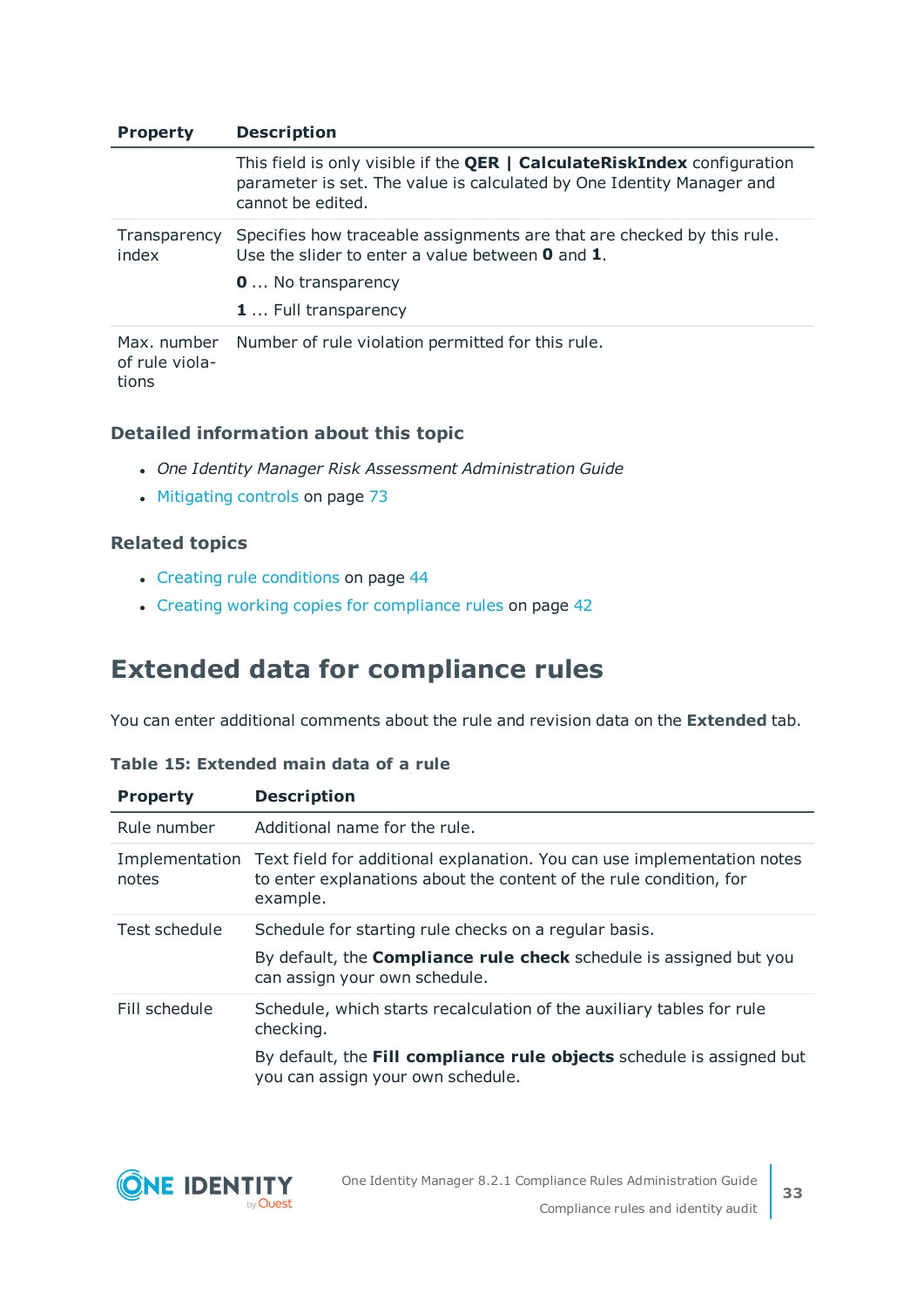| <b>Property</b> | <b>Description</b>                                                                                |  |
|-----------------|---------------------------------------------------------------------------------------------------|--|
| <b>Status</b>   | Rule status with respect to its audit status.                                                     |  |
| Auditor         | Person that audited the rule the last time.                                                       |  |
| Date of Audit   | Date of last rule audit.                                                                          |  |
| Audit remarks   | Remarks referring to the audit, for example, results that may be<br>important for the next audit. |  |

### **Related topics**

- Checking [compliance](#page-54-1) rules on page 55
- [Determining](#page-65-0) potential rule violations on page 66

### <span id="page-33-0"></span>**Rule comparison**

You can compare the results of a working copy with the original rule. The comparison values are then displayed on the **Rule comparison** tab on the main data form.

### **Table 16: Results of a rule comparison**

| <b>Rule viola-</b><br>tions | Lists all employees who, as a result of the change, would (not)<br>violate the rule as follows |  |
|-----------------------------|------------------------------------------------------------------------------------------------|--|
|                             | Newly added Violate the rule for the first time                                                |  |
| Identical                   | Still violate the rule                                                                         |  |
| No longer<br>included       | Do not violate the rule anymore                                                                |  |

TIP: In the Manager, all working copies with a different condition to that of the original rule are displayed in the **Identity audit > Rules > Working copies of rules > Modified working copies** category.

### **Detailed information about this topic**

• [Comparing](#page-38-2) a rule working copy with the original on page 39

### <span id="page-33-1"></span>**IT Shop properties for compliance rules**

You can integrate checking requests for rule compliance into approval workflows in the IT Shop. On the **IT Shop properties** tab, specify how violations of this rule should be handled within an approval process for IT Shop requests.

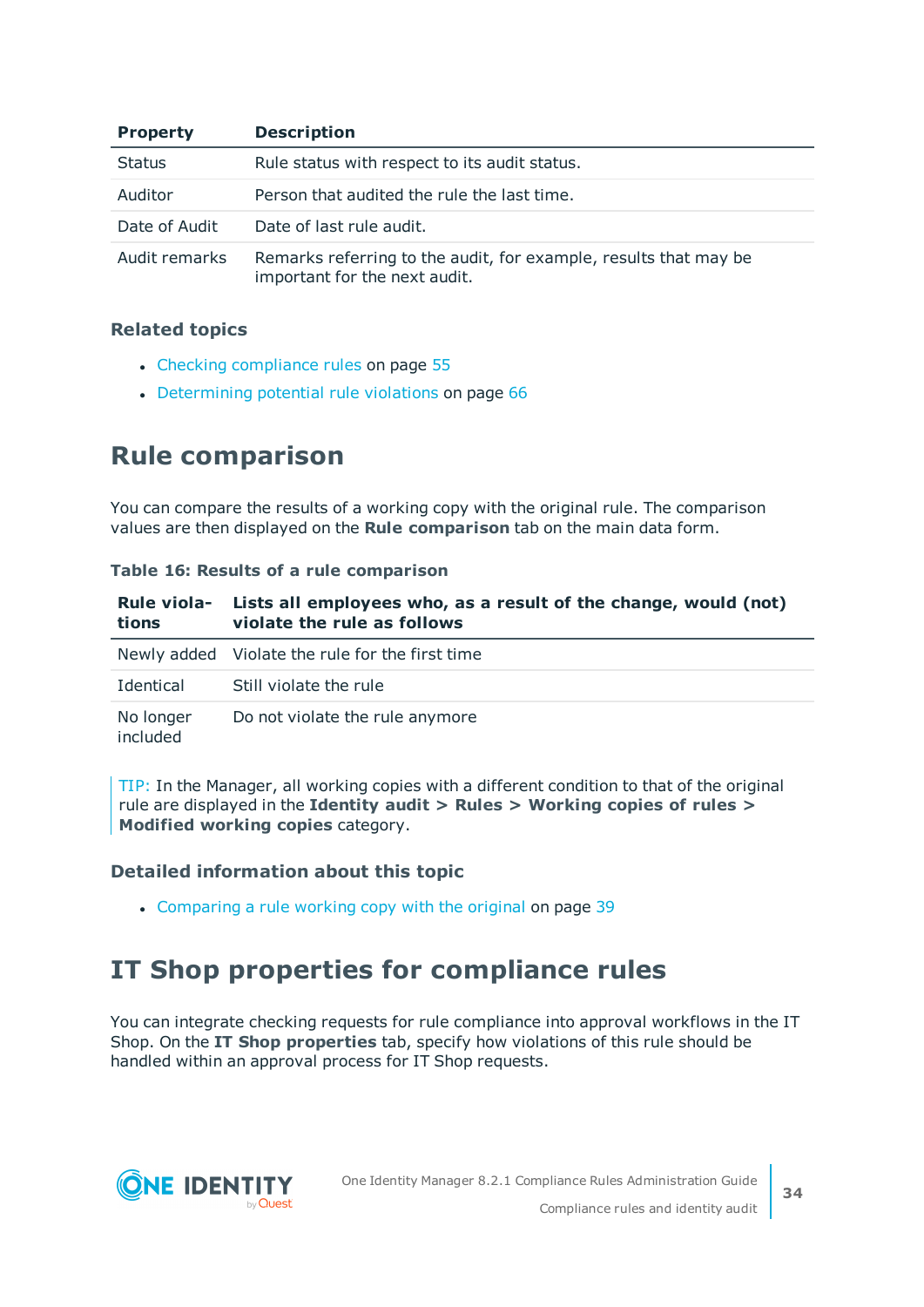NOTE: This tab is only shown if the rule condition is created in the simplified version. [For](#page-43-1) more [information,](#page-43-1) see Creating rule conditions on page 44.

### *To enter IT Shop properties for a rule*

- 1. In the Designer, set the **QER | ComplianceCheck | EnableITSettingsForRule** configuration parameter.
- 2. In the Manager, on the **General** tab of the rule's main data form, set the **Rule for cyclical testing and risk assessment in the IT Shop** option.
- 3. Select the **IT Shop properties** tab.
- 4. Edit the main data.
- 5. Save the changes.

#### **Table 17: IT Shop properties**

| <b>Property</b>                   | <b>Description</b>                           |                                                                                                                                                                                        |  |
|-----------------------------------|----------------------------------------------|----------------------------------------------------------------------------------------------------------------------------------------------------------------------------------------|--|
| Rule violation<br>identified      | Specifies which rule violations are logged.  |                                                                                                                                                                                        |  |
|                                   | <b>Table 18: Permitted values</b>            |                                                                                                                                                                                        |  |
|                                   | <b>Value</b>                                 | <b>Description</b>                                                                                                                                                                     |  |
|                                   | New rule<br>violation<br>due to a<br>request | Only rule violations that are added through approval of<br>the current request are logged.                                                                                             |  |
|                                   | Unapproved<br>exception                      | Rule violations that are added through approval of the<br>current request are logged. Already known rule<br>violations that have not yet been granted an exception<br>are also logged. |  |
|                                   | Any<br>compliance                            | All rule violations are logged, independent of whether<br>an exception approval has already been granted or not.                                                                       |  |
|                                   | violation                                    | This value is automatically set when the Explicit<br>exception approval option is set.                                                                                                 |  |
| Explicit<br>exception<br>approval |                                              | Specifies whether exception approvals are presented again or whether<br>existing exception approvals should be reused.                                                                 |  |
|                                   |                                              | <b>Table 19: Permitted values</b>                                                                                                                                                      |  |
|                                   | <b>Option</b><br>is                          | <b>Description</b>                                                                                                                                                                     |  |
|                                   |                                              | Enabled A known rule violation must always be presented for                                                                                                                            |  |

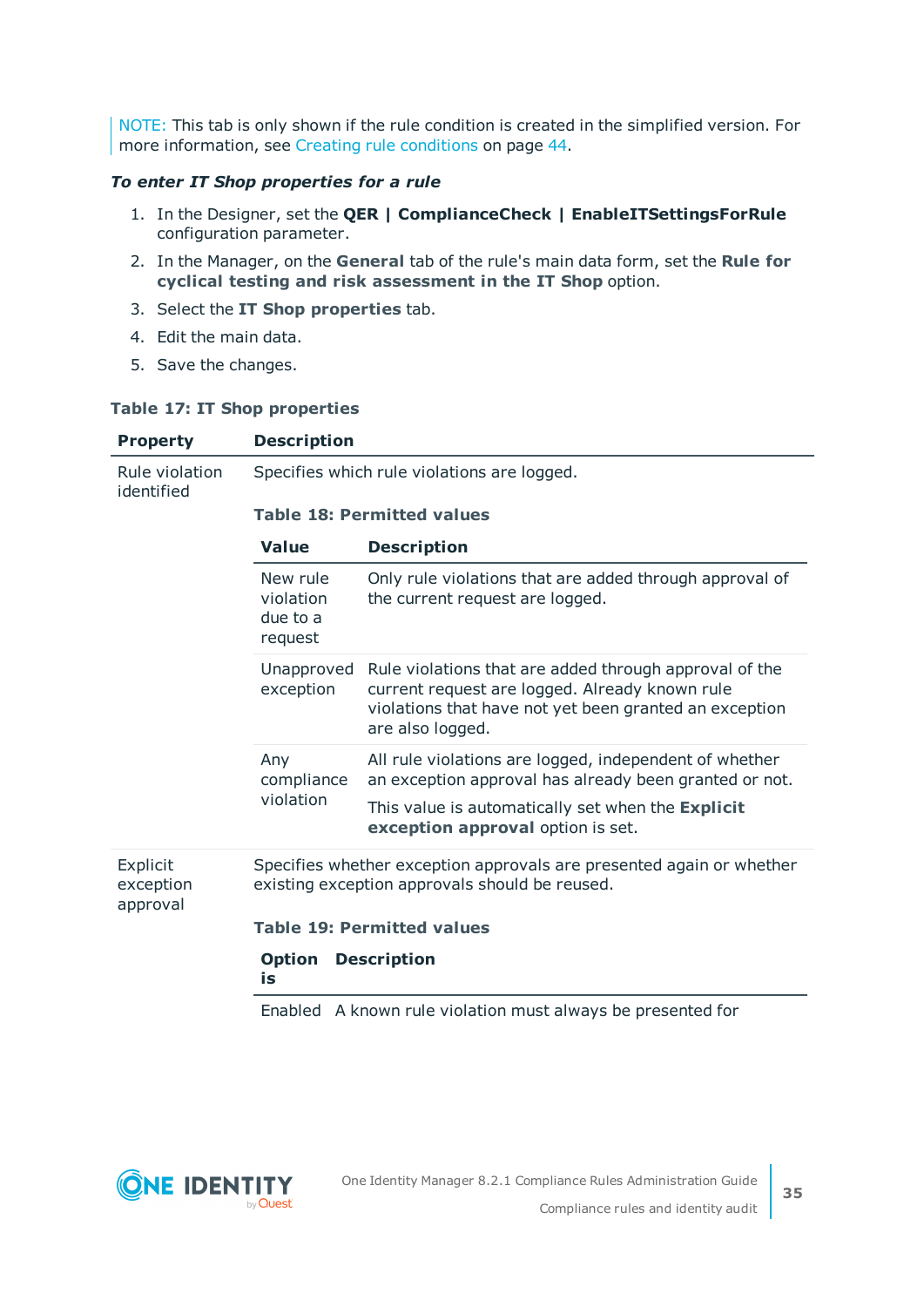### **Property Description**

|  | <b>Option</b><br>is | <b>Description</b>                                                                                                                                                                                                                                        |
|--|---------------------|-----------------------------------------------------------------------------------------------------------------------------------------------------------------------------------------------------------------------------------------------------------|
|  |                     | exception approval, even if there is an exception approval<br>from a previous violation of the rule.                                                                                                                                                      |
|  | Not set             | A known rule violation is not presented again for exception<br>approval if there is an exception approval from a previous<br>violation of the rule. This exception approval is reused and<br>the known rule violation is automatically granted exception. |

### <span id="page-35-0"></span>**Additional tasks for working copies**

After you have entered the main data, you can run the following tasks.

### <span id="page-35-1"></span>**Displaying the working copy overview**

You can see the most important information about a working copy on the overview form.

#### *To obtain an overview of a working copy*

- 1. In the Manager, select the **Identity Audit > Rules > Working copies of rules** category.
- 2. Select the rule in the result list.
- <span id="page-35-2"></span>3. Select the **Shelf overview** task.

### **Assigning compliance frameworks**

Use this task to specify which compliance frameworks are relevant for the selected rule. Compliance frameworks are used for classifying attestation policies, compliance rules, and company policies according to regulatory requirements.

#### *To assign compliance frameworks to a rule*

- 1. In the Manager, select the **Identity Audit > Rules > Working copies of rules** category.
- 2. Select the working copy in the result list.
- 3. Select the **Assign compliance frameworks** task.

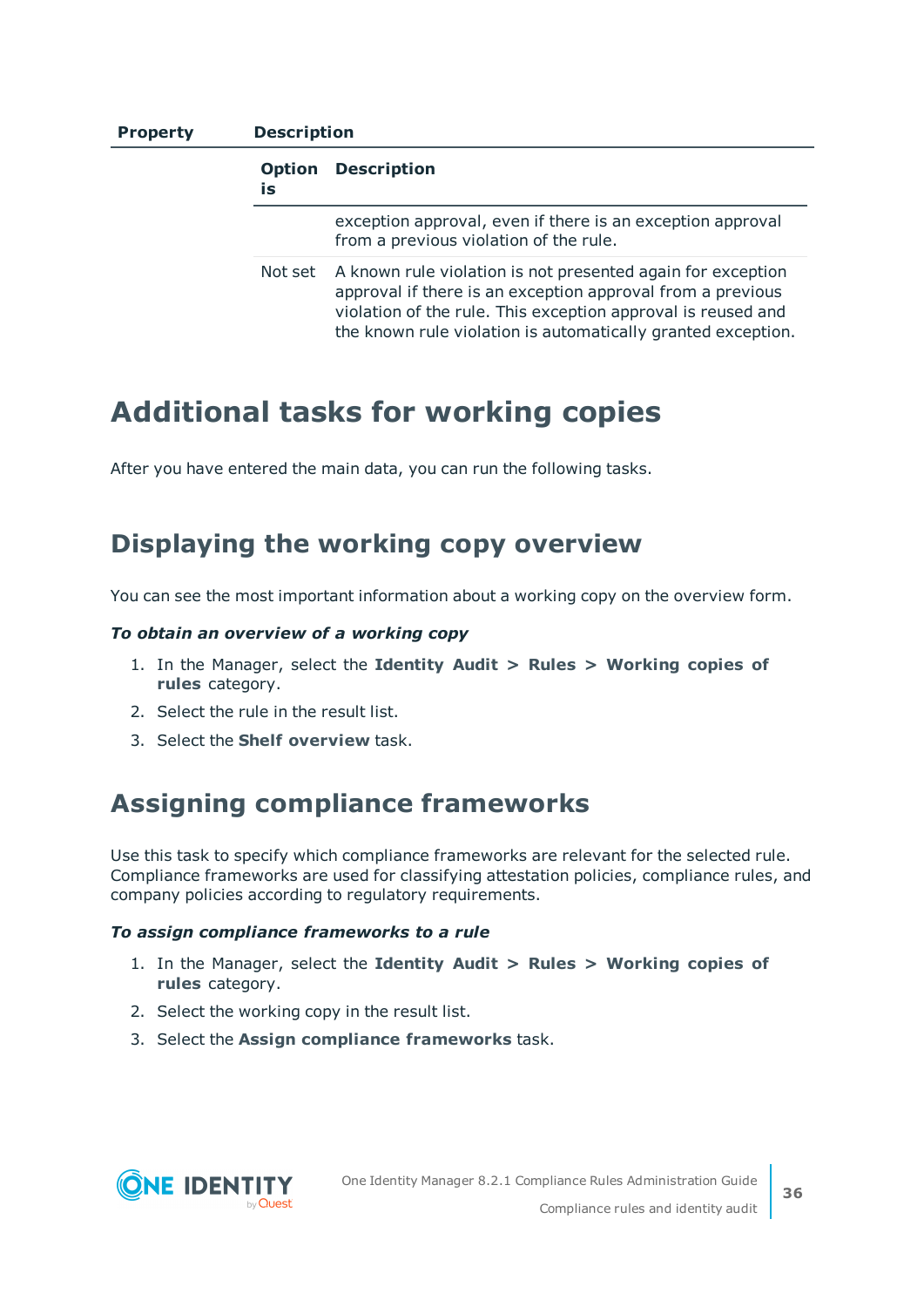4. In the **Add assignments** pane, double-click the compliance frameworks you want to assign.

 $-$  OR  $-$ 

In the **Remove assignments** area, double-click compliance frameworks to remove assignments.

5. Save the changes.

## **Mitigating controls**

Mitigating controls describe controls that are implemented if a compliance rule was violated. The next rule check should not find any rule violations once the controls have been applied.

### *To edit mitigating controls*

<sup>l</sup> In the Designer, enable the **QER | CalculateRiskIndex** configuration parameter.

NOTE: If you disable the configuration parameter at a later date, model components and scripts that are not longer required, are disabled. SQL procedures and triggers are still carried out. For more information about the behavior of preprocessor relevant configuration parameters and conditional compiling, see the *One Identity Manager Configuration Guide*.

### **Detailed information about this topic**

- [Mitigating](#page-72-0) controls on page 73
- Assigning [mitigating](#page-36-0) controls on page 37
- Creating [mitigating](#page-37-0) controls on page 38

### <span id="page-36-0"></span>**Assigning mitigating controls**

Specify which mitigating controls apply to the selected role.

### *To assign mitigating controls to a rule*

- 1. In the Manager, select the **Identity Audit > Rules > Working copies of rules** category.
- 2. Select the working copy in the result list.
- 3. Select the **Assign mitigating controls** task.
- 4. In the **Add assignments** pane, double-click the mitigating controls you want to assign.

 $-$  OR  $-$ 

In the **Remove assignments** area, double-click mitigating controls to remove

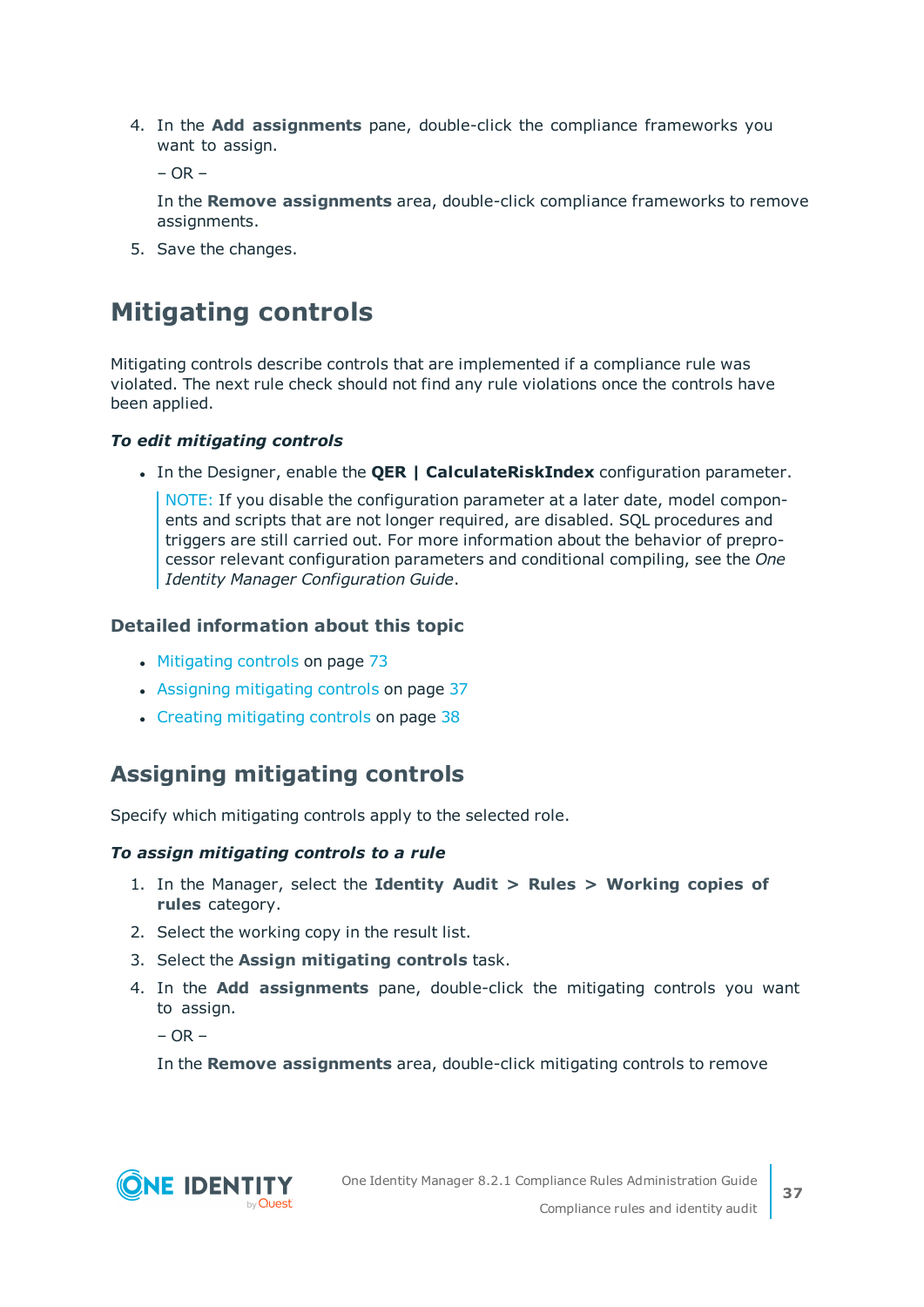assignments.

5. Save the changes.

NOTE: Mitigating controls assigned to the SAP functions for testing are automatically transferred into compliance rules about SAP functions.

### *Prerequisites*

- Active rules are assigned to a functional area and a department.
- The SAP functions for testing are assigned to the same functional area and then associated variable set of the same department.

For more information about this, see the *One Identity Manager Administration Guide for the SAP R/3 Compliance Add-on*.

### <span id="page-37-0"></span>**Creating mitigating controls**

### *To create a mitigating control for rules*

- 1. In the Manager, select the **Identity Audit > Rules > Working copies of rules** category.
- 2. Select a working copy in the result list.
- 3. Select the **Assign mitigating controls** task.
- 4. Select the **Create mitigating controls** task.
- 5. Enter the main data of the mitigating control.
- 6. Save the changes.
- 7. Select the **Assign rules** task.
- 8. In the **Add assignments** pane, double-click the rules you want to assign.
- 9. Save the changes.

### **Detailed information about this topic**

• [Mitigating](#page-72-0) controls on page 73

## **Enabling working copies**

When you enable the working copy, the changes are transferred to the original rule. A rule is added to a new working copy. Only original rules are taken into account by rule checking.

#### *To enable a working copy*

- 1. In the Manager, select the **Identity Audit > Rules > Working copies of rules** category.
- 2. Select the working copy in the result list.

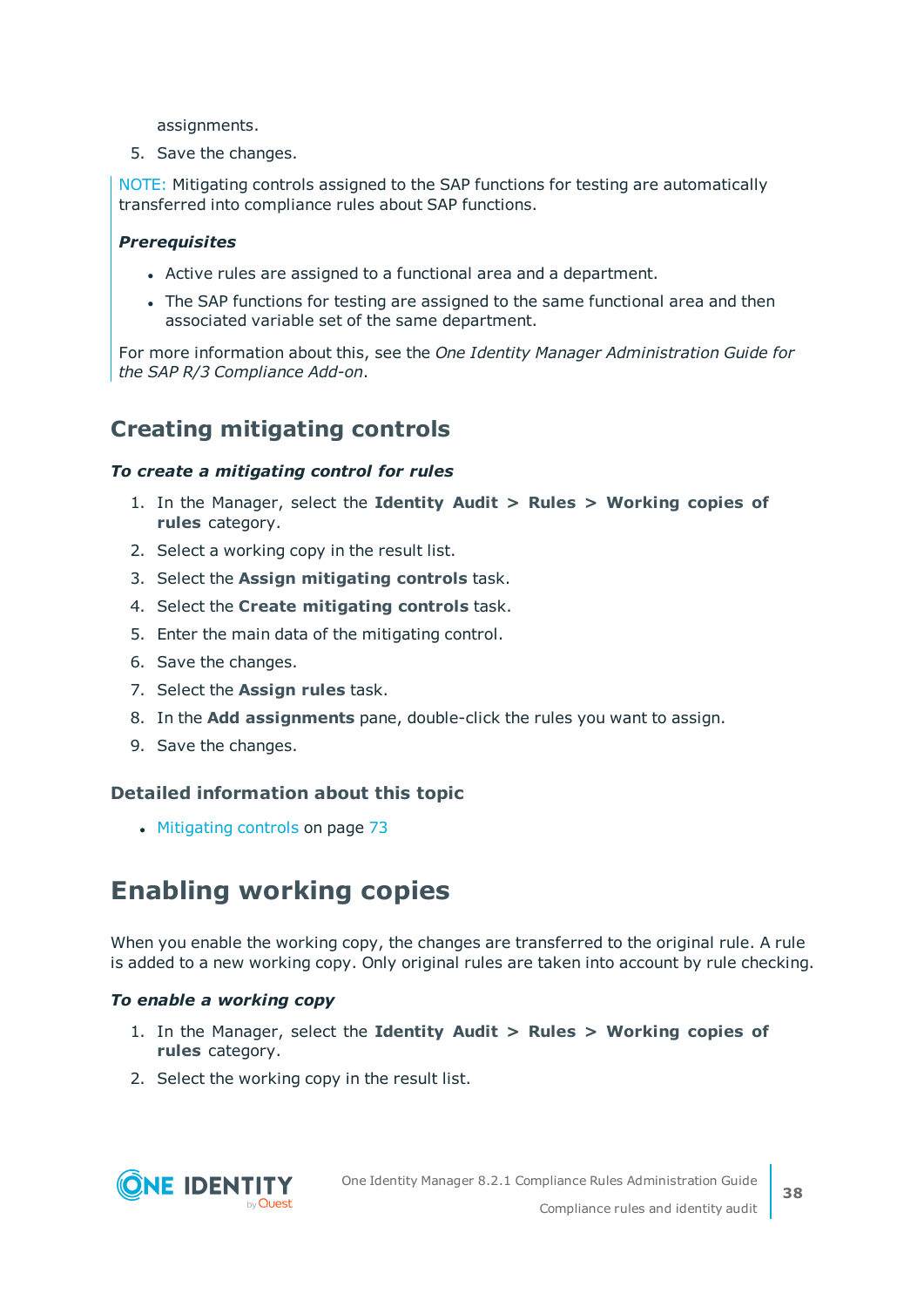- 3. Select the **Enable working copy** task.
- 4. Confirm the security prompt with **OK**.

TIP: In the Manager, all working copies with a different condition to that of the original rule are displayed in the **Identity audit > Rules > Working copies of rules > Modified working copies** category.

### **Recalculating**

There are several tasks available for a working copy that immediately perform a rule check. For more [information,](#page-54-0) see Checking compliance rules on page 55.

## **Copy rule**

Rules can be copied to reuse complex rule conditions, for example. Working copies as well as active rules can be used as copy templates.

### *To copy a working copy*

- 1. In the Manager, select the **Identity Audit > Rules > Working copies of rules** category.
- 2. Select the working copy in the result list.
- 3. Select the **Change main data** task.
- 4. Select the **Copy rule** task.
- 5. Enter a name for the copy and click **OK**.

This creates a working copy with the given name.

- 6. Click **Yes** to immediately edit the copy's main data.
	- $OR -$

Click **Yes** to edit the copy's main data later.

### **Comparing a rule working copy with the original**

If you have made changes to the rule condition in a working copy, you can determine the effects of this using a comparison with the original rule. Rules can only be compared when an original of the working copy exists. The result of the rule comparison is displayed on the **Rule comparison** tab of main data form.

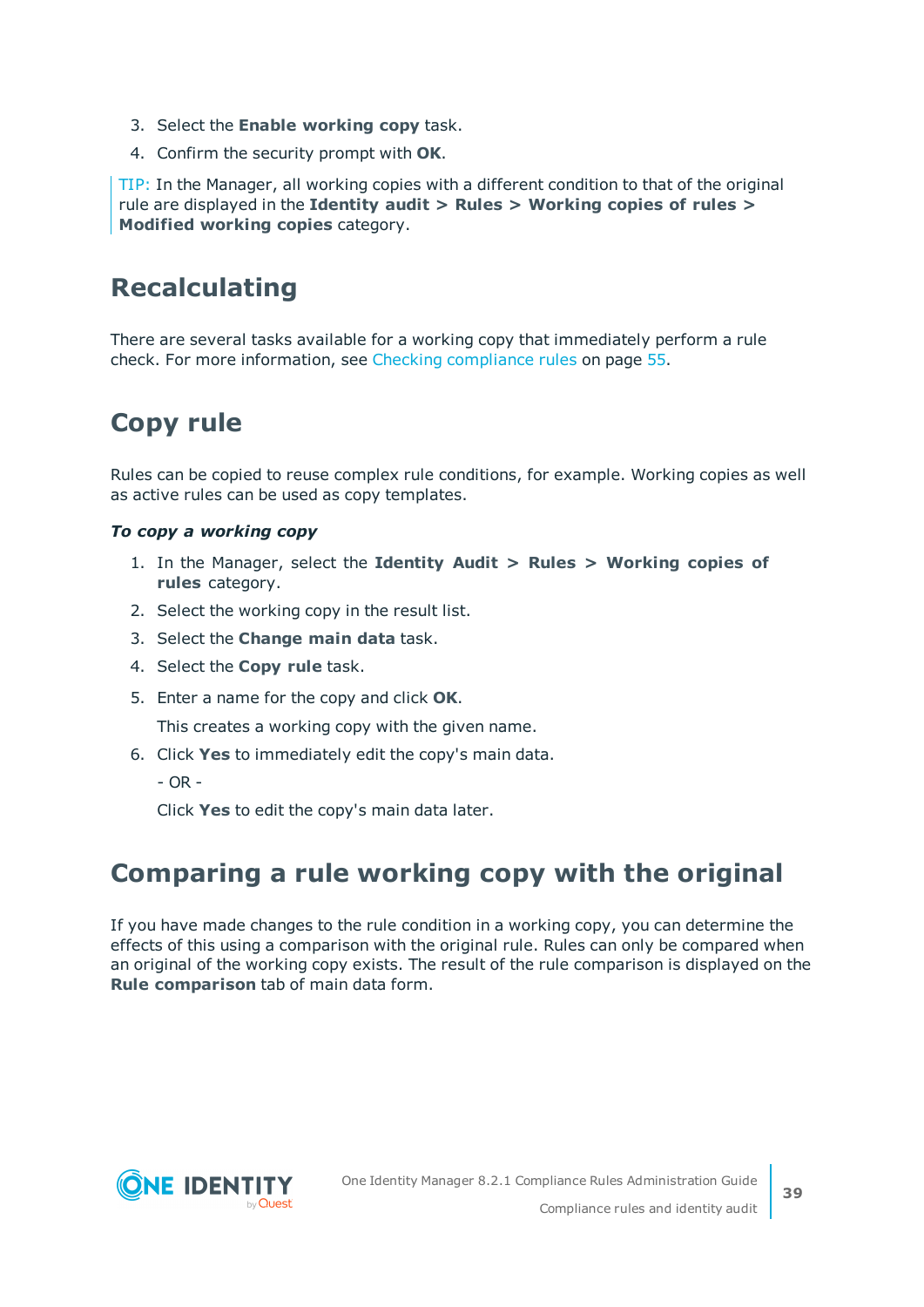### *To compare a rule with the working copy.*

- 1. In the Manager, select the **Identity Audit > Rules > Working copies of rules** category.
- 2. Select the working copy in the result list.
- 3. Select the **Change main data** task.
- 4. Select the **Rule comparison** task.

### **Table 20: Results of a rule comparison**

| tions                 | Rule viola- Lists all employees who, as a result of the change, would (not)<br>violate the rule as follows |
|-----------------------|------------------------------------------------------------------------------------------------------------|
|                       | Newly added Violate the rule for the first time                                                            |
| Identical             | Still violate the rule                                                                                     |
| No longer<br>included | Do not violate the rule anymore                                                                            |

### *To display the rule comparison as report*

<sup>l</sup> In the Manager, select the **Show rule comparison** report.

### **Related topics**

 $\cdot$  Rule [comparison](#page-33-0) on page 34

### **Maintaining exception approvers**

Use this task to maintain exception approvers for the selected rule. You can assign employees to the application role for exception approvers on the main data form and remove them from it.

NOTE: Changes apply to all the rules assigned to this application role.

### *To authorize employees as exception approvers*

- 1. In the Manager, select the **Identity Audit > Rules > Working copies of rules** category.
- 2. Select the working copy in the result list.
- 3. Select the **Maintain exception approvers** task.
- 4. In the **Add assignments** pane, add employees.

TIP: In the **Remove assignments** pane, you can remove assigned employees.

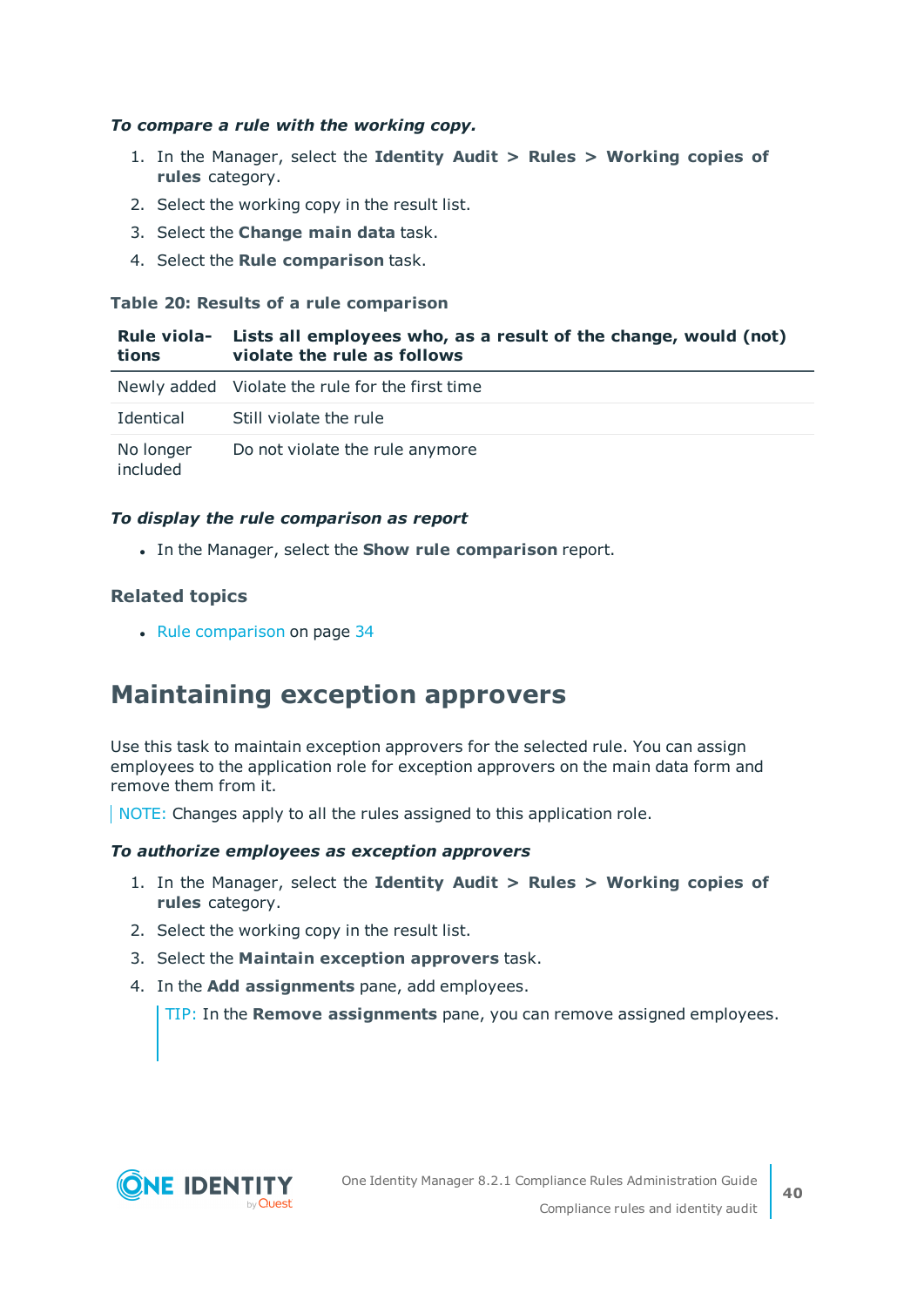### *To remove an assignment*

- **Select the employee and double-click**  $\odot$ **.**
- 5. Save the changes.

### **Related topics**

- General main data for [compliance](#page-28-0) rules on page 29
- Exception [approvers](#page-25-0) on page 26

### **Maintaining rule supervisors**

Use this task to maintain rule supervisors for the selected rule. You can assign employees to the application role for rule supervisors on the main data form and remove them from it.

NOTE: Changes apply to all the rules assigned to this application role.

#### *To authorize employees as rule supervisors*

- 1. In the Manager, select the **Identity Audit > Rules > Working copies of rules** category.
- 2. Select the working copy in the result list.
- 3. Select the **Maintain rule supervisors** task.
- 4. In the **Add assignments** pane, add employees.

TIP: In the **Remove assignments** pane, you can remove assigned employees.

#### *To remove an assignment*

- Select the employee and double-click  $\bigcirc$ .
- 5. Save the changes.

### **Related topics**

- General main data for [compliance](#page-28-0) rules on page 29
- Rule [supervisors](#page-24-0) on page 25

## **Enabling SQL definition**

In certain cases, the rule condition can be formulated directly in SQL. For [more](#page-53-0) [information,](#page-53-0) see Rule condition as SQL query on page 54.

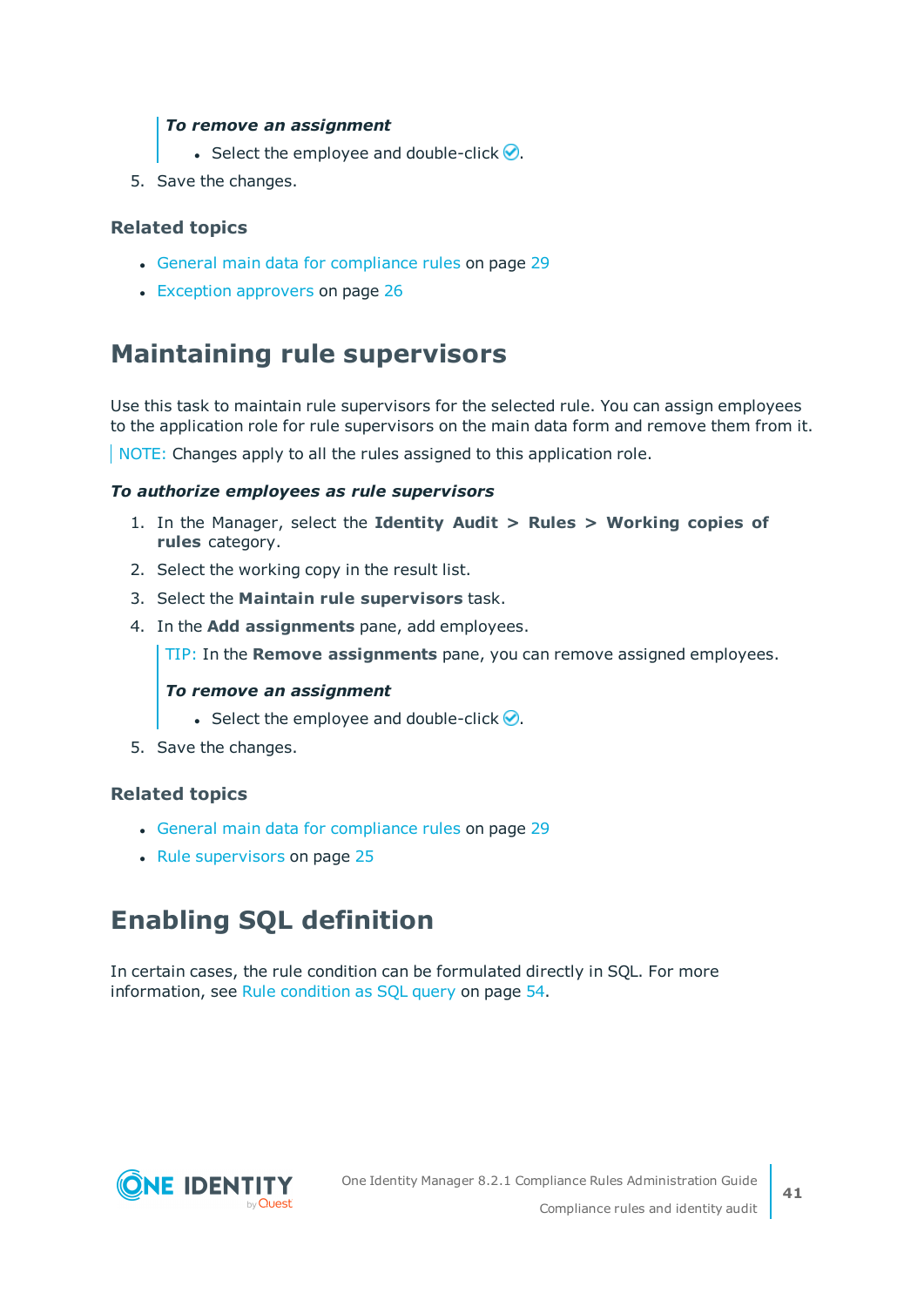# **Additional tasks for compliance rules**

After you have entered the main data, you can run the following tasks.

## **Displaying the compliance rule overview**

You can see the most important information about a rule on the overview form.

### *To obtain an overview of a rule*

- 1. In the Manager, select the **Identity Audit > Rules** category.
- 2. Select the rule in the result list.
- <span id="page-41-1"></span>3. Select the **Shelf overview** task.

### **Creating working copies for compliance rules**

To modify an existing rule, you need to make a working copy. The working copy can be created from the existing rule. The working copy data can be used to overwrite the rule as required.

#### *To create a working copy*

- 1. In the Manager, select the **Identity Audit > Rules** category.
- 2. Select the rule in the result list.
- 3. Select the **Create working copy** task.
- 4. Confirm the security prompt with **Yes**.

TIP: In the Manager, all working copies with a different condition to that of the original rule are displayed in the **Identity audit > Rules > Working copies of rules > Modified working copies** category.

### <span id="page-41-0"></span>**Enabling and disabling compliance rules**

Enable the rule so that rule violation can be found. To exclude rules from testing, you can disable them. Any existing rule violations are removed by the DBQueue Processor. The working copy rule is always disabled.

### *To enable a rule*

- 1. In the Manager, select the **Identity Audit > Rules** category.
- 2. Select the rule in the result list.
- 3. Select the **Enable rule** task.

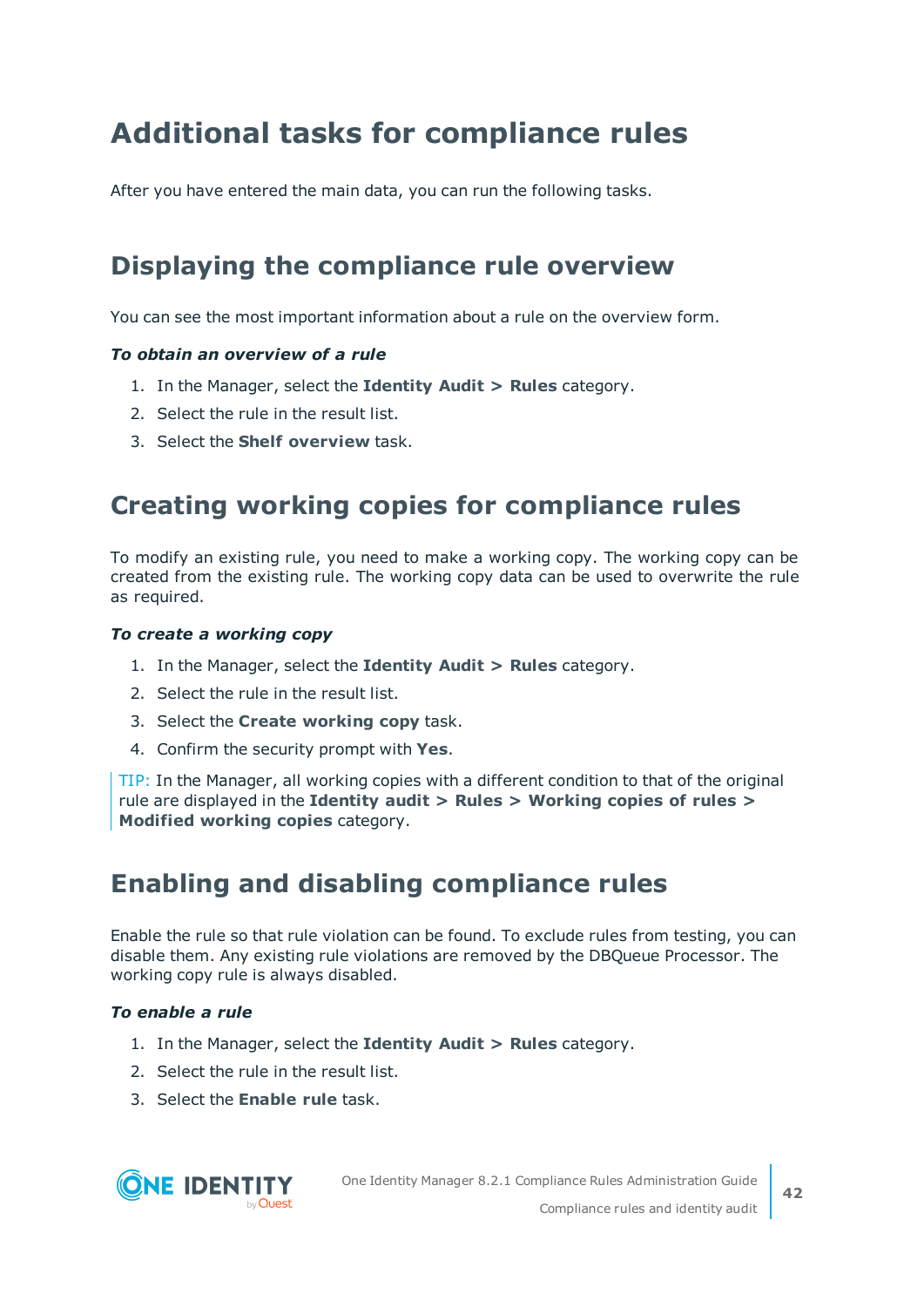### *To display a rule*

- 1. In the Manager, select the **Identity Audit > Rules** category.
- 2. Select the rule in the result list.
- 3. Select the **Disable rule** task.

## **Recalculating**

There are several tasks available for a rule, which immediately perform a rule check. [For](#page-54-0) more [information,](#page-54-0) see Checking compliance rules on page 55.

## **Copying compliance rules**

Rules can be copied to reuse complex rule conditions, for example. Working copies as well as active rules can be used as copy templates.

### *To enable a rule*

- 1. In the Manager, select the **Identity Audit > Rules** category.
- 2. Select the rule in the result list.
- 3. Select the **Change main data** task.
- 4. Select the **Copy rule** task.
- 5. Enter a name for the copy and click **OK**.

This creates a working copy with the given name.

- 6. Click **Yes** to immediately edit the copy's main data.
	- OR -

Click **Yes** to edit the copy's main data later.

### **Maintaining exception approvers**

Use this task to maintain exception approvers for the selected rule. To do this, assign employees who are allowed to approve exceptions to this rule to the applications roles entered for exception approvers on the main data form.

NOTE: Changes apply to all the rules assigned to this application role.

### *To authorize employees as exception approvers*

- 1. In the Manager, select the **Identity Audit > Rules** category.
- 2. Select the rule in the result list.
- 3. Select the **Maintain exception approvers** task.

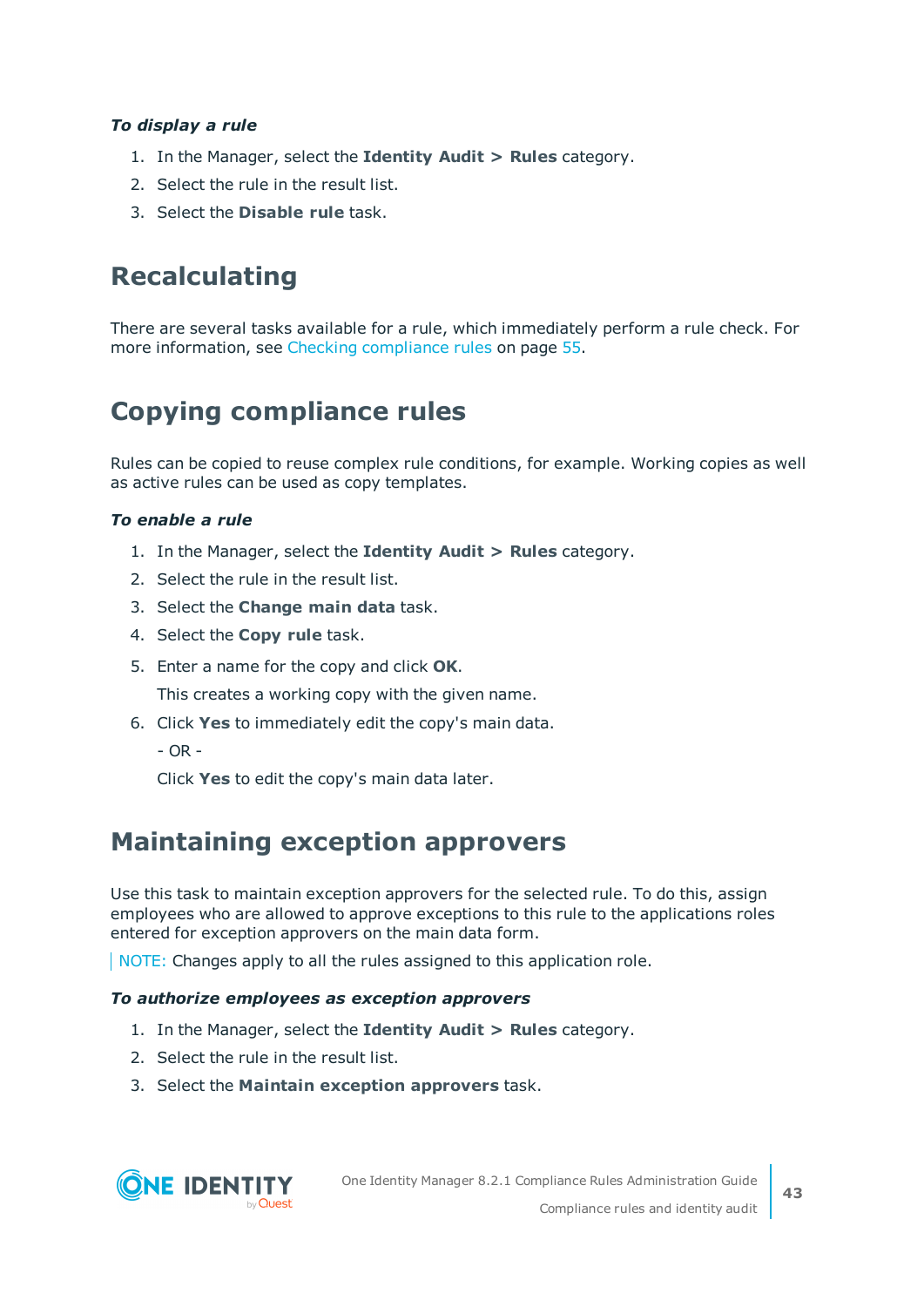4. In the **Add assignments** pane, add employees.

TIP: In the **Remove assignments** pane, you can remove assigned employees.

### *To remove an assignment*

- Select the employee and double-click  $\bigcirc$ .
- 5. Save the changes.

### **Related topics**

- General main data for [compliance](#page-28-0) rules on page 29
- Exception [approvers](#page-25-0) on page 26

### **Maintaining rule supervisors**

Use this task to maintain rule supervisors for the selected rule. To do this, assign employees who are allowed to edit this rule to the applications roles entered for exception approvers on the main data form.

NOTE: Changes apply to all the rules assigned to this application role.

### *To authorize employees as rule supervisors*

- 1. In the Manager, select the **Identity Audit > Rules** category.
- 2. Select the rule in the result list.
- 3. Select the **Maintain rule supervisors** task.
- 4. In the **Add assignments** pane, add employees.

TIP: In the **Remove assignments** pane, you can remove assigned employees.

### *To remove an assignment*

- **Select the employee and double-click**  $\bigcirc$ **.**
- 5. Save the changes.

### **Related topics**

- General main data for [compliance](#page-28-0) rules on page 29
- $\cdot$  Rule [supervisors](#page-24-0) on page 25

# **Creating rule conditions**

In the rule condition, combine all the entitlements that lead to a rule violation. The affected employee group and entitlements are restricted separately in the rule condition. Employees and identities that the rule condition will be applied to, are determined by the

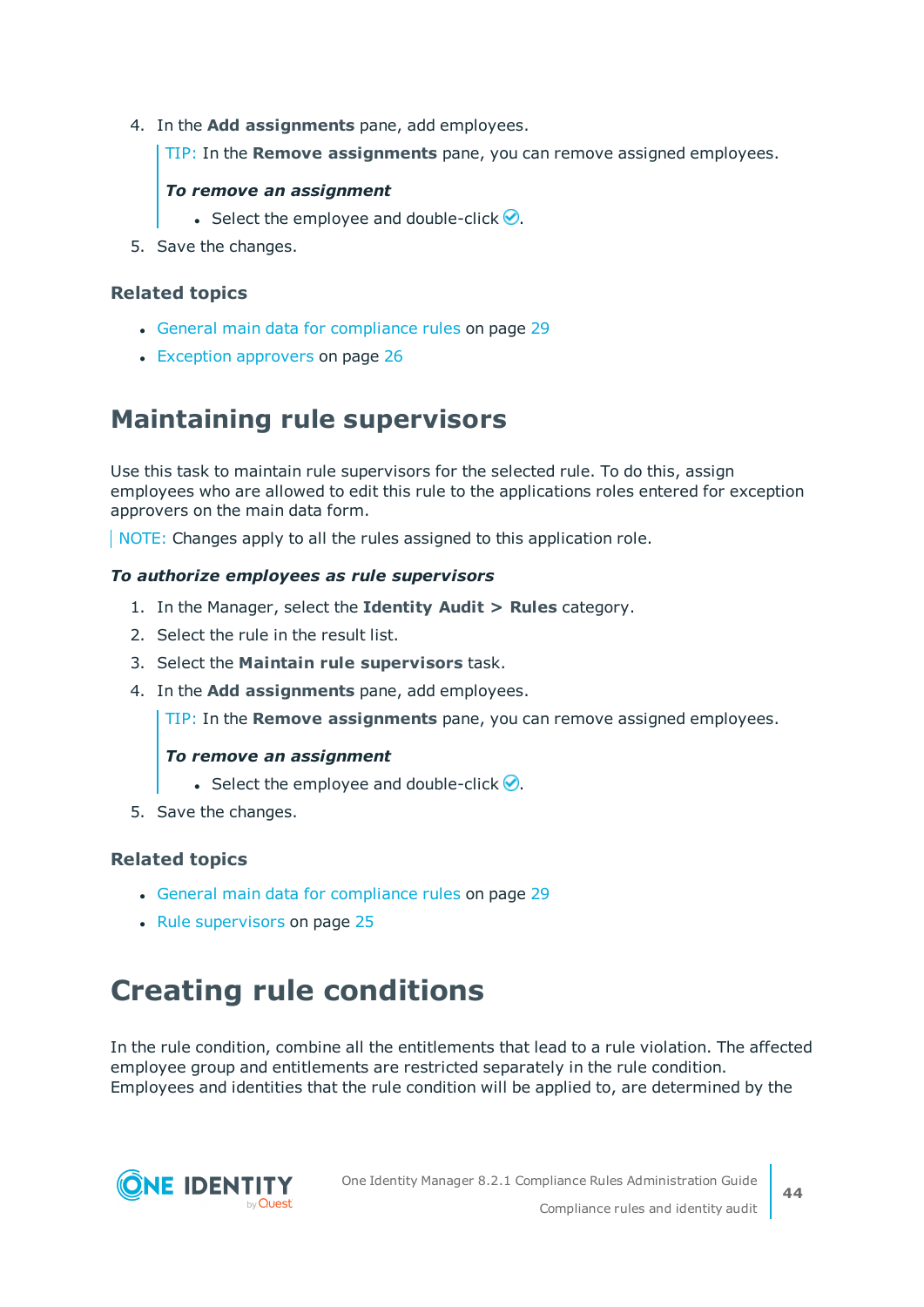employee group. The properties that result in a rule violation for the affected employees, are defined by the affected entitlements. The entitlements are determined through the object relations of the affected employees (PersonHasObject table).

TIP: If the **QER | ComplianceCheck | SimpleMode | NonSimpleAllowed** configuration parameter is set, rule conditions can be created in advanced mode as well as in the simplified definition.

### *To use the simplified definition*

<sup>l</sup> In the rule's general main data, enable the **Rule for cyclical testing and risk assessment in IT Shop** option.

<span id="page-44-0"></span>For more [information,](#page-51-0) see Rule conditions in advanced mode on page 52.

## **Basics for using the Rule Editor**

The Rule Editor is there to help you formulate rule conditions. You can use predefined condition type and operator for this. The complete database query is composed internally. If the **QER | ComplianceCheck | SimpleMode | ShowDescriptions** configuration parameter is set, additional input fields are displayed in the simplified definition, providing a more detailed description of each rule block.

### **Figure 2: Rule Editor for simple definition of rules**

| Condition | This rule will be violated by all employees                                                     |
|-----------|-------------------------------------------------------------------------------------------------|
|           | if one of the employee's identities meets the following conditions:                             |
|           | $\mathbf{\div} \mathbf{\times} \mathbf{0}$ The employee has at least one entitlemen             |
|           |                                                                                                 |
|           | $\mathbf{R}$ $\mathbf{X}$ $\mathbf{0}$ System role $\mathbf{X}$ contains $\mathbf{X}$ Puchasing |
|           | ← X O System role T contains T Sales                                                            |
|           | $\frac{1}{2}$ X $\frac{1}{2}$ System role <b>x</b> contains <b>x</b> Finance                    |
|           | and the number of entitlements assigned to the employee is equal or higher than $ 1 $           |

The Rule Editor control elements supply operators and properties that you need for formulating partial conditions. You can only select one entry from the drop-down menu. You can select more entries from extended drop-down menus, where the properties are displayed hierarchically and then added to the condition using an "or" operator. You may enter text directly into input fields. Pop-up menus and input fields are shown and hidden dynamically.

A rule condition is made up of several rule blocks. A rule violation is detected when an employee, with properties and assignments, can be matched to all the rule blocks.

There are two types of rule blocks:

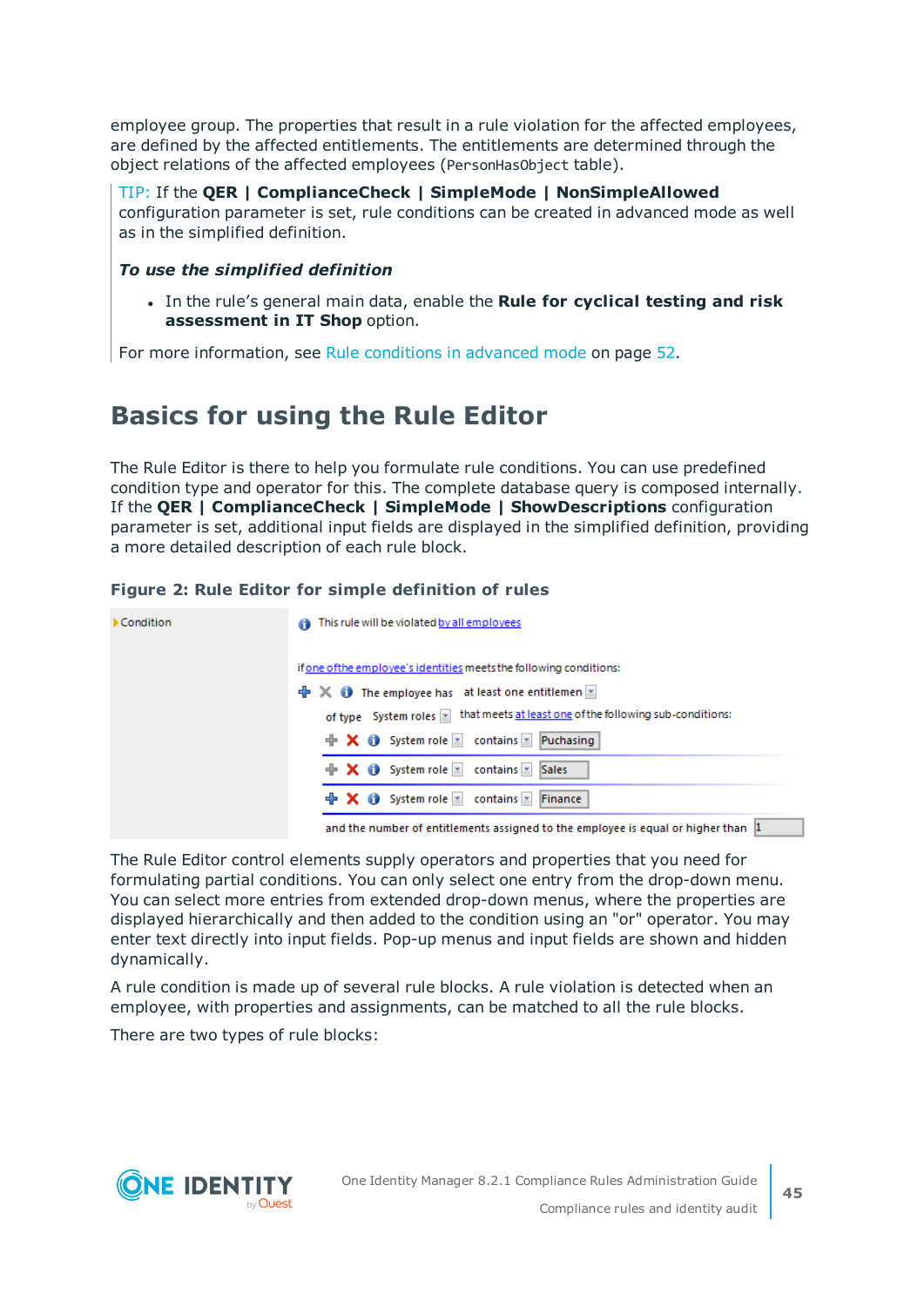• Affected groups of employees

Each rule must obtain exactly one rule block that specifies the employee group that the rule should be applied to. By default, all employees with all identities are taken into account. You can, however, restrict the employee groups more.

• Entitlements affected

You need to define at least one rule block that finds affected entitlements. The properties that result in a rule violation in the employee group affected are defined here. You can check the following entitlements in the rule block: roles, target system groups, system entitlements, system roles, software, resources.

You can add any number of partial conditions within one rule block and link them with each other using the Rule Editor. Use the options **All** and **At least one** to specify whether one or all partial conditions in the block have to be fulfilled.

### **Table 21: Meaning of icons in the Rule Editor**

| <b>Icon Meaning</b> |
|---------------------|
|---------------------|

| ╈            | Add another partial condition or another rule block. A new line is displayed for<br>entering the condition. |
|--------------|-------------------------------------------------------------------------------------------------------------|
| $\mathbf{x}$ | Delete the partial condition or rule block. The line is removed.                                            |
| O            | Opens the preview window. Affected objects are shown.                                                       |
| ĨQ.          | The list of affected objects is shown in the preview window.                                                |

### *To display a preview of affected objects*

- 1. Click the condition or partial condition Rule Editor in the  $\bullet$ .
- 2. Click **is** in the preview window to display the list of affected objects.

### **Specifying the affected employee group**

Each rule has to contain exactly one rule block which specifies the employee group.

#### **Figure 3: Rule block for the employee group affected**

| Condition | This rule will be violated only by employees that meet all of the following conditions:                          |
|-----------|------------------------------------------------------------------------------------------------------------------|
|           | $\frac{1}{2}$ X $\frac{1}{2}$ Property $\frac{1}{2}$ Manager $\frac{1}{2}$ is "Bloggs, Jan (JANB)" $\frac{1}{2}$ |
|           | $\frac{1}{2}$ X $\frac{1}{2}$ Property <b>x</b> External <b>x</b> is off <b>x</b>                                |
|           |                                                                                                                  |

if the combination of all the employee's identities meets the following conditions:

Use the following to options to limit the affected employee groups.

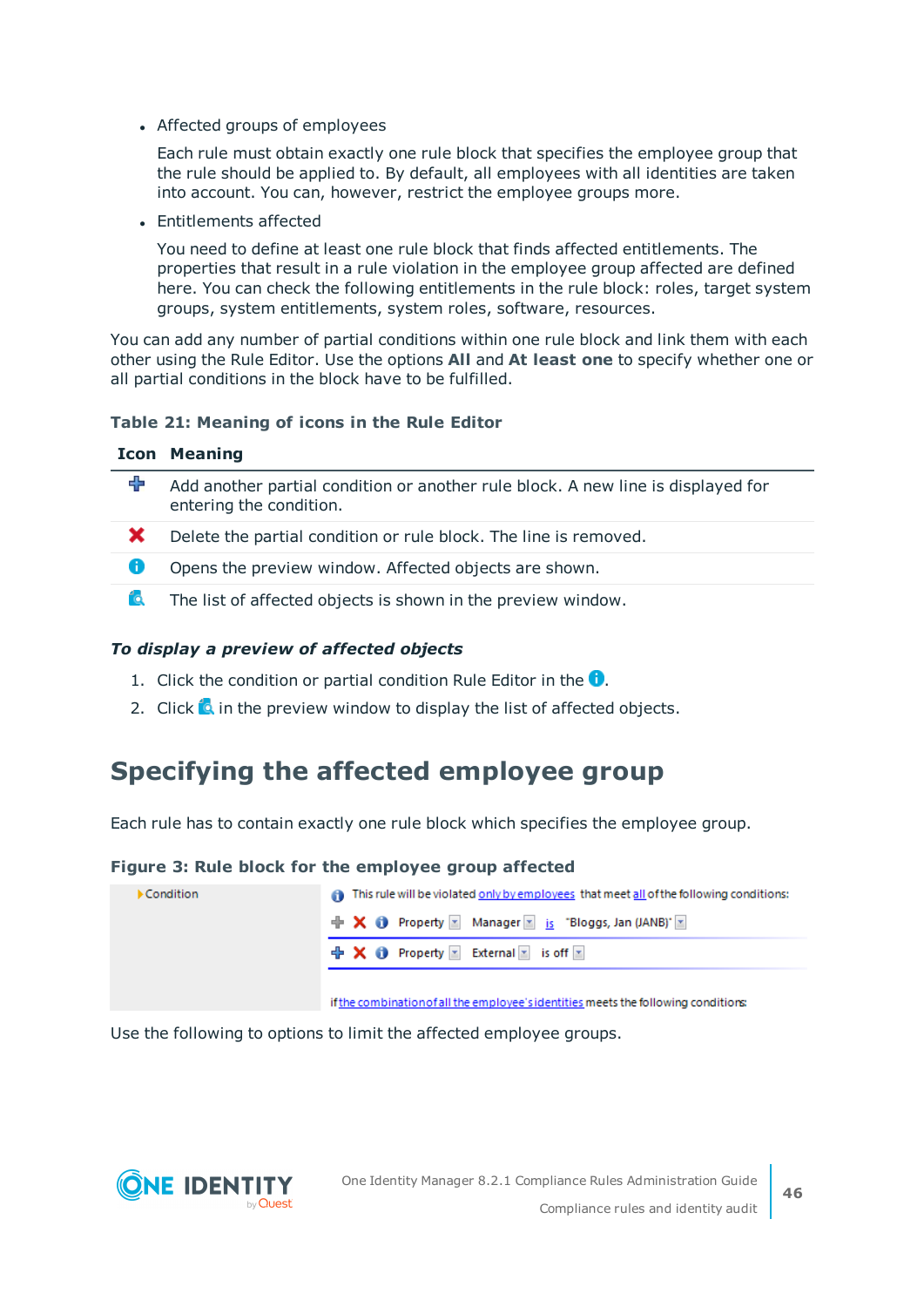• From all employees

All employees are taken into account.

• Only from employees that fulfill all/at least one of the following conditions

You can limit the employee group with a condition, for example, "All employees in group A" or "All external employees". To determine the affected employee group, formulate the appropriate partial conditions.

You can specify a condition type in the first pop-up menu of the partial condition which restricts the affected employee group.

### **Table 22: Permitted condition types in Rule Editor**

| Property                                                  | Properties of the employee The drop-down menu with permitted<br>properties is already restricted to the most important employee<br>properties.                                     |
|-----------------------------------------------------------|------------------------------------------------------------------------------------------------------------------------------------------------------------------------------------|
| For the user<br>account with the<br>target system<br>type | Properties of the employee's user accounts with the selected<br>target system type.                                                                                                |
| <b>SQL Query</b>                                          | Input of a SQL query (WHERE clause). For detailed information<br>about the WHERE clause, see the One Identity Manager User<br>Guide for One Identity Manager Tools User Interface. |

### **Condition Type Meaning**

• A single identity

#### **Table 23: Result of the rule check**

| The rule is<br> | <b>Condition</b>                                                                  |
|-----------------|-----------------------------------------------------------------------------------|
| violated        | The sub-identity or main identity of an employee fulfills the rule<br>condition.  |
| not violated    | The main identity fulfills the rule condition only due to its sub-<br>identities. |

• The combination of all identities

The rule is violated:

- if an employee's sub-identity or main identity fulfills the rule condition - OR -
- if the main identity fulfills the rule condition only due to its sub-identities.

For detailed information about identities, see the *One Identity Manager Identity Management Base Module Administration Guide*.

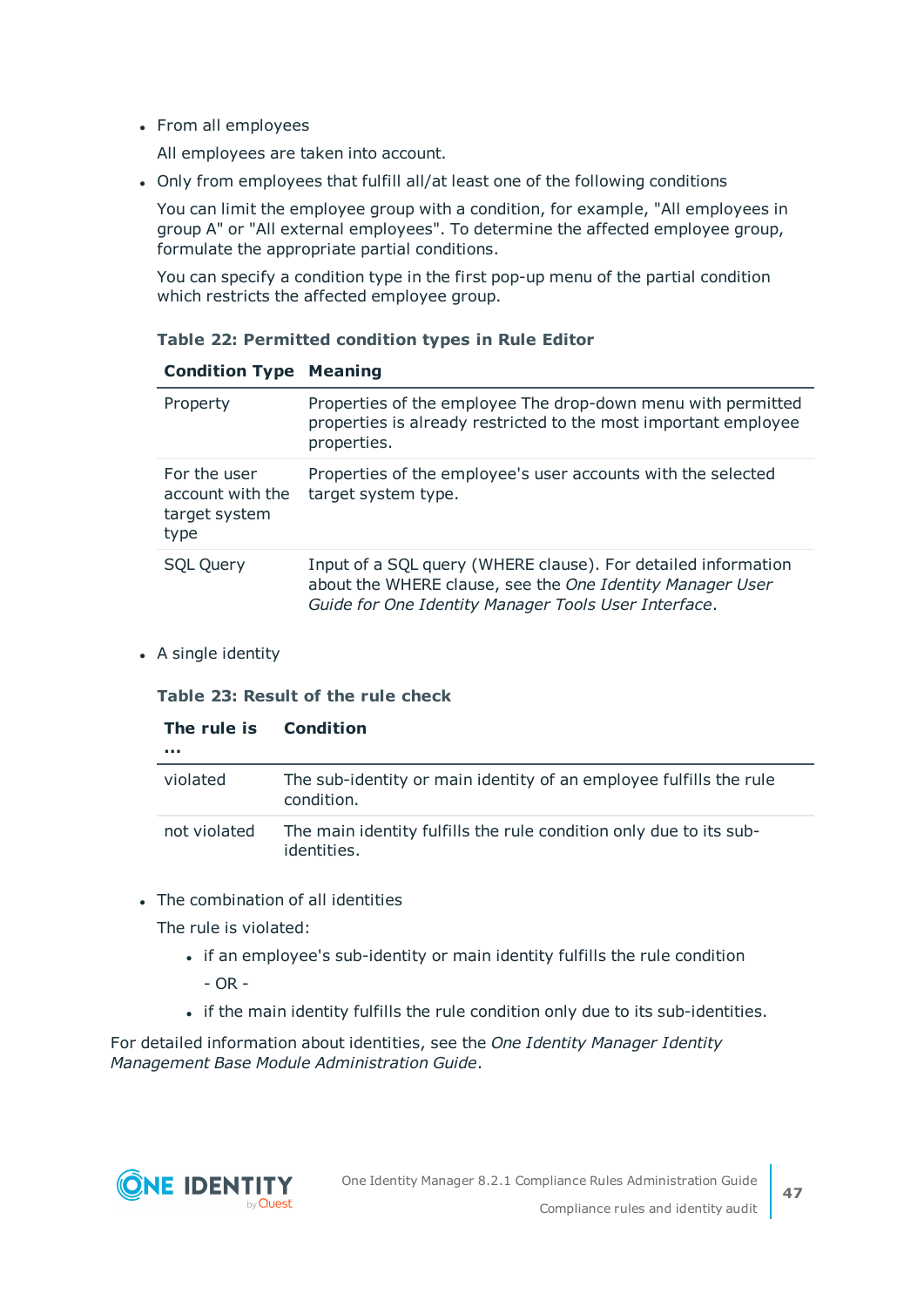• A simple rule [example](#page-49-0) on page 50

### **Specifying affected entitlements**

In order to take entitlements into account in the rule, you must define at least one rule block that determines the affected entitlements for employee groups. Each rule block can contain more than one partial condition. The partial conditions are linked through the options **all** or **at least one**.

#### **Figure 4: Rule block for affected entitlements**

| Membership in sales department                                                                        |  |  |  |
|-------------------------------------------------------------------------------------------------------|--|--|--|
| if one of the employee's identities meets the following conditions:                                   |  |  |  |
| $\mathsf{X}$ $\bullet$ The employee has at least one role or organization assignme $\mathbb{Z}$<br>÷. |  |  |  |
| of type Departments  v  that meets all of the following sub-conditions:                               |  |  |  |
| $\frac{1}{2}$ $\times$ () Department $\times$ equals $\times$ Purchasing                              |  |  |  |
| and the number of entitlements assigned to the employee is equal or higher than $ 1\rangle$           |  |  |  |
| Entitlements for departments finance, purchasing or sales                                             |  |  |  |
| $\mathbf + \mathbf x$ $\mathbf 0$ and the employee has at least one entitlemen $\mathbf x$            |  |  |  |
| of type System roles $\boxed{\mathbf{x}}$ that meets all of the following sub-conditions:             |  |  |  |
| $\mathbf{X}$ <b>O</b> System role <b>z</b> contains <b>z</b><br>Finance                               |  |  |  |
| $\mathbf + \mathbf \times \mathbf 0$ System role <b>z</b> contains <b>z</b><br>Purchasing             |  |  |  |
| $\div$ X $\div$ System role $\Box$<br>contains $ x $<br>Sales                                         |  |  |  |
| and the number of entitlements assigned to the employee is equal or higher than [2]                   |  |  |  |

Use the following to options to limit the affected entitlements:

• At least one entitlement

Define one entitlement per rule block.

Select the type of entitlement, such as a target system type or the **Resource** type, and define the partial condition (see [Table](#page-48-0) 24 on page 49).

Rules can be created for all the system entitlements displayed in the Unified Namespace. The rule conditions access the Unified Namespace database layers to do this.

• At least one role or organization assignment

For each rule block, define the membership in a hierarchical role (application role, department, location, cost center, business role).



**48**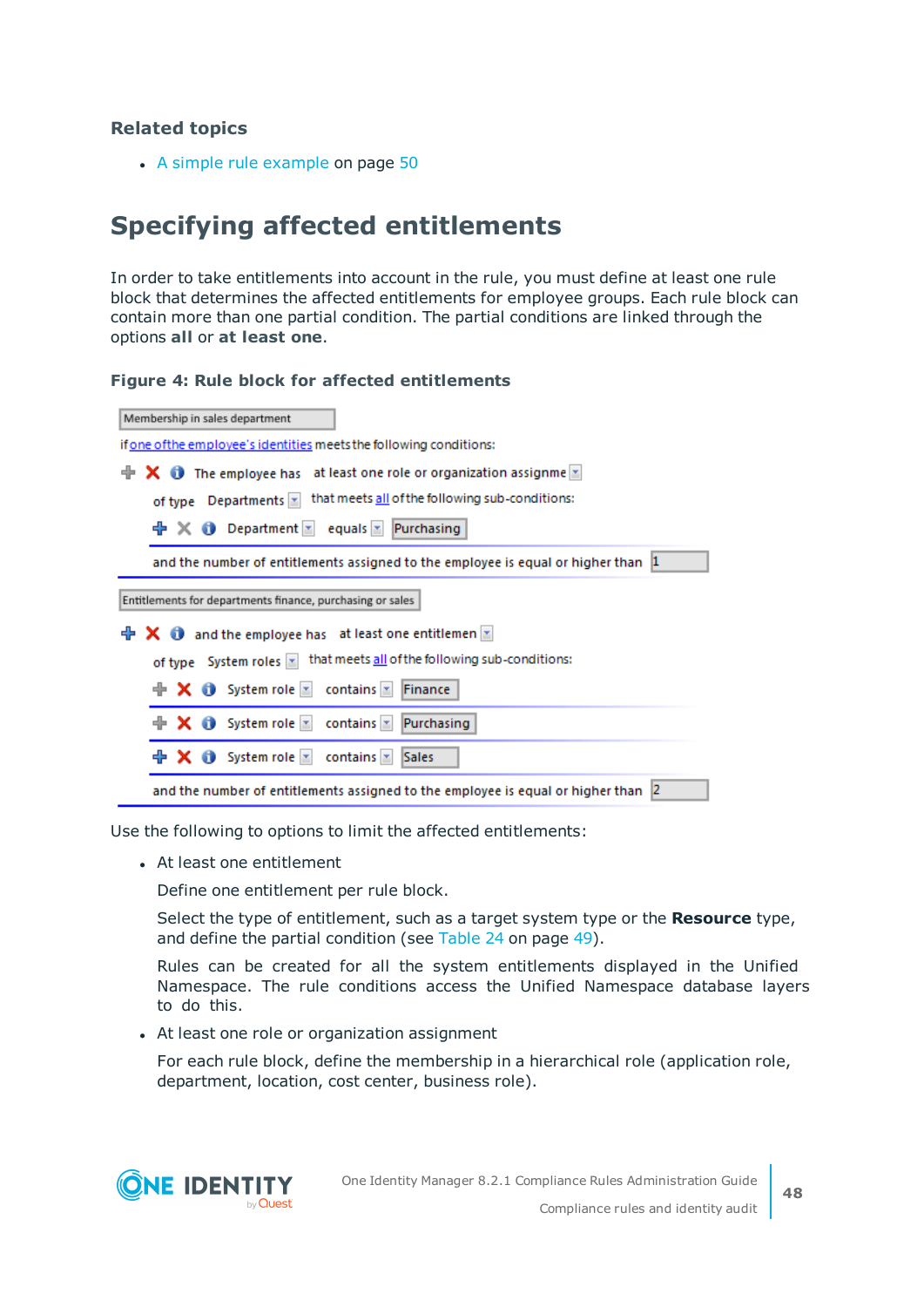Select the type of role, such as **Departments**, and define the partial condition (see [Table](#page-48-0) 24 on page 49).

• At least one function

Enter at least one SAP function to replace the rule.

This option can only be selected if the SAP R/3 Compliance Add-on Module module is installed. For more information, see the *One Identity Manager Administration Guide for the SAP R/3 Compliance Add-on*.

• Number of entitlements

You specify how many entitlements the employee must have to violate the rule.

By default, a rule violation is identified, if one of the employee of the employee group affected, is assigned an object that fulfills the condition of the rule block. You can increase this number. The value **0** is not valid.

| <b>Partial</b><br>condition             | <b>Description</b>                                                                                                                                                                                                                                                 |
|-----------------------------------------|--------------------------------------------------------------------------------------------------------------------------------------------------------------------------------------------------------------------------------------------------------------------|
| Properties                              | Properties of the objects, such as Defined name or Resource type.                                                                                                                                                                                                  |
| Assignment<br>in other<br>objects       | Assignments of the objects to other objects, such as the assignment of a<br>department as the primary department for various employees.                                                                                                                            |
| Memberships                             | Memberships of entitlements in hierarchical roles and IT Shop structures<br>Assignments to employees or workdesks if the System roles permis-<br>sions type has been selected.<br>Assignments of company resources to the roles, such as<br>DepartmentHasADSGroup. |
| Permissions<br>controls                 | Permissions elements defined for the selected target system<br>NOTE: permissions controls are only created for custom target systems.                                                                                                                              |
| Has<br>extended<br>property             | Extended properties assigned to the objects                                                                                                                                                                                                                        |
| Has<br>extended<br>property in<br>group | Extended properties from the selected extended property group that are<br>assigned to the objects                                                                                                                                                                  |
| Has<br>extended<br>property in<br>range | Extended properties assigned to the objects and for which a range of<br>values is defined. The rule verifies the correct value.                                                                                                                                    |
| <b>SQL Query</b>                        | Input of a SQL query (WHERE clause). For detailed information about the<br>WHERE clause, see the One Identity Manager User Guide for One Identity<br>Manager Tools User Interface.                                                                                 |

#### <span id="page-48-0"></span>**Table 24: Defining the partial condition**

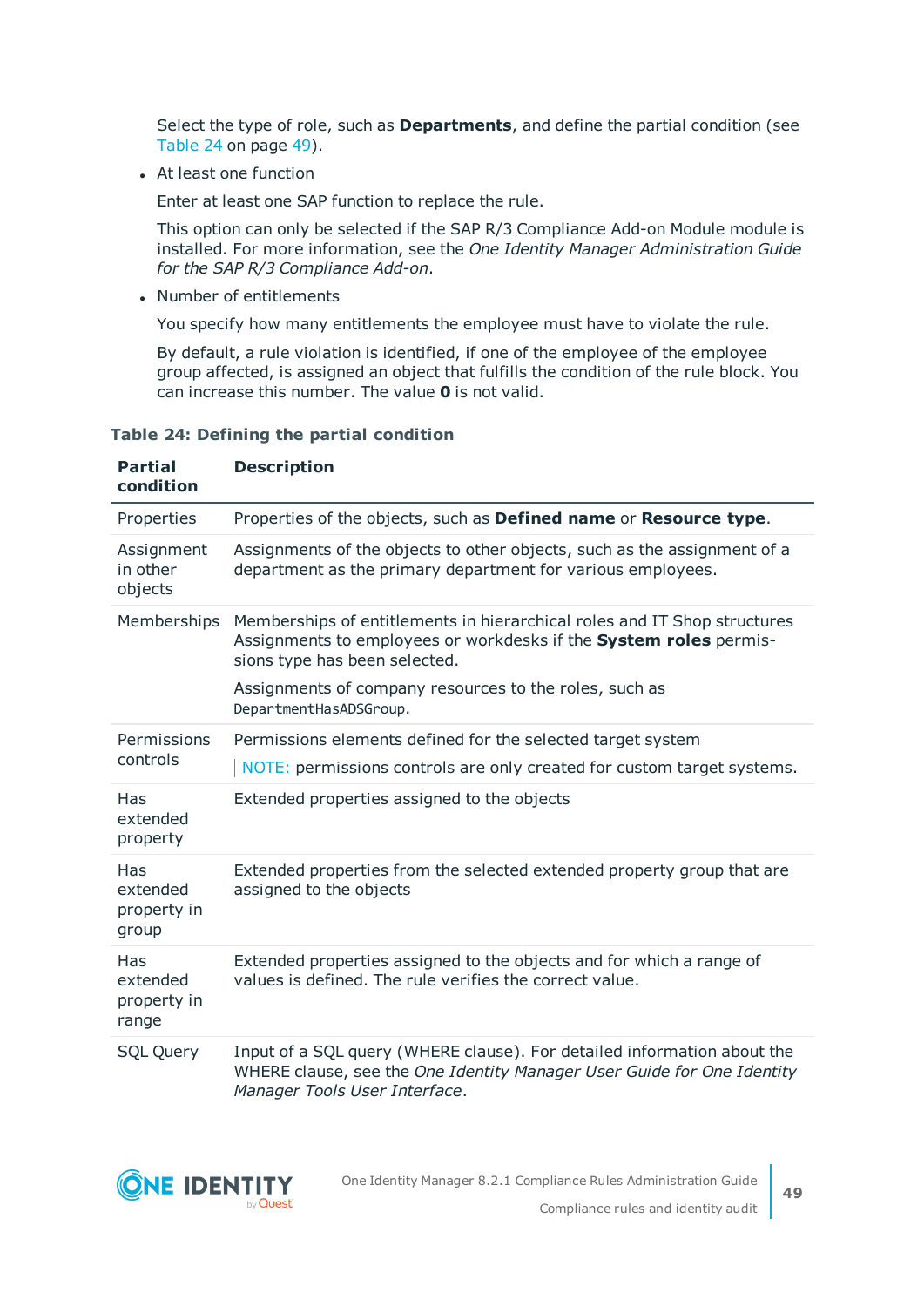• A simple rule [example](#page-49-0) on page 50

## <span id="page-49-0"></span>**A simple rule example**

The following examples show how rules can be created with the help of the Rule Editor and the effects of each option.

### **Example 1**

Employees from department A may not belong to department B at the same time.

Define:

- 1. The option **by all employees** and **the combination of all the employee's identities** in the rule block for the affected employee group.
- 2. Two rule blocks for the affected entitlements with the option **at least one role or organization assignment**.

#### **Figure 5: Rule condition for example 1**

**A** This rule will be violated by all employees

if one of the employee's identities meets the following conditions:



### **Example 2**

Employees from the sales or purchasing department are not permitted to access the Active Directory group "Development". This rule is only checked for enabled employees.

Define:

- 1. The **by all employees**, **all** and **one of the employee's identities** options in the rule block for the affected employee group.
- 2. Two rule blocks for the affected entitlements with the options:

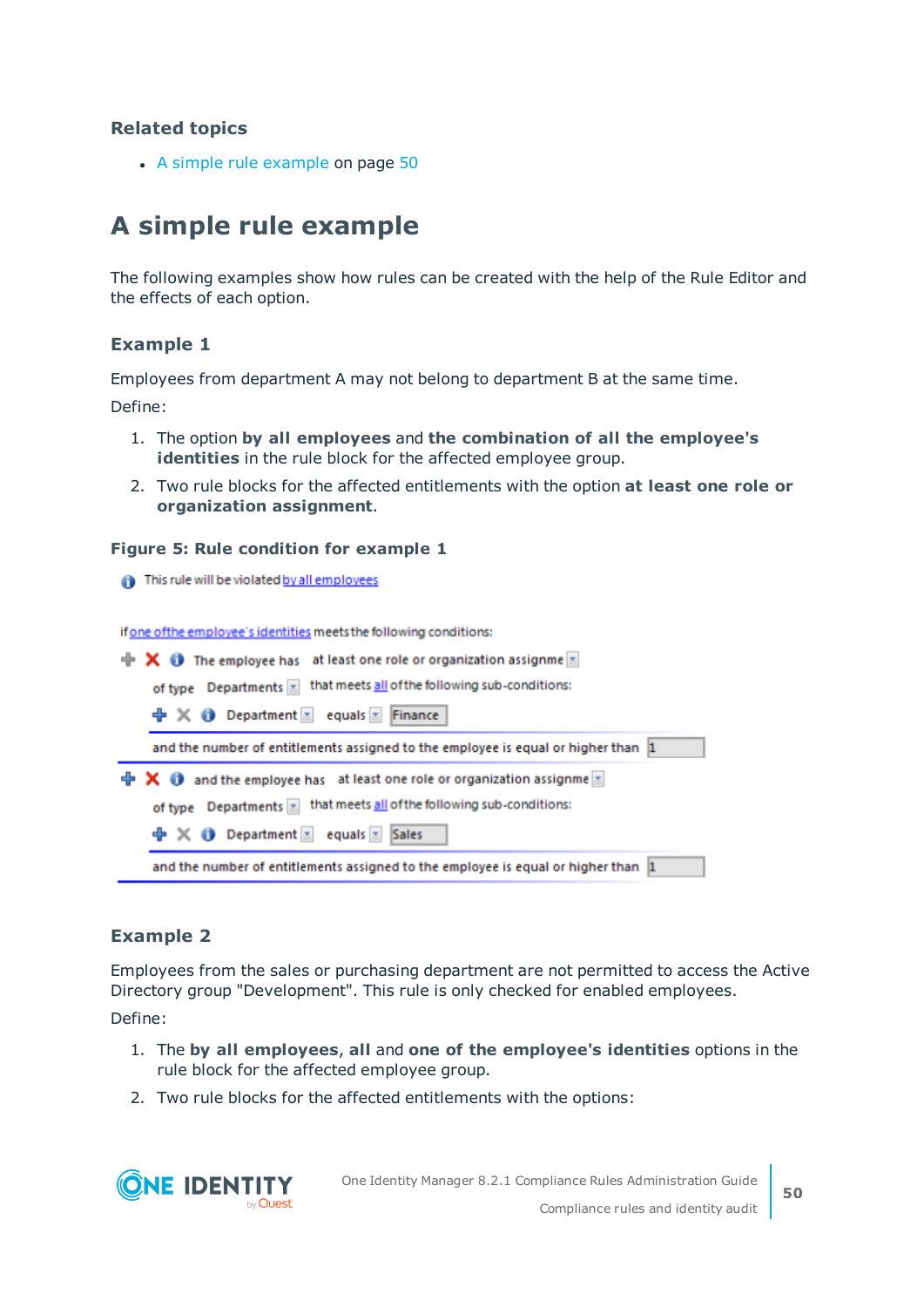- a. **at least one role or organization assignment** and
- b. **at least one entitlement**.

#### **Figure 6: Rule condition for example 2**

This rule will be violated only by employees that meet all of the following conditions:



### **Example 3**

All permitted entitlements are assigned to employees over system roles. One employee can have a maximum of two system roles. If an employee has more than one identity, the rule is also violated if the entitlements of all subidentities together result in a rule violation.

There are three system roles: Pool for finance, Pool for purchasing, Pool for sales

Jenny Basset has two subidentities. The main identity and both subidentities are respectively assigned to a system role.

Jenny Basset (HI): Pool for finance

Jenny Basset (SI1): Pool for purchasing

Jenny Basset (SI2): Pool for sales

Define:

- 1. The options **by all employees** and **the combination of all the employee's identities** in the rule block for the affected employee group.
- 2. One rule block for the affected entitlements with the option **at least one entitlement** of type **System roles** that fulfill **all** the following partial conditions
- 3. A partial condition: **Display name contains** "Pool for"
- 4. The number of entitlements assigned to the employee is larger or equal to **3**.

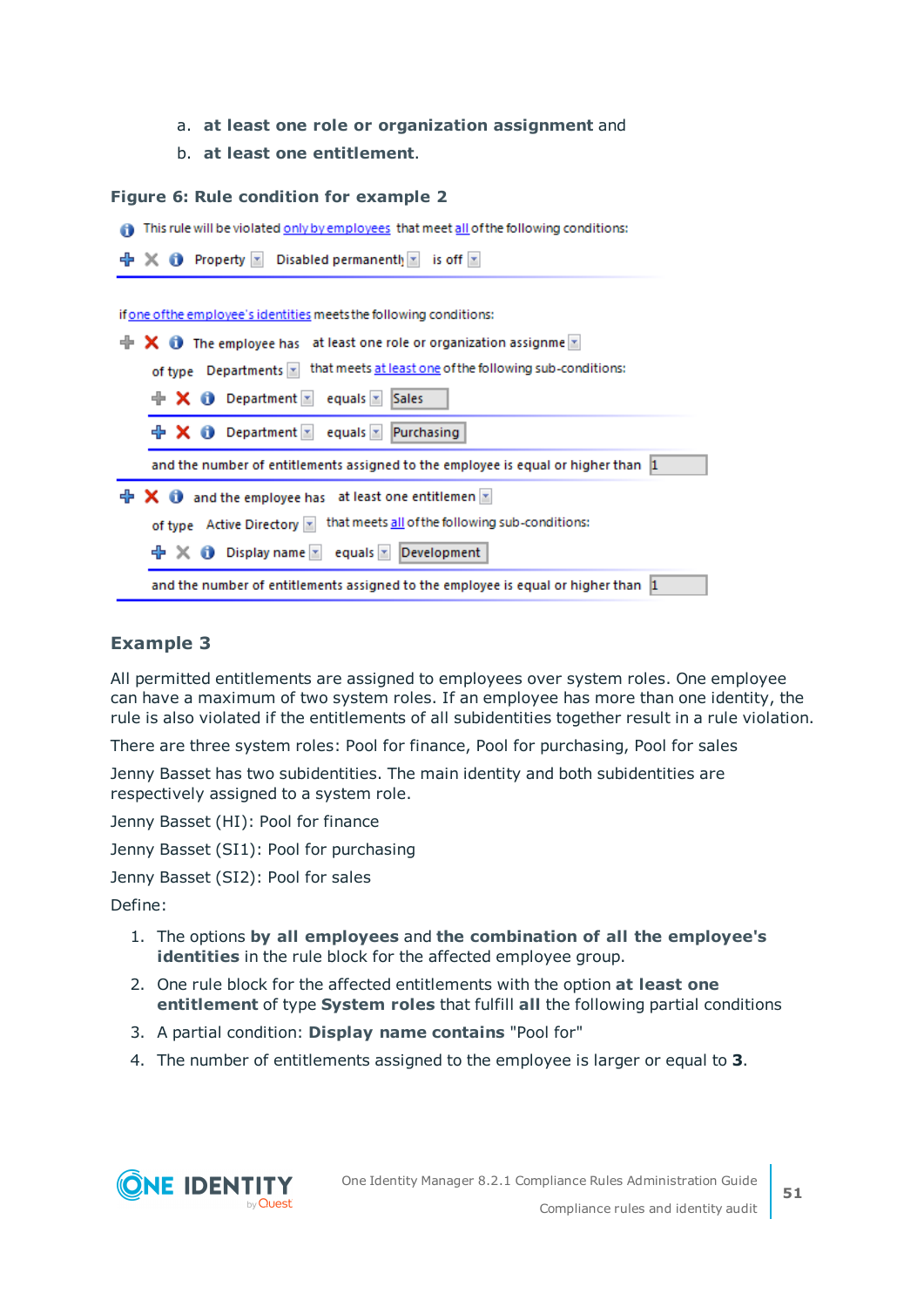Because Jenny Basset's main identity includes all three system roles due to her subidentities, the main identity violates this (and only this) rule.

This rule will be violated by all employees

if the combination of all the employee's identities meets the following conditions:

| $\mathbf{R} \times \mathbf{0}$ The employee has at least one entitlemen                 |
|-----------------------------------------------------------------------------------------|
| of type System roles x that meets all of the following sub-conditions:                  |
| + X O Display name <u>x</u> contains x Set for                                          |
| and the number of entitlements assigned to the employee is equal or higher than $\beta$ |
|                                                                                         |

Rule checking finds the same result if the rule is formulated as follows:

This rule will be violated by all employees

if the combination of all the employee's identities meets the following conditions:

|  | $\mathbf{R} \times \mathbf{0}$ The employee has at least one entitlemen              |                                                                                         |
|--|--------------------------------------------------------------------------------------|-----------------------------------------------------------------------------------------|
|  |                                                                                      | of type System roles x that meets at least one of the following sub-conditions:         |
|  | $\mathbf{X}$ $\mathbf{O}$ Display name $\mathbf{I}$ contains $\mathbf{I}$ Purchasing |                                                                                         |
|  | <b>X</b> O Display name <b>x</b> contains <b>x</b> Sales                             |                                                                                         |
|  | + X + Display name <u>x</u> contains x Finance                                       |                                                                                         |
|  |                                                                                      | and the number of entitlements assigned to the employee is equal or higher than $\beta$ |

## <span id="page-51-0"></span>**Rule conditions in advanced mode**

There are two ways of defining rule conditions, the simple definition and advanced mode. The simple definition is used as default to create rule conditions with the Rule Editor. [For](#page-44-0) more [information,](#page-44-0) see Basics for using the Rule Editor on page 45.

In advanced mode, employee's properties are defined in the rule condition that lead to a rule violation. The assignments are determined directly by the respective base tables, which contain the selected objects (for example, PersonHasSAPGRoup or Person).

#### *To use advanced mode*

1. In the Designer, set the **QER | ComplianceCheck | SimpleMode | NonSimpleAllowed** configuration parameter.

On the main data form for a rule, the options **Rule for cyclical testing and risk assessment in IT Shop** and **Rule only for cyclical testing** are displayed.

2. Set **Rule only for cyclical testing**.

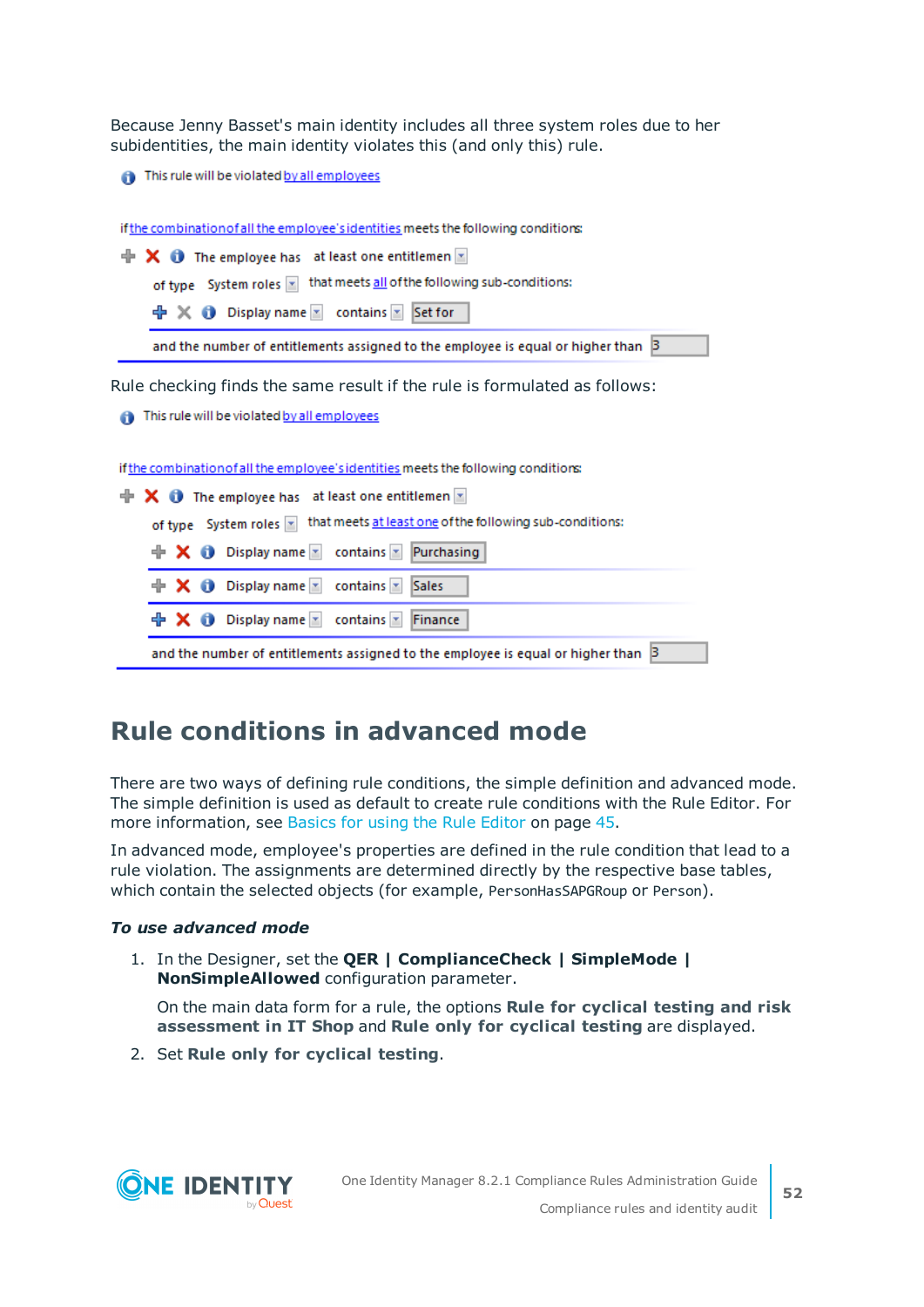3. Confirm the security prompt with **Yes**.

The filter designer is displayed.

### NOTE:

- You cannot return to the simple definition once a rule condition has been entered in advanced mode!
- Rules in advanced mode are not taken into account by rule checks in the IT Shop request approval processes. No IT Shop properties can be defined for these rules. The **IT Shop properties** tab does not appear on the main data form for this rule.

### **Figure 7: Advanced mode condition**

| Rule for cyclical testing and risk assessment in IT Shop                         |              |
|----------------------------------------------------------------------------------|--------------|
| • Rule only for cyclical testing                                                 |              |
| The rule will be broken if an employee matches all of the following conditions:  | m            |
| For the user account in target system typ $x$ Active Directory $x$ in the domain | $H \times 0$ |
| AEDoku-DE $\ x\ $ , the following applies: Any element matches $x$               |              |

Rule conditions in advanced mode are based on the **Employees** base object (Person table). The completed database query is put together internally:

Select Firstname, Lastname from Person where <Rule condition>order by 1,2

NOTE: If you select the **For the account with the target system type** or **For the entitlement with target system type** condition type in the filter designer, only columns that are mapped in Unified Namespace and for which the **Display in the filter designer** column property is enabled can be selected.

For detailed information about using the filter designer, see the *One Identity Manager User Guide for One Identity Manager Tools User Interface*.

| <b>Condition Type</b>                              | <b>Meaning</b>                                                                                                                                  |
|----------------------------------------------------|-------------------------------------------------------------------------------------------------------------------------------------------------|
| Property                                           | Employee object properties. The drop-down menu with permitted<br>properties is already restricted to the most important employee<br>properties. |
| For the account with<br>the target system<br>type  | Employee's user account. Valid user account properties depend on<br>which target system is selected.                                            |
| For entitlements<br>with the target<br>system type | Employee target system group. Valid group properties depend on<br>which target system is selected.                                              |
| <b>SQL Query</b>                                   | Free choice of SQL query (WHERE clause). To use the WHERE<br>clause wizard, click ₹.                                                            |

### **Table 25: Permitted condition types**

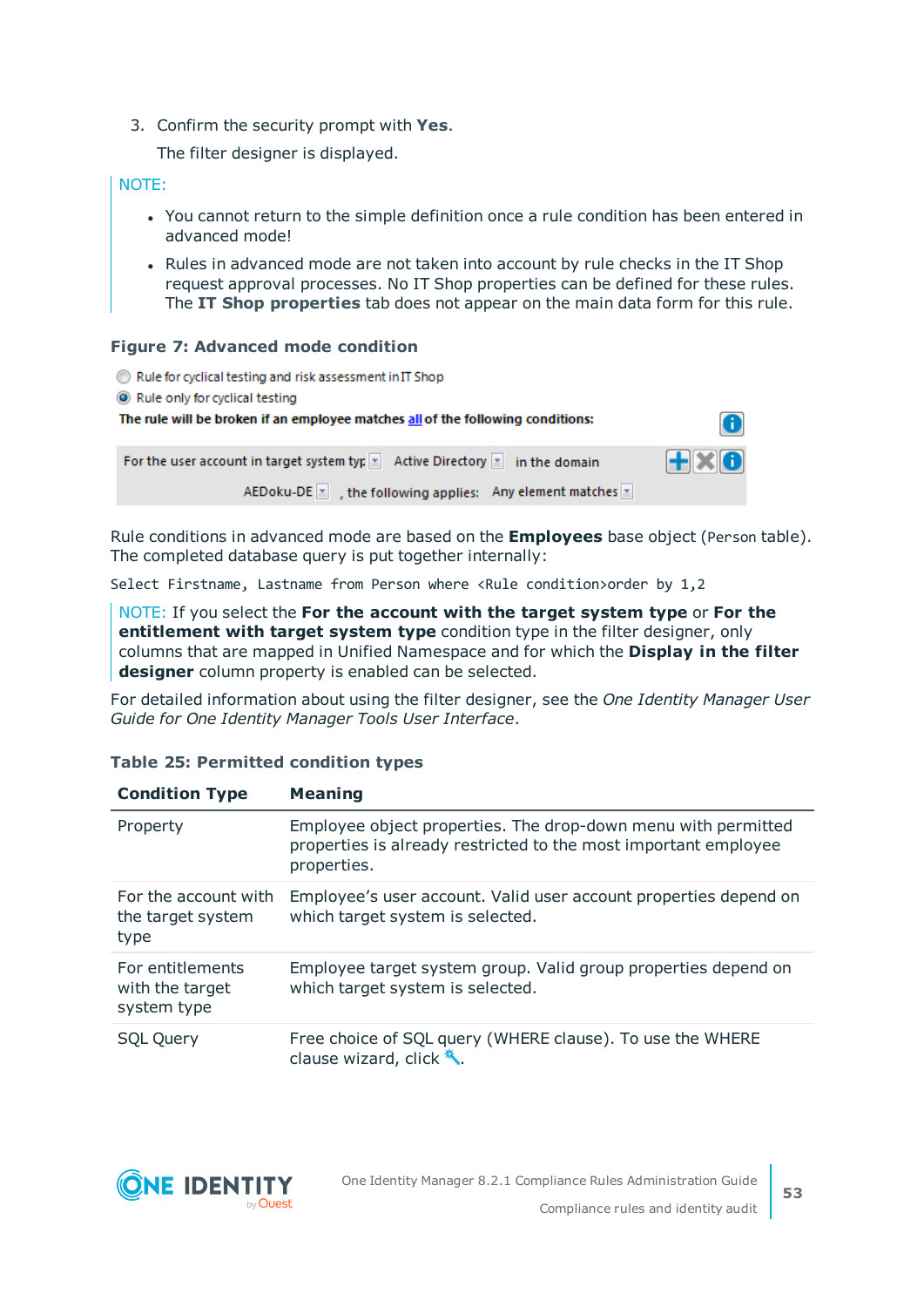## <span id="page-53-0"></span>**Rule condition as SQL query**

You can formulate rule conditions directly in advanced mode as a SQL query.

### *To formulate a rule condition directly as a SQL query*

- 1. In the Designer, set the **QER | ComplianceCheck | PlainSQL** configuration parameter.
- 2. Select **Rule only for cyclical testing**.
- 3. Select the **Enable SQL definition** task for the working copy.

NOTE: Rule conditions can only be formulated through a SQL query if the **QER | ComplianceCheck | SimpleMode** configuration parameter is not set and the **QER | ComplianceCheck | PlainSQL** configuration parameter is set.

### **Figure 8: Direct SQL query input**

```
Rule for cyclical testing and risk assessment in IT Shop
```
Rule only for cyclical testing

```
(IsExternal = 1) and
                                                                                     \blacktriangle(UID Person in
                                                                                     \equiv(select UID Person from UNSAccount join UNSAccountInUNSGroup
on UNSAccount. UID UNSAccount = UNSAccountInUNSGroup. UID UNSAccount
where (UNSAccount.UID UNSRoot = N'994a68a5-b8cb-45bf-9285-22076bf385c9') and
SQL 4m
                                                                                   ▶ 回
```
# **Deleting compliance rules**

NOTE: All the information about a rule condition and rule violations is irrevocably deleted when the rule is deleted! The data cannot be retrieved at a later date.

Therefore, we advise you to write a report about the rule and its current violations before you delete it, if you want to retain the information (for example, audit security).

You can delete a rule if there are no rule violations attached to it.

### *To delete a rule*

- 1. In the Manager, select the **Identity Audit > Rules** category.
- 2. Select the rule to delete in the result list.
- 3. Select the **Disable rule** task.

Existing rule violations are removed by the DBQueue Processor.

4. Click  $\frac{1}{2}$  in the toolbar.

The rule, the associated rule violation object and the working copy are all deleted.

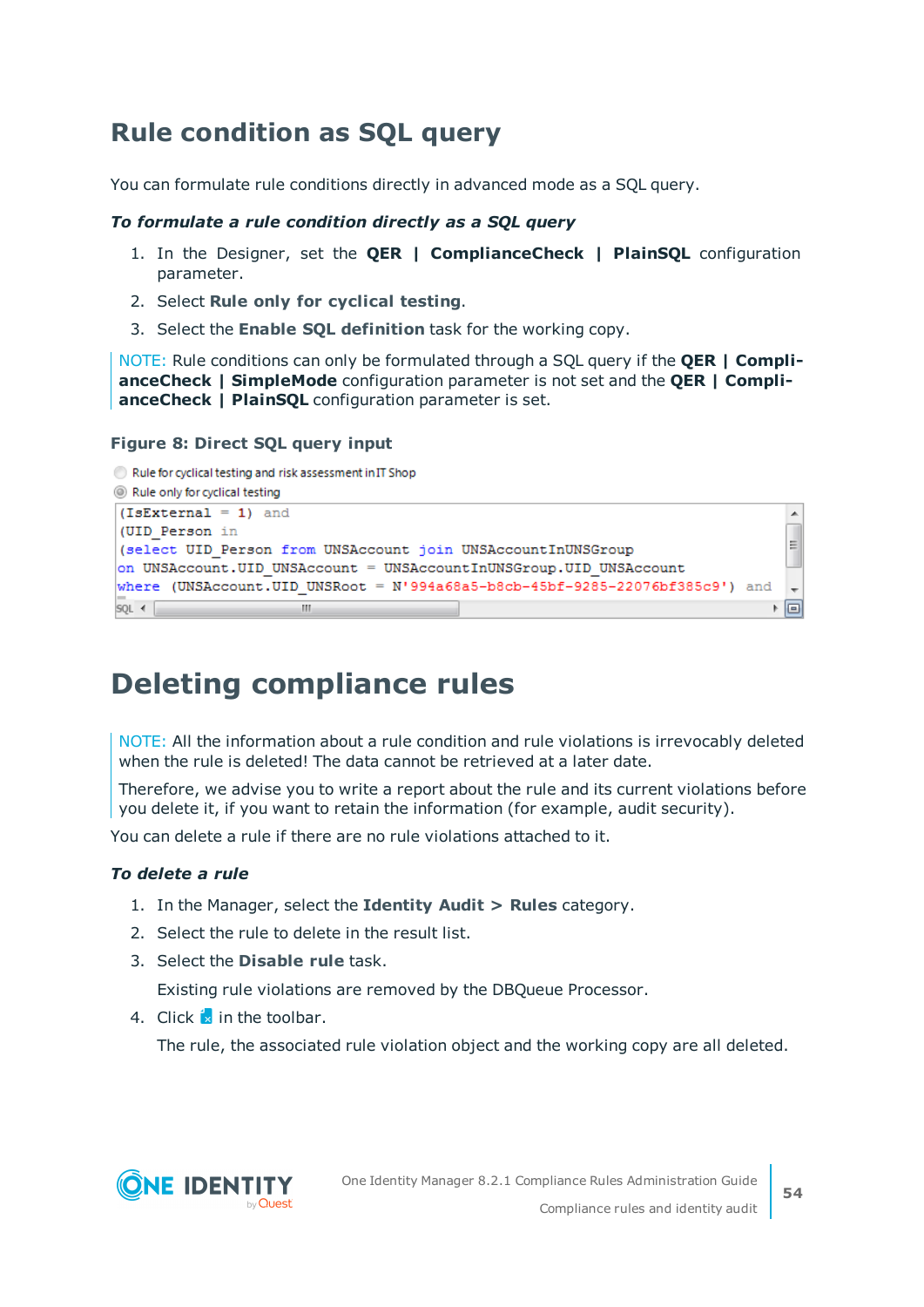# **rule check**

To test a rule, processing tasks are created for the DBQueue Processor. For each rule, the DBQueue Processor determines which employees have violated that rule. Follow-up tasks assign the associated rule violation object to employees that have violated a rule. The specified rule approvers can test rule violations and if necessary grant exception approval.

By default, permissions that an employee receives because they can use an administrative user account with shared identity are included in the rule check.

### *To exclude administrative user accounts with shared identity from rule checking*

<sup>l</sup> In the Designer, disable the **QER | ComplianceCheck | IncludeTSBPersonUsesAccount** configuration parameter.

Object relations from the TSBPersonUsesAccount table are ignored when calculating entries for the PersonHasObject table.

## <span id="page-54-0"></span>**Checking compliance rules**

You can start rule checking in different ways to find the current rule violations in the One Identity Manager database.

- Scheduled rule checking
- Automatic rule checking after modifications
- Ad-hoc rule checking

Only operational rules are checked during rule checking. Disabled rule are not tested. If a rule is violated, the effected employees are assigned the corresponding object for rule violations. You can check all the rules again for these employees. For more [information,](#page-57-0) see Rule check [analysis](#page-57-0) on page 58.

In addition to locating existing rule violations, One Identity Manager can also identify potential violations of IT Shop requests and business roles. For more [information,](#page-65-0) see [Determining](#page-65-0) potential rule violations on page 66.

### **Scheduled rule checking**

The **Compliance rule check** schedule, is supplied with the One Identity Manager default installation to run a complete check of all rules. This schedule generates processing tasks at regular intervals for the DBQueue Processor.

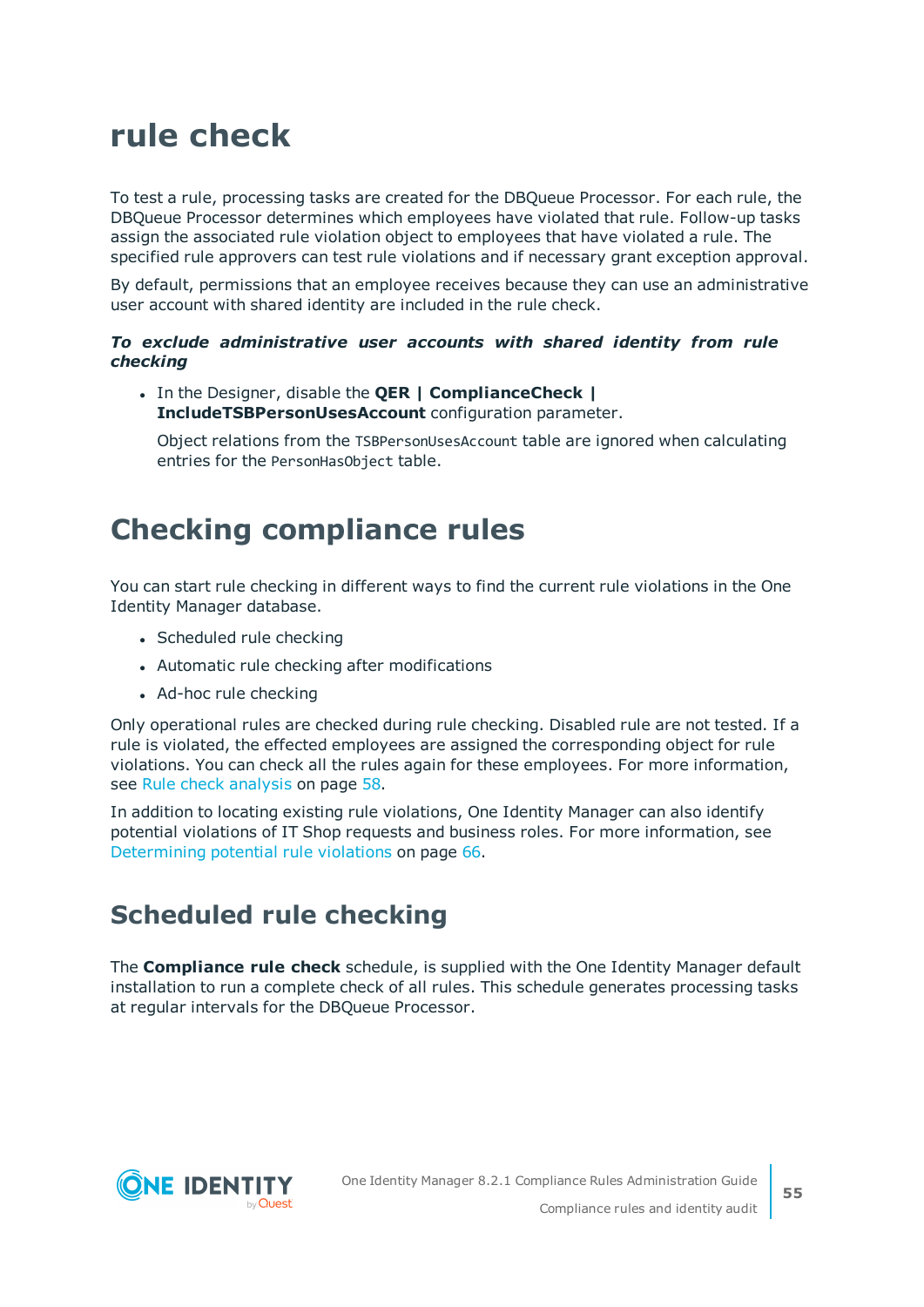### **Prerequisites**

- The rule is enabled.
- The schedule stored with the rule is enabled.

### **Detailed information about this topic**

- [Schedules](#page-12-0) for checking rules on page 13
- Enabling and disabling [compliance](#page-41-0) rules on page 42

### **Rule checking rule modifications**

A processing task for rule checking is generated the moment an active rule is modified or deleted. All employees are checked to see if they fulfill the affected rule.

When specific changes are made to entitlements, you can immediately queue or schedule the calculation tasks to check the rules. Specify the desired behavior in the **QER | ComplianceCheck | CalculateImmediately** configuration parameter. If the parameter is set, the processing task for recalculating rule violation for an employee are immediately queued. If the parameter is not set, the calculation task is started the next time the schedule is planned to run.

### *To trigger rule checks immediate after relevant changes have been made*

<sup>l</sup> In the Designer, set the **QER | ComplianceCheck | CalculateImmediately** configuration parameter.

The processing task for recalculating rule violations for an employee is immediately started when relevant changes occur.

NOTE: This configuration parameter only applies if data changes are relevant. These include:

- Changes to employee main data
- Changes to employee assignments (for example, the PersonHasQERResource table)
- Changes to employees' role memberships
- Changes to membership in system entitlements (for example, the ADSAccountInADSGroup table)
- Changes to SAP function matches (the SAPUserInSAPFunction table)

## **Ad-hoc rule checking**

There are several tasks available for a rule that immediately perform a rule check.

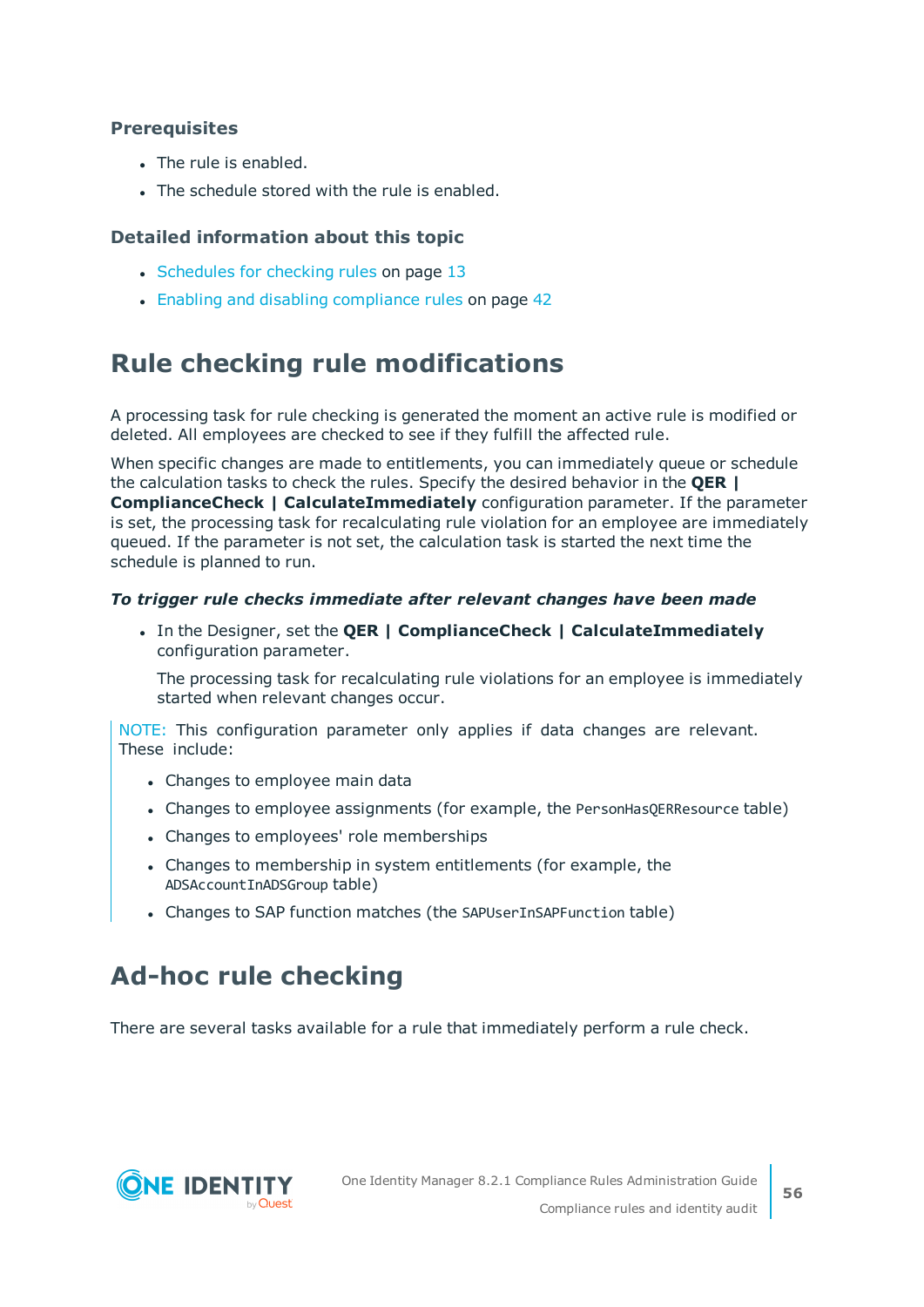| Task                            | <b>Description</b>                                                      |
|---------------------------------|-------------------------------------------------------------------------|
| Recalculate rule                | All employees are checked to see if they comply to the<br>current rule. |
| Recalculate for current<br>user | All employees are checked to see if they comply to all rules.           |
| Recalculate all                 | All employees are checked to see if they comply to all rules.           |

### **Table 26: Additional tasks for rules**

## **Speeding up rule checking**

Scheduled rule checking can take a long time under certain circumstances. This may be the case, for example, if many rules exist in which the employee group affected is not limited ("This rule is broken by all workers"). One Identity Manager supplies two consistency checks for optimizing performance of the calculation of affected employee groups. This reduces the amount of data in the auxiliary tables.

To optimize rule checking, start these consistency checks and repair the rules which are found.

### *To run a consistency check*

- 1. In the Manager, select the **Database > Check data consistency** menu item.
- 2. Click  $\bullet$  in the Consistency Editor's toolbar.
- 3. Click  $\triangle$  in the "Test options" dialog toolbar.
- 4. Set the **Content > Compliance > ComplianceRule change IsPersonStoreInverted to 1** and **Content > Compliance > ComplianceRule change IsPersonStoreInverted to 0** checks.
- 5. Click **OK**.
- 6. Run the consistency check for the **Database** object.
- 7. Verify the analysis results.
	- TIP: For details about an error message
		- 1. Select the error message.
		- 2. Click  $\mathbf{\Omega}$  in the toolbar.
- 8. To optimize the rule condition for an affected rule
	- a. Select the error message.
	- b. Click on **Repair** both for the original rule and the working copy.

For more information about consistency checking, see the *One Identity Manager Operational Guide*.

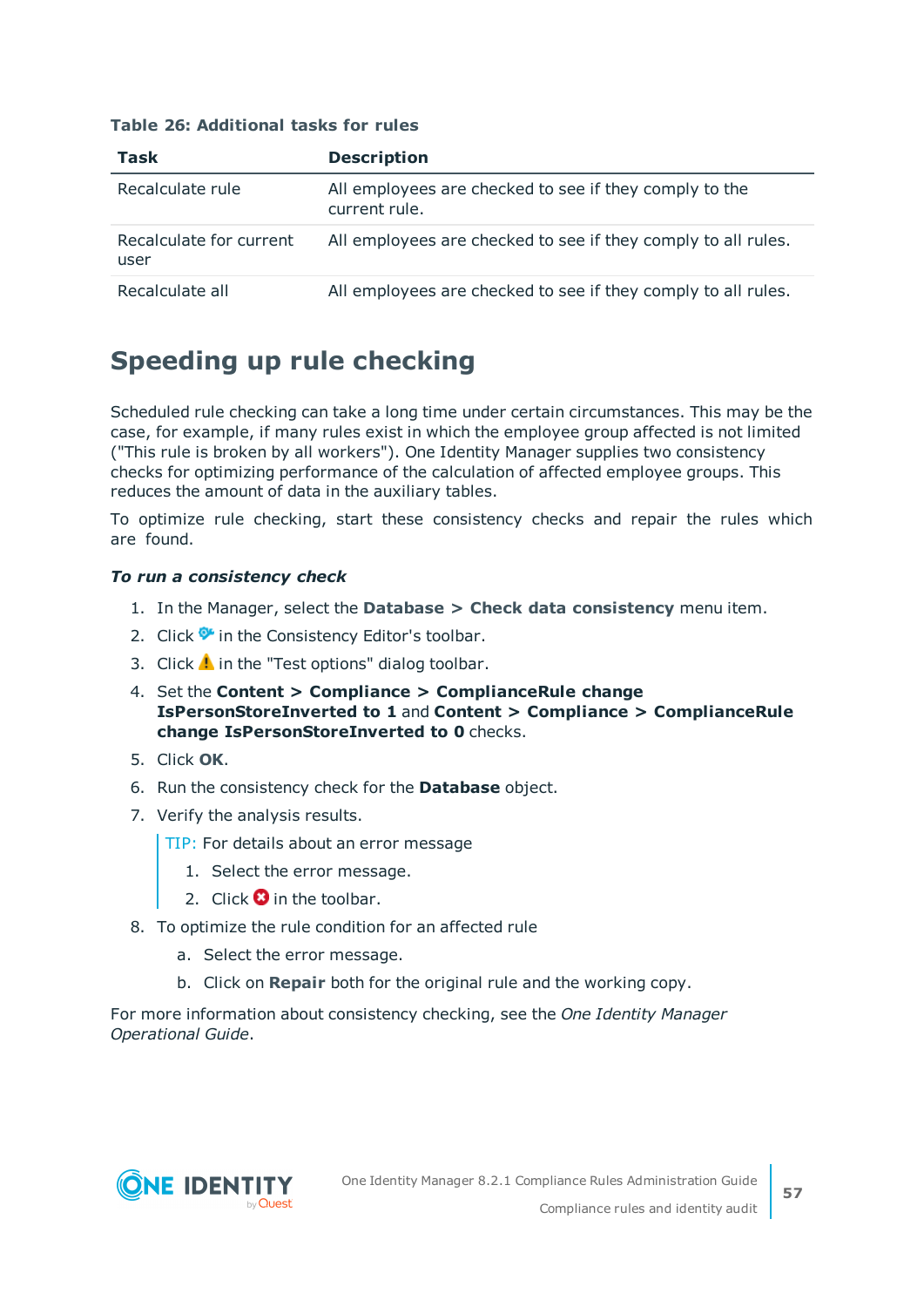• Creating working copies for [compliance](#page-41-1) rules on page 42

# <span id="page-57-0"></span>**Rule check analysis**

Each rule references its own object for rule violations (NonCompliance table). Employees who violate rules are assigned to this objects (PersonInNonCompliance table). There are two forms available for rule checking that are supposed to answer the following questions:

- Which employees violate a specific rule?
- Which rules are violated by a specific employee?

### <span id="page-57-2"></span>**Which employees violate a specific rule?**

### *To display employees that violate a rule*

- 1. In the Manager, select the **Identity Audit > Rule violations** category.
- 2. Select a rule violation in the result list.
- 3. Select the **Show rule violations** task.

This displays all employees assigned to the rule violation.

### **Table 27: Meaning of rule evaluation icons**

| <b>Icon Meaning</b>                                                |
|--------------------------------------------------------------------|
| Employees pending a rule violation decision.                       |
| Employees granted exception approval for their rule violation.     |
| Employees not granted exception approval for their rule violation. |
|                                                                    |

### <span id="page-57-1"></span>**Which rules are violated by a specific employee?**

### *To view which rules the employee violates*

- 1. In the Manager, select the **Employees > Employees** category.
- 2. Select an employee in the result list.
- 3. Select the **Rule evaluation** report.

This not only shows the rule that the employee has violated with or without exception, but also those with no violations.



**58**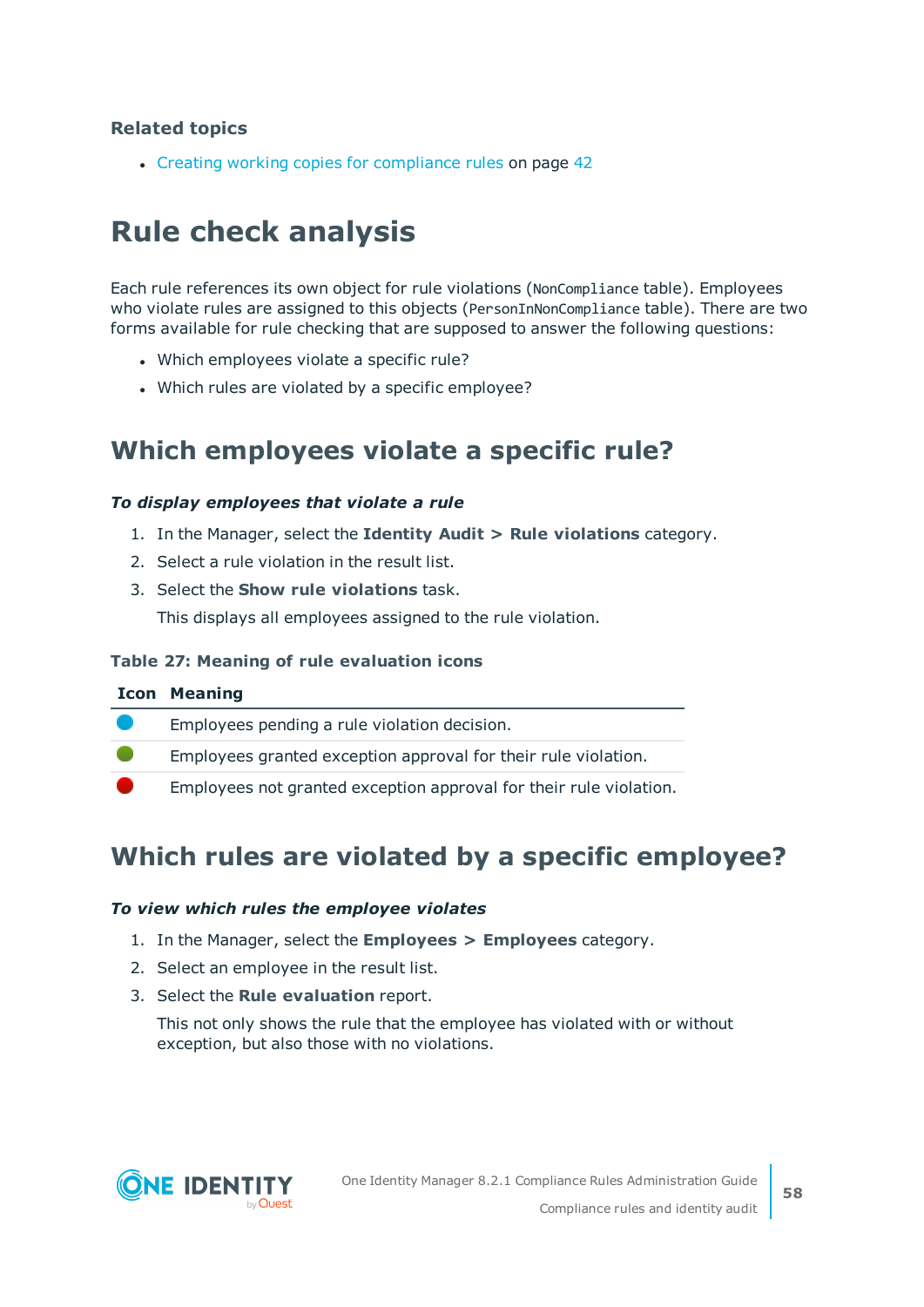### **Table 28: Meaning of icons in employee rule analysis**

|   | <b>Icon Meaning</b>                                                                      |
|---|------------------------------------------------------------------------------------------|
|   | The rule is not violated.                                                                |
| œ | The rule is violated. No exception approval has been granted for this rule<br>exception. |
|   | The rule is violated. No exception approval has been granted for this rule<br>exception. |

## **Reports about rule violations**

One Identity Manager makes various reports available containing information about the selected base object and its relations to other One Identity Manager database objects. You can generate the following reports for all active rules, rule groups, and compliance frameworks.

NOTE: Other sections may be available depending on the which modules are installed.

| <b>Report</b>                                           | <b>Description</b>                                                                                                                                                                                                                                                                                                   |
|---------------------------------------------------------|----------------------------------------------------------------------------------------------------------------------------------------------------------------------------------------------------------------------------------------------------------------------------------------------------------------------|
| Overview of<br>all<br>assignments<br>(of a rule)        | This report shows all employees that violate the selected rule. The report<br>shows which roles of a role class the employee belongs to. Employees that<br>are not members of any role are not taken into account.                                                                                                   |
| Rule<br>violations<br>overview<br>(of a rule)           | This report groups together all rule violations for the selected rule. All<br>employees are listed that have objects that violation the rule. The result<br>list is grouped by:<br>• Employees pending a rule violation decision.<br>• Employees without exception approval.<br>• Employees with exception approval. |
| Show<br>historical<br>rule<br>violations<br>(of a rule) | This report groups together all historical rule violations for the selected<br>rule. All employees are listed that violate the rule as well as the time<br>period covering the rule violation.                                                                                                                       |
| Rule<br>violations<br>overview<br>(of a rule<br>group)  | This report groups together all rule violations for the selected rule group.<br>All rule violations are listed. The number of granted, denied, and not yet<br>processed rule violations are given in addition.                                                                                                       |

### **Table 29: Reports about rule violations**

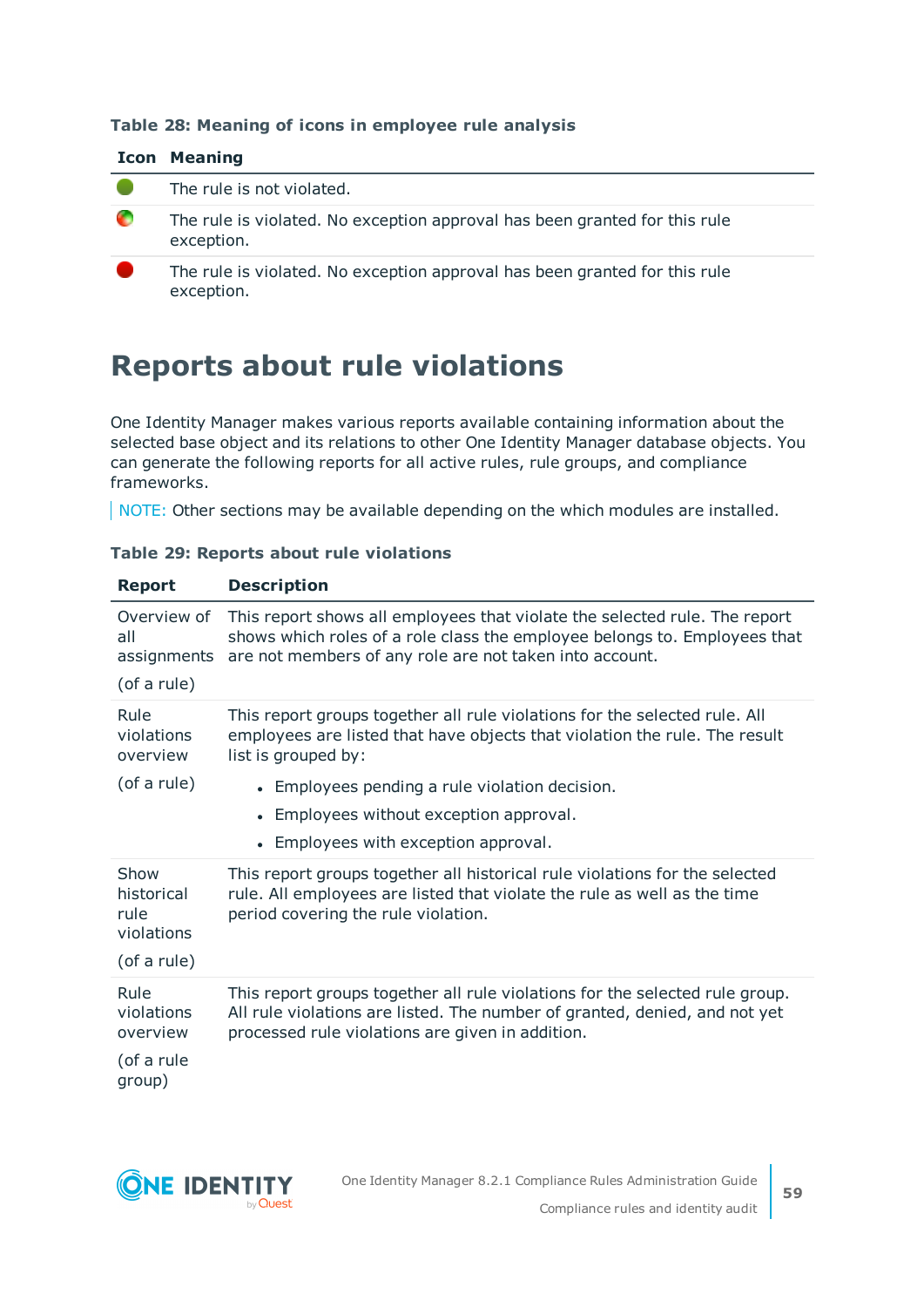| <b>Report</b>                          | <b>Description</b>                                                                                                                                                                                                                     |
|----------------------------------------|----------------------------------------------------------------------------------------------------------------------------------------------------------------------------------------------------------------------------------------|
| Rule<br>violations<br>overview         | This report groups together all rule violations for the selected compliance<br>framework. All rule violations are listed. The number of granted, denied,<br>and not yet processed rule violations are given in addition.               |
| (of a<br>compliance<br>framework)      |                                                                                                                                                                                                                                        |
| Detailed list<br>of rule<br>violations | This report groups together all rule violations for the selected compliance<br>framework. All rule violations are listed. For each rule, the employee that<br>violated the rule, the date and the reason for the approval decision are |
| (of a<br>compliance<br>framework)      | given.                                                                                                                                                                                                                                 |

• Overview of all [assignments](#page-59-0) on page 60

### <span id="page-59-0"></span>**Overview of all assignments**

The **Overview of all assignments** report is displayed for some objects, such as authorizations, compliance rules, or roles. The report finds all the roles, for example, departments, cost centers, locations, business roles, and IT Shop structures in which there are employees who own the selected base object. In this case, direct as well as indirect base object assignments are included.

### **Examples:**

- If the report is created for a resource, all roles are determined in which there are employees with this resource.
- If the report is created for a group or another system entitlement, all roles are determined in which there are employees with this group or system entitlement.
- If the report is created for a compliance rule, all roles are determined in which there are employees who violate this compliance rule.
- If the report is created for a department, all roles are determined in which employees of the selected department are also members.
- If the report is created for a business role, all roles are determined in which employees of the selected business role are also members.

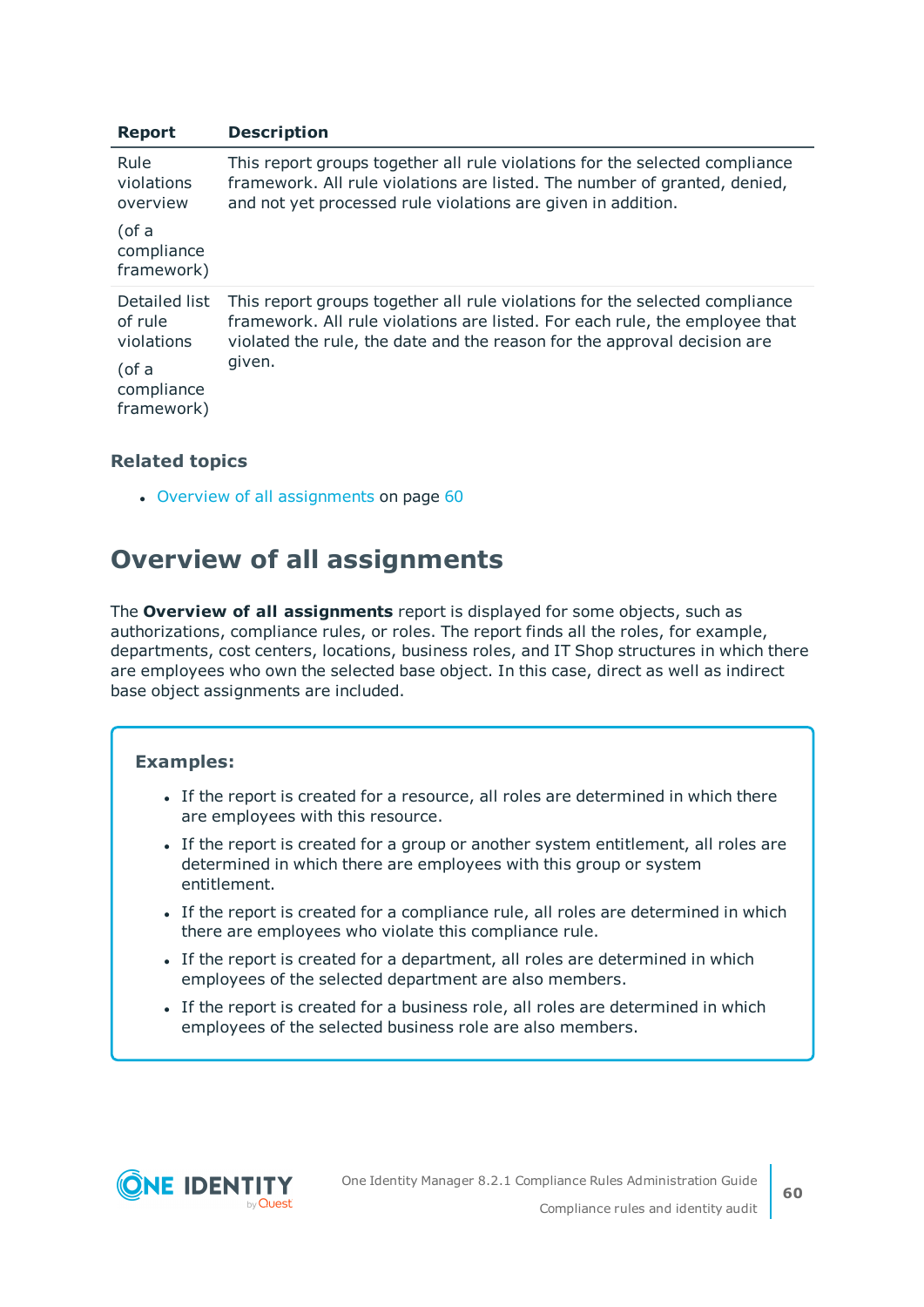### *To display detailed information about assignments*

- To display the report, select the base object from the navigation or the result list and select the **Overview of all assignments** report.
- If Click the  $\frac{10}{15}$  Used by button in the report toolbar to select the role class for which you want to determine whether roles exist that contain employees with the selected base object.

All the roles of the selected role class are shown. The color coding of elements identifies the role in which there are employees with the selected base object. The meaning of the report control elements is explained in a separate legend. To access the legend, click the  $\bullet$  icon in the report's toolbar.

- Double-click a control to show all child roles belonging to the selected role.
- By clicking the  $\vee$  button in a role's control, you display all employees in the role with the base object.
- Use the small arrow next to  $\vee$  to start a wizard that allows you to bookmark this list of employees for tracking. This creates a new business role to which the employees are assigned.

### **Figure 9: Toolbar of the Overview of all assignments report.**



### **Table 30: Meaning of icons in the report toolbar**

| <b>Icon</b> | <b>Meaning</b>                                                  |
|-------------|-----------------------------------------------------------------|
| o           | Show the legend with the meaning of the report control elements |
| E           | Saves the current report view as a graphic.                     |
| 뭠           | Selects the role class used to generate the report.             |
|             | Displays all roles or only the affected roles.                  |

## **Granting exception approval**

Assignments that violate rules can be approved in hindsight. To do this, specially authorized employees can grant exception approval.

### **Prerequisites**

- <sup>l</sup> The **Exception approval allowed** option is set for the rule.
- The rule is assigned an application role for exception approvers.
- Employees are assigned to this application role.

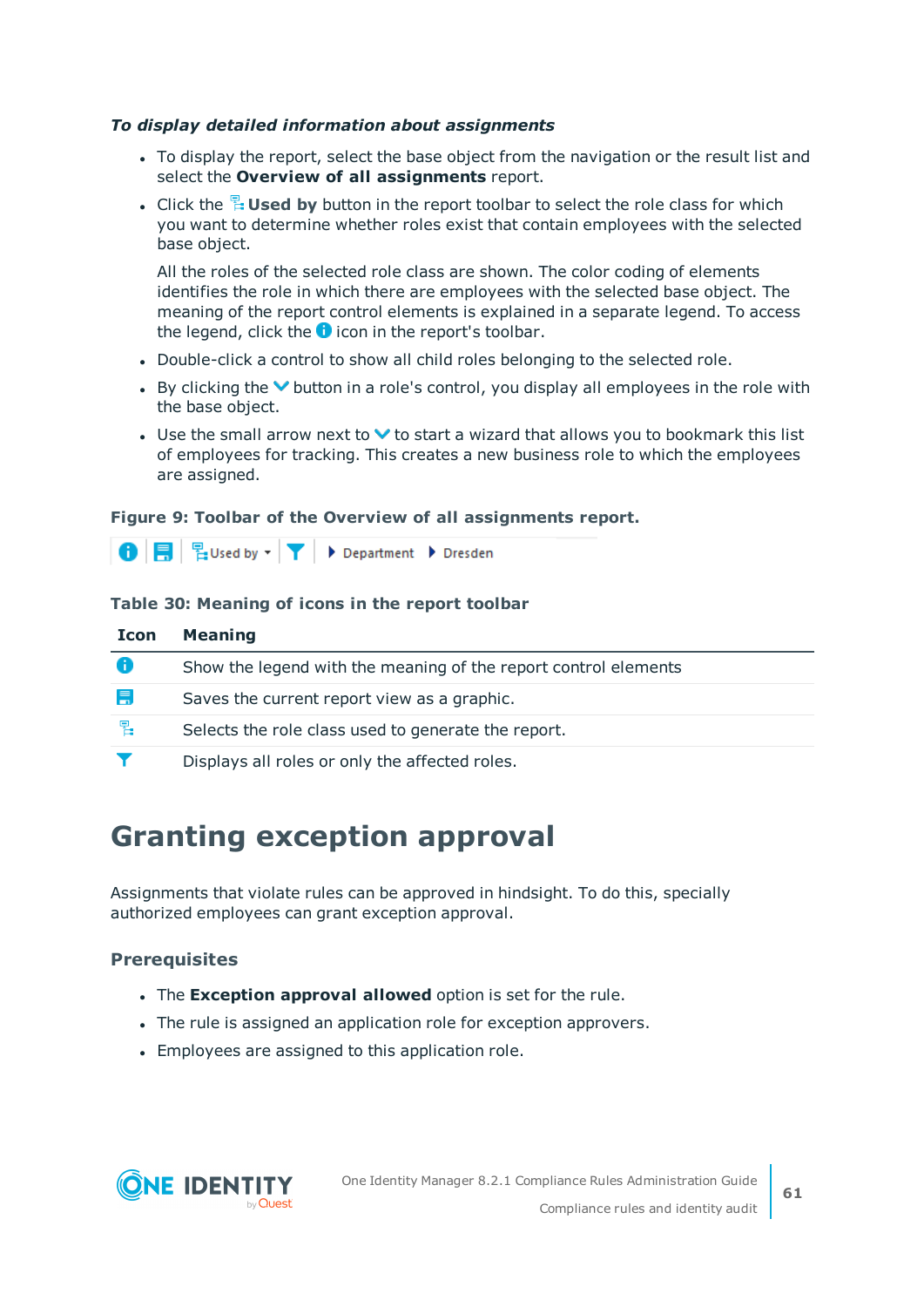NOTE: If the **Exception approval allowed** option is not set, unedited rule violations for this rule are automatically denied. Existing exception approvals are withdrawn.

You must also decide whether exception approvers are allowed to approve their own rule violations. By default, an employee who violates a rule is determined to be the exception approver for this rule if they are a member of the **Exception approvers** application role for the rule. This means they can approve their own rule violations.

### *To prevent an employee from granting themselves exception approval*

<sup>l</sup> In the Designer, disable the **QER | ComplianceCheck | DisableSelfExceptionGranting** configuration parameter.

Employees that violate a rule, are not determined to be exception approvers for this rule violation. Neither the rule violator's main identity nor its subidentities can grant exception approval.

### **Detailed information about this topic**

- General main data for [compliance](#page-28-0) rules on page 29
- <sup>l</sup> *One Identity Manager Web Designer Web Portal User Guide*

### **Exception approval over a limited period**

Exception approvals can be set for a limited period of time. To do this, you can specify a validity period for exception approvals on each rule. When the validity period expires, the applicable exception approvals are canceled. A scheduled process plan checks whether an exception approval is still valid.

Once an exception approval has been granted, the expiry date is calculated from the current date and the validity period stored with the rule. You can only change the expiry date for future exception approvals. The expiry date for existing exception approvals does not change.

### *To set a time limit on exception approvals*

- 1. Enter a validity period for a rule.
	- a. In the Manager, select the **Identity Audit > Rules > Working copies of rules** category.
	- b. Select a working copy from the result list.
	- c. Select the **Change main data** task.
	- d. On the **General** tab, in the **Validity period (max. # days)** field, enter the number of days for which exception approvals may apply for this rule.

If the value is **0**, the exception approvals have no time limit.

e. Save the changes.

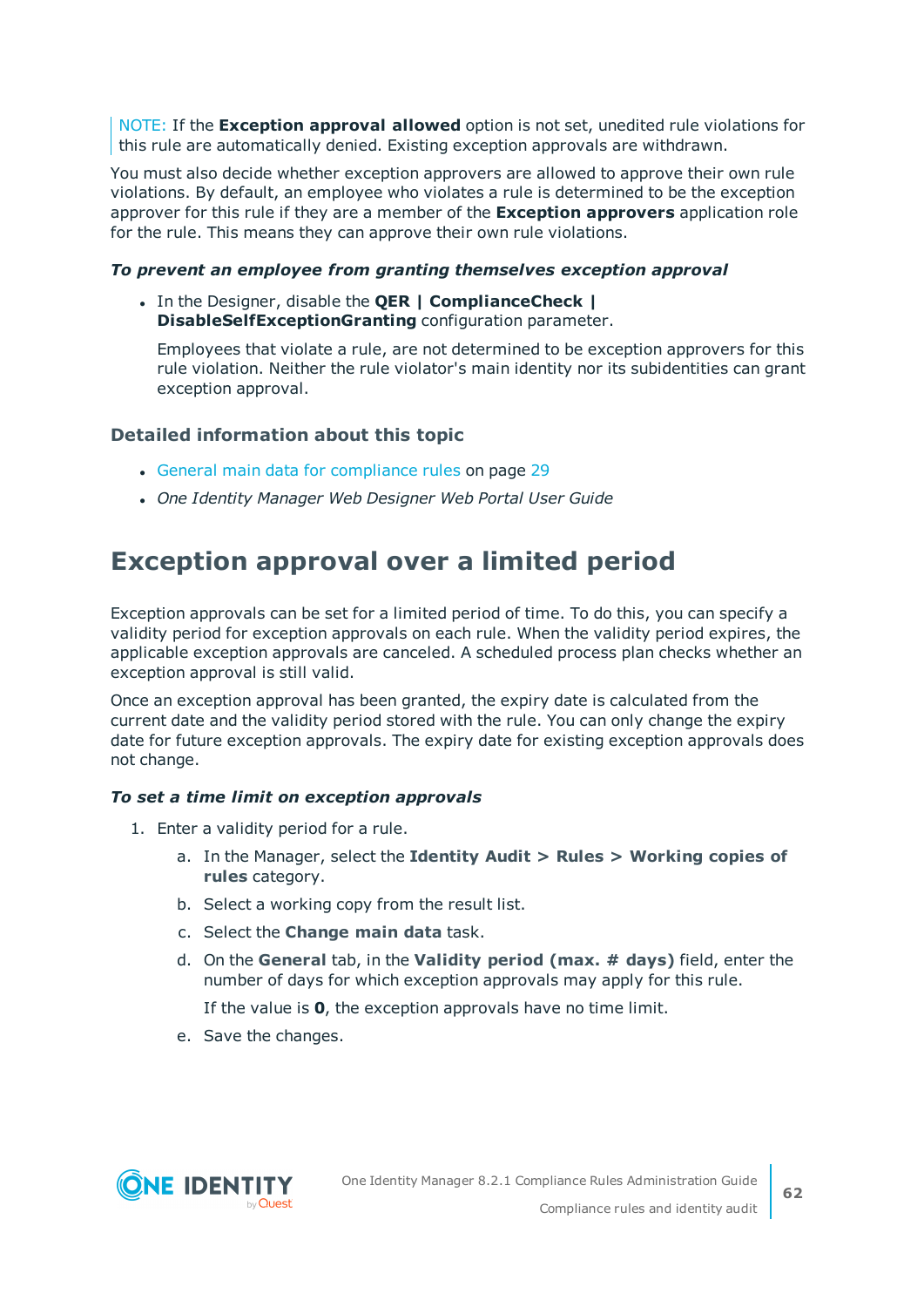- f. To transfer the change to the active rule, select the **Enable working copy** task.
- 2. In the Designer, configure and enable the **Reset exception approval of compliance rule violations** schedule.

For more information about setting up schedules, see the *One Identity Manager Operational Guide*.

### **Granting exception approvals in the Manager**

You use the Web Portal to edit rule violations and grant exception approval, by default. You can, however, grant exception approval in the Manager. To do this, log in as non role-based to the Manager. This function is not available in the Manager for role-based login.

### *To grant exception approval to employees violating a particular rule*

- 1. In the Manager, select the **Identity Audit > Rule violations** category.
- 2. Select the rule violation in the result list.
- 3. Select the **Show rule violations** task.
- 4. Double-click to select the employee you want to grant exception approval to. This opens the **Edit rule violations** form.
- 5. To obtain detailed information about the employee, select the employee.
- 6. To obtain an overview of the rule violation, select the rule violation.
- 7. Enter a reason
- 8. To approve the rule violation for this employee, select **Approve exception**.

The **Approver** and **Approval date** fields and set the **Exception is approved** and **Checked** options are preselected.

9. To deny exception approval for this employee, select **Deny exception**.

The **Approver** and **Approval date** fields and the **Checked** option are preselected.

10. Save the changes.

### *To grant exception approval for rules violated by a specific employee*

- 1. In the Manager, select the **Employees > Employees** category.
- 2. Select the employee in the result list.
- 3. Select the **Rule evaluation** report.
- 4. Double-click to select the rule violation for the employee to grant exception approval to.

This opens the **Edit rule violations** form.

- 5. To obtain detailed information about the employee, select the employee.
- 6. To obtain an overview of the rule violation, select the rule violation.

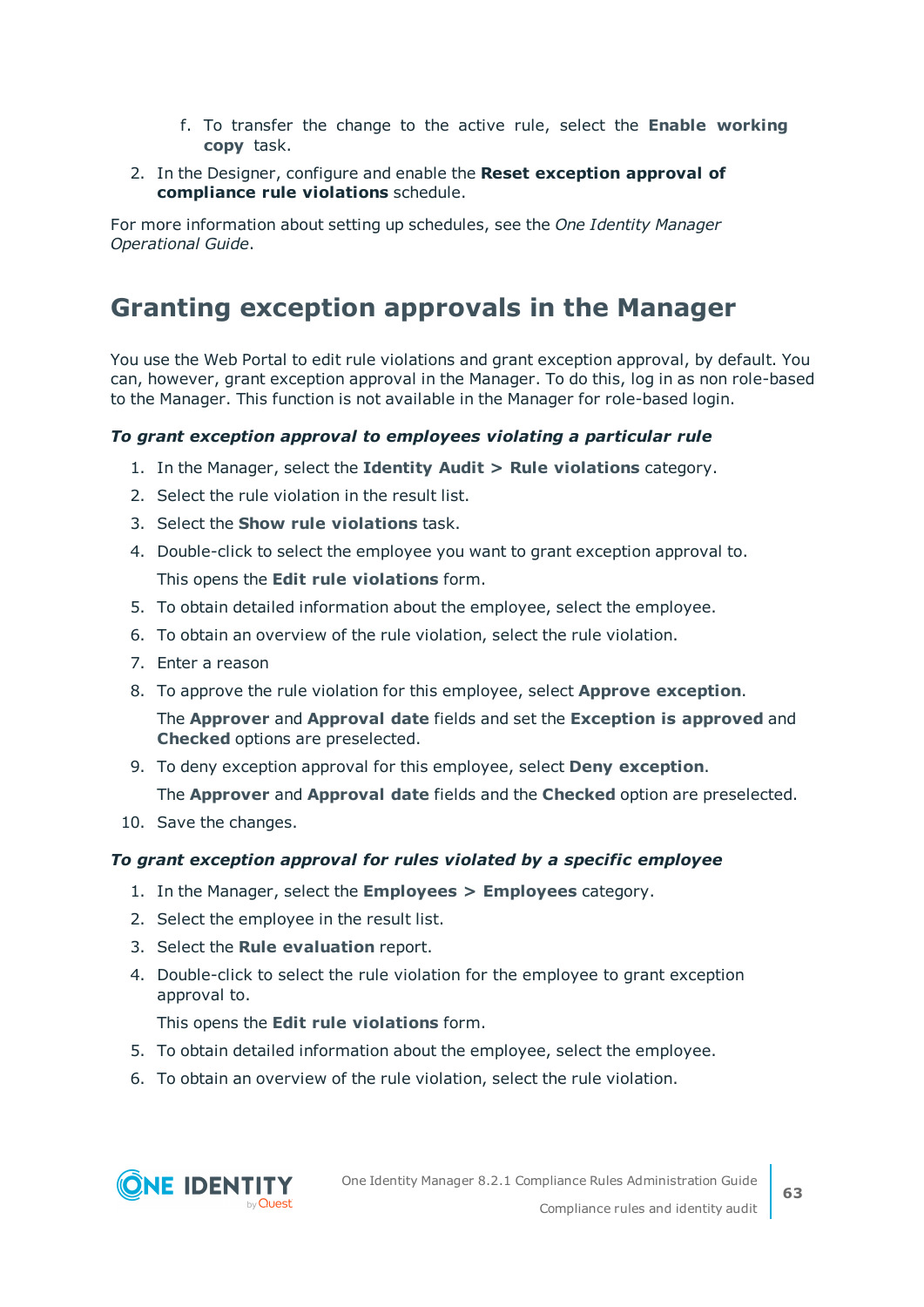- 7. Enter a reason
- 8. To approve the rule violation for this employee, select **Approve exception**.
	- The **Approver** and **Approval date** fields and set the **Exception is approved** and **Checked** options are preselected.
- 9. To deny exception approval for this employee, select **Deny exception**.

The **Approver** and **Approval date** fields and the **Checked** option are preselected.

10. Save the changes.

### **Related topics**

- $\bullet$  Which rules are violated by a specific [employee?](#page-57-1) on page 58
- Which [employees](#page-57-2) violate a specific rule? on page 58

## **Notifications about rule violations**

After rule checking, email notifications can be sent to exception approvers and rule supervisors through new rule violation. The notification procedure uses mail templates to create notifications. The mail text in a mail template is defined in several languages. This ensures that the language of the recipient is taken into account when the email is generated. Mail templates are supplied in the default installation with which you can configure the notification procedure.

Messages are not sent to the chief approval team by default. Fallback approvers are only notified if not enough approvers could be found for an approval step.

#### *To use notification in the request process*

- 1. Ensure that the email notification system is configured in One Identity Manager. For more information, see the *One Identity Manager Installation Guide*.
- 2. In the Designer, set the **QER | ComplianceCheck | EmailNotification** configuration parameter.
- 3. In the Designer, set the **QER | ComplianceCheck | EmailNotification | DefaultSenderAddress** configuration parameter and enter the sender address used to send the email notifications.
- 4. Ensure that all employees have a default email address. Notifications are sent to this address. For more information, see the *One Identity Manager Identity Management Base Module Administration Guide*.
- 5. Ensure that a language can be determined for all employees. Only then can they receive email notifications in their own language. For more information, see the *One Identity Manager Identity Management Base Module Administration Guide*.
- 6. Configure the notification procedure.

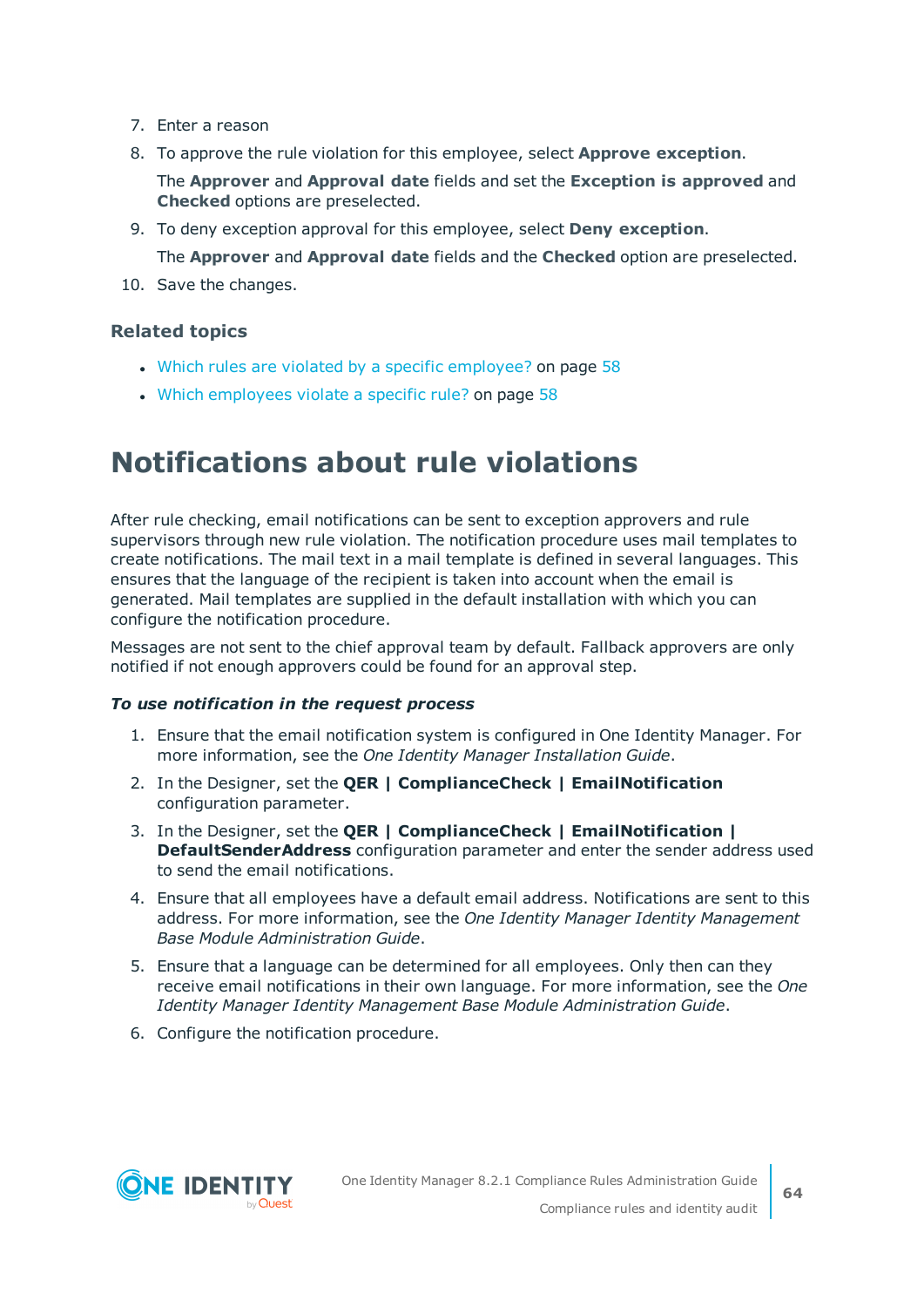$\bullet$  Editing mail [templates](#page-70-0) for identity auditing on page 71

### **Request for exception approval**

If new rule violations are discovered during a rule check, exception approvers are notified and prompted to make an approval decision.

### **Prerequisites**

- Exception approvals for rule violations are permitted.
- **An Exception approver** application role is assigned to the rule.
- Employees are assigned to this application role.

#### *To send demands for exception approval*

- Enter the following data for the compliance rule.
	- <sup>l</sup> **Exception approval allowed**: Enabled
	- <sup>l</sup> **Mail template new violation**: Compliance new exception approval required

TIP: To use a mail template other than the standard for these notifications, create a mail template with the ComplianceRule base object.

### **Related topics**

- Creating and editing [compliance](#page-27-0) rules on page 28
- General main data for [compliance](#page-28-0) rules on page 29
- Creating and editing mail [definitions](#page-67-0) for Identity Audit on page 68

### **Notifications about rule violations without exception approval**

If new rule violations are discovered during a rule check, which cannot be issued with exception approval, rule supervisors are notified.

### **Prerequisites**

- Exception approvals for rule violations are not permitted.
- **A Rule supervisor** application role is assigned to the rule.
- Employees are assigned to this application role.

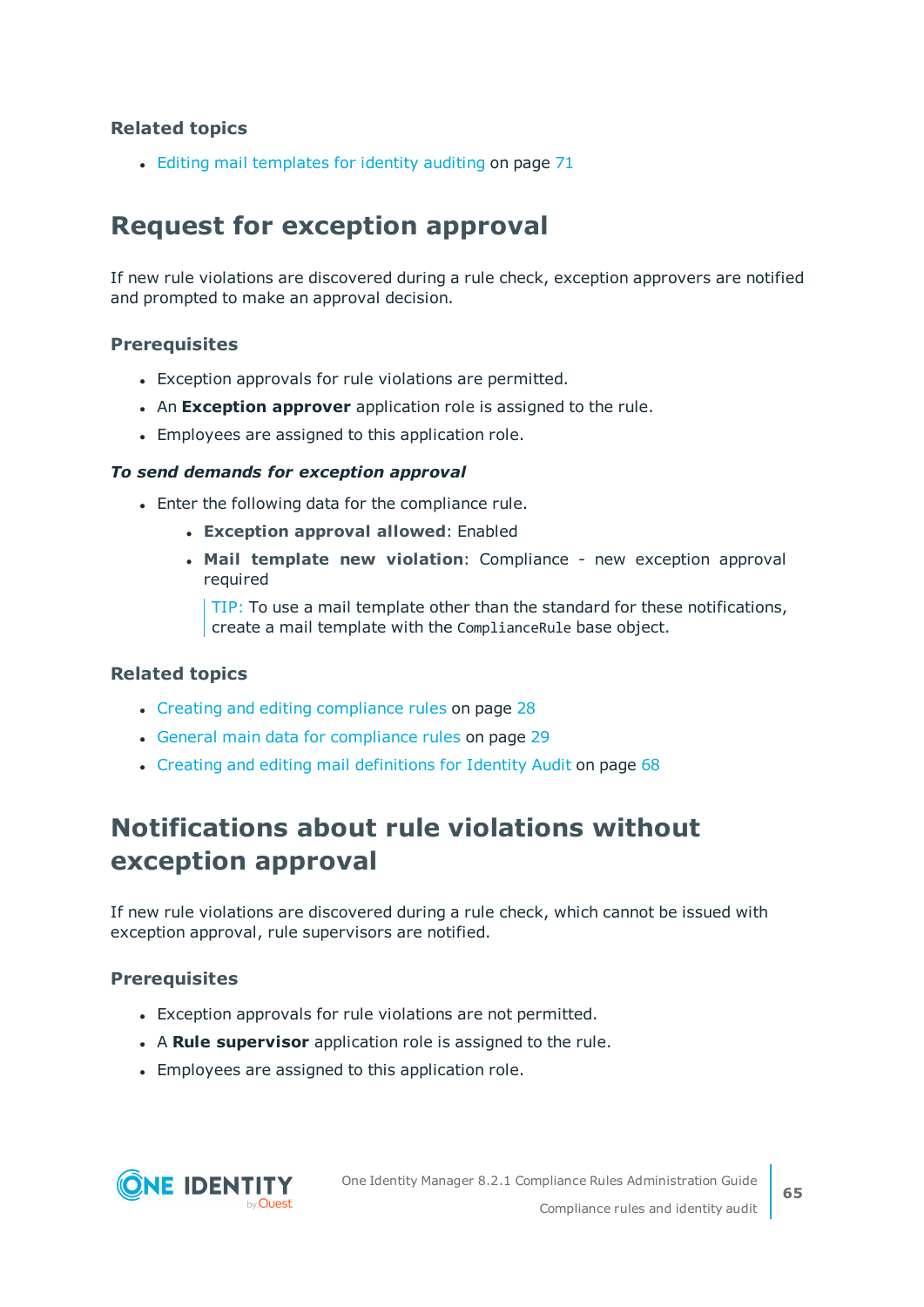### *To inform a rule supervisor about rule violations*

- Enter the following data for the compliance rule.
	- <sup>l</sup> **Exception approval allowed**: Not enabled
	- <sup>l</sup> **Mail Template New Violation**: Compliance prohibited violation occurred

TIP: To use a mail template other than the standard for these notifications, create a mail template with the ComplianceRule base object.

### **Related topics**

- Creating and editing [compliance](#page-27-0) rules on page 28
- General main data for [compliance](#page-28-0) rules on page 29
- Creating and editing mail [definitions](#page-67-0) for Identity Audit on page 68

# <span id="page-65-0"></span>**Determining potential rule violations**

In addition to locating existing rule violations, One Identity Manager can also identify potential violations of IT Shop requests. To do this, you add an approval step with the **CR - Compliance check simplified** approval procedure in the approval process in the IT Shop.

To identify rule violations through IT Shop requests, auxiliary tables are evaluated for object assignments and the affected employees. These auxiliary tables are regularly updated by the DBQueue Processor. Changes to a rule are calculated immediately in the auxiliary tables.

The **default schedule compliance rule fill** schedule is included in the One Identity Manager default installation to add changes, such as, changes to entitlements or an extended property in the rule check. This schedule generates processing tasks, on a cyclical basis, for updating the auxiliary table. Create your own schedule to customize the auxiliary table calculation cycle meet your own requirements.

#### *To customize the auxiliary table calculation cycle to meet your requirements*

- 1. In the Manager, select the **Identity Audit > Basic configuration data > Schedules** category.
- 2. Click  $\frac{1}{2}$  in the result list.
- 3. Edit the schedule's main data.
- 4. Save the changes.
- 5. Select the **Assign rules (for filling)** task and assign all the rules to the schedule to which it applies.
- 6. Save the changes.

NOTE:

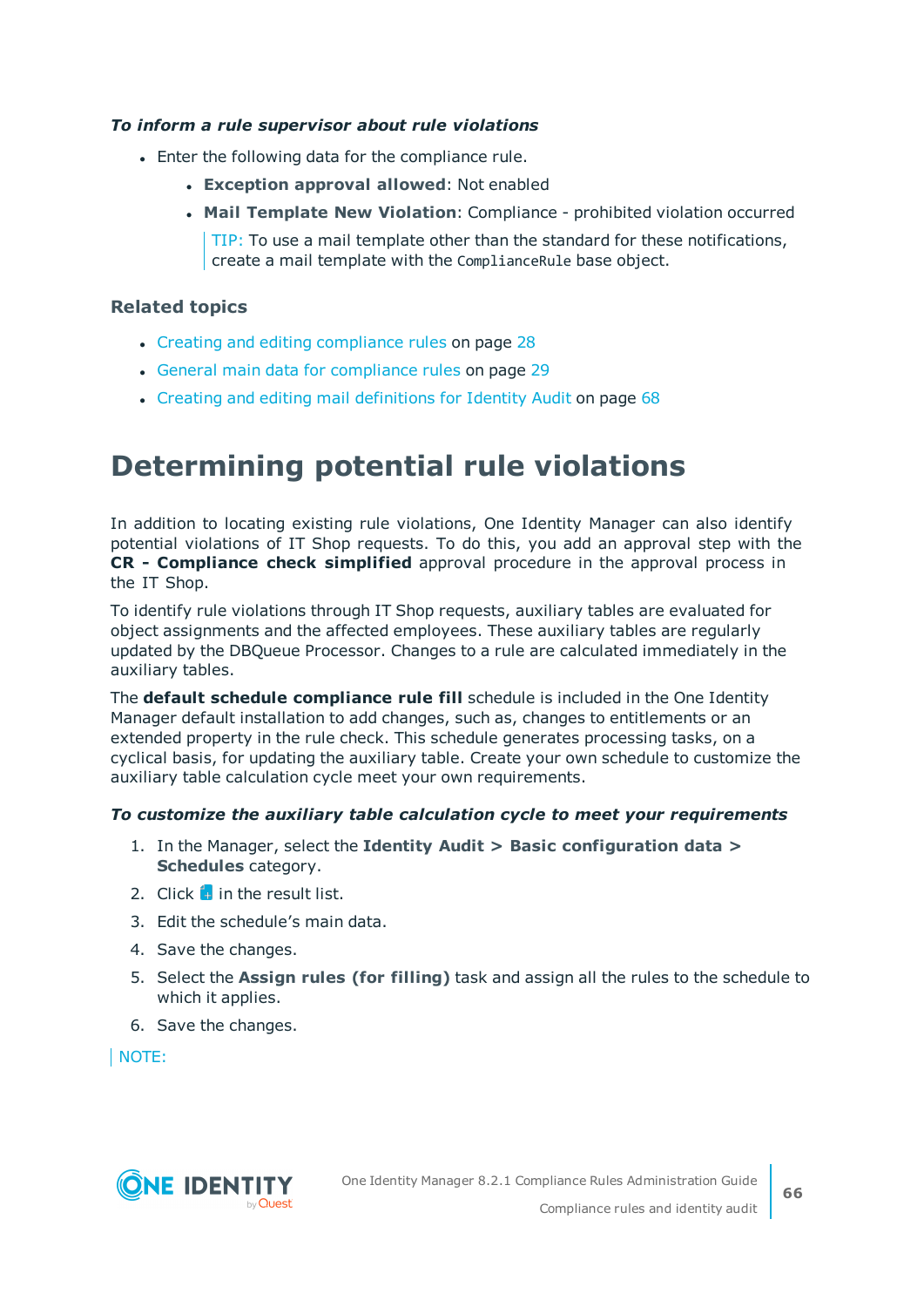Rule checking does not completely check the requests. It is possible that under the following conditions, rule checking does not identify a rule violation:

- Customer permissions change after the auxiliary table have been calculated.
- If memberships are requested in business role or organization, a rule is violated by an object that is inherited through the business role or organization. Inheritance is calculated after request approval and can therefore not be identified until after the auxiliary table is calculated again.
- The customer does not belong to the rule's employee group affected until the request is made.
- The rule condition was created in expert node or as a SQL query.

TIP: A complete check of assignments is achieved with cyclical testing of compliance rule using schedules. This finds all the rule violations that result from the request.

It is possible that under the following conditions, rule checking identifies a rule violation where one does not exist:

• Two products violate one rule when they are assigned at the same time. The product requests are, however, for a limited period. The validity periods does not overlap. Still a potential rule violation is identified.

TIP: These requests can be approved after checking by exception approver as permitted by the definition of the violation rule.

For more information about compliance checking of IT Shop requests, see the *One Identity Manager IT Shop Administration Guide*.

### **Related topics**

- [Schedules](#page-12-0) for checking rules on page 13
- $\cdot$  Assigning [compliance](#page-15-0) rules to schedules on page 16

# **Mail templates for notifying about identity auditing**

One Identity Manager supplies mail templates by default. These mail templates are available in English and German. If you require the mail body in other languages, you can add mail definitions for these languages to the default mail template.

### *To edit a default mail template*

<sup>l</sup> In the Manager, select the **Identity Audit > Basic configuration data > Mail templates > Predefined** category.

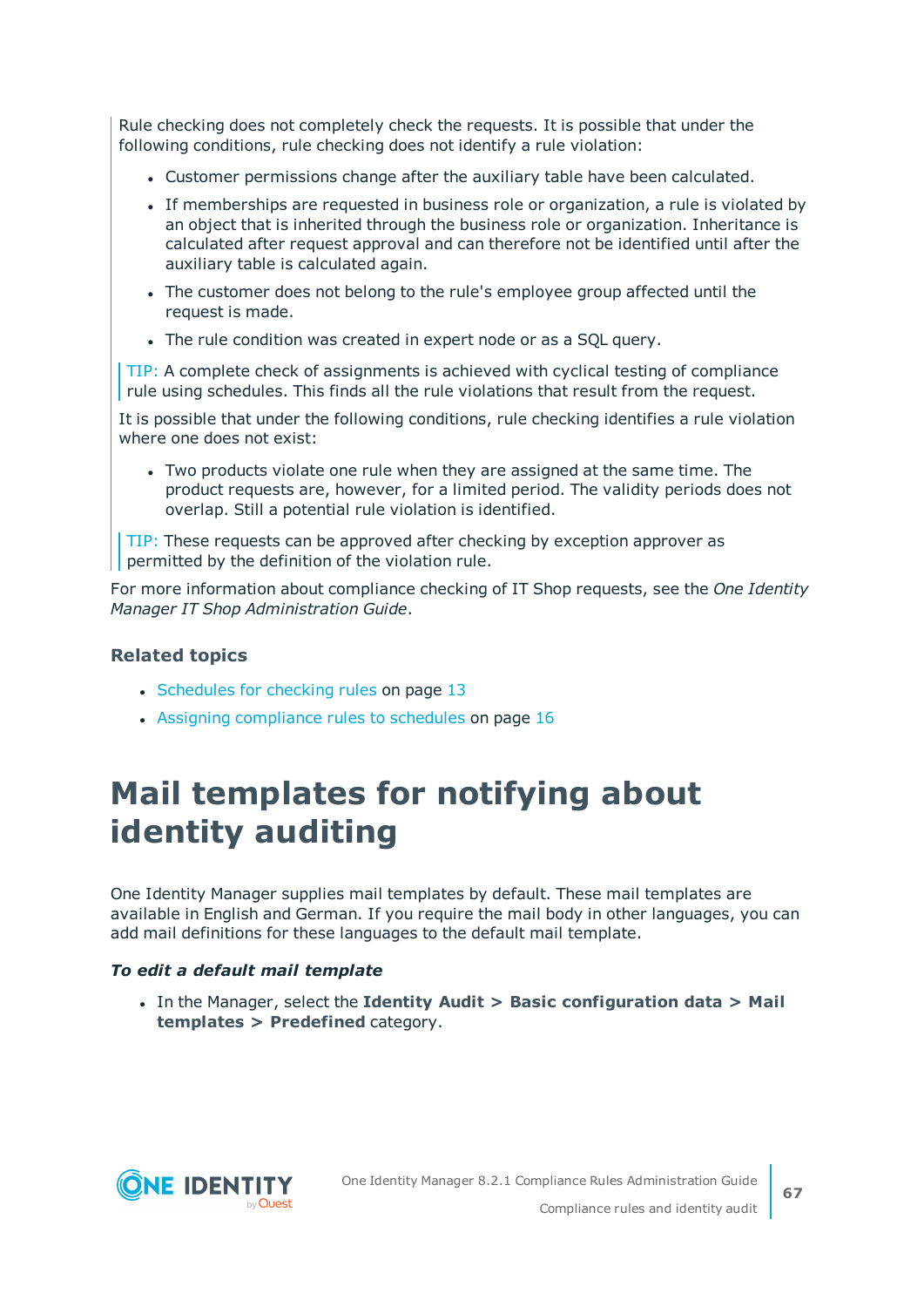- Creating and editing mail [definitions](#page-67-0) for Identity Audit on page 68
- Base objects for mail [templates](#page-68-0) using Identity Audit on page 69
- Use of [hyperlinks](#page-68-1) in the Web Portal on page 69
- Default functions for creating [hyperlinks](#page-69-0) on page 70
- $\cdot$  Editing mail [templates](#page-70-0) for identity auditing on page 71

# <span id="page-67-0"></span>**Creating and editing mail definitions for Identity Audit**

For more detailed information about creating and editing mail template, see the *One Identity Manager Operational Guide*.

Mail texts can be defined in these different languages in a mail template. This ensures that the language of the recipient is taken into account when the email is generated.

### *To create a new mail definition*

1. In the Manager, select the **Identity Audit > Basic configuration data > Mail templates** category.

This shows all the mail templates that can be used for Identity Audit in the result list.

- 2. Select a mail template in the result list and run the **Change main data** task.
- 3. In the result list, select the language for the mail definition in the **Language** menu.

All active languages are shown. To use another language, in the Designer, enable the corresponding countries. For more information, see the *One Identity Manager Configuration Guide*.

- 4. Enter the subject in **Subject**.
- 5. Edit the mail text in the **Mail definition** view with the help of the Mail Text Editor.
- 6. Save the changes.

### *To edit an existing mail definition*

1. In the Manager, select the **Identity Audit > Basic configuration data > Mail templates** category.

This shows all the mail templates that can be used for Identity Audit in the result list.

- 1. Select a mail template in the result list and run the **Change main data** task.
- 2. In the **Mail definition** menu, select the language for the mail definition.

NOTE: If the **Common | MailNotification | DefaultCulture** configuration parameter is set, the mail definition is loaded in the default language for email notifications when the template is opened.

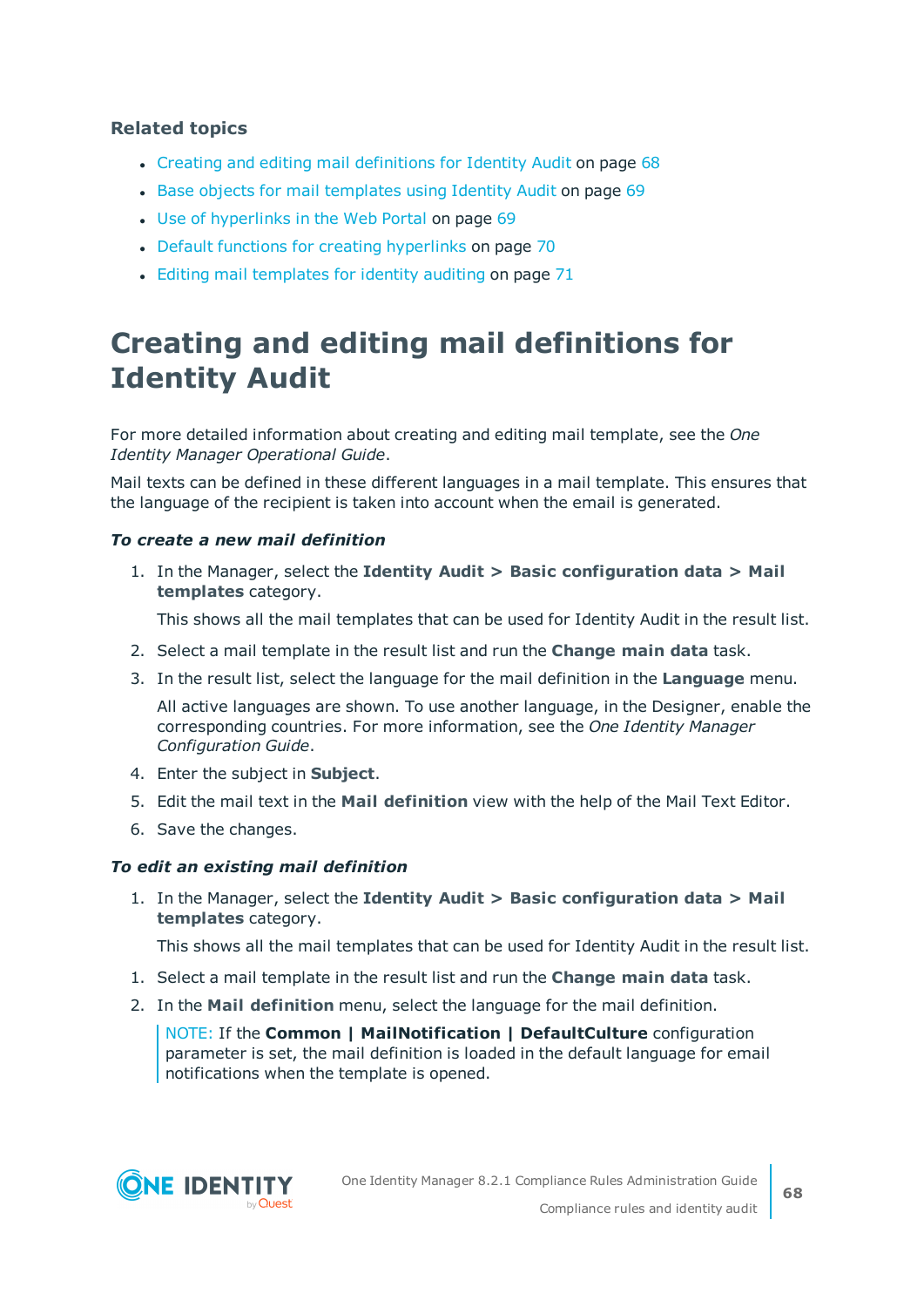- 3. Edit the mail subject line and the body text.
- 4. Save the changes.

- Base objects for mail [templates](#page-68-0) using Identity Audit on page 69
- Use of [hyperlinks](#page-68-1) in the Web Portal on page 69
- Default functions for creating [hyperlinks](#page-69-0) on page 70

# <span id="page-68-0"></span>**Base objects for mail templates using Identity Audit**

NOTE: Use the ComplianceRule or PersonInNonCompliance base objects in the mail templates for notifications about rule violations.

In the subject line and body text of a mail definition, you can use all properties of the object entered under **Base object**. You can also use the object properties that are referenced by foreign key relation.

To access properties use dollar notation. For more information, see the *One Identity Manager Configuration Guide*.

### **Related topics**

- Creating and editing mail [definitions](#page-67-0) for Identity Audit on page 68
- Editing mail [templates](#page-70-0) for identity auditing on page 71

# <span id="page-68-1"></span>**Use of hyperlinks in the Web Portal**

You can add hyperlinks to the Web Portal in the mail text of a mail definition. If the recipient clicks on the hyperlink in the email, the Web Portal opens on that web page and further actions can be carried out. In the default version, this method is implemented in Identity Audit.

### *Prerequisites for using this method*

<sup>l</sup> The **QER | WebPortal | BaseURL** configuration parameter is enabled and contains the URL path to the Web Portal. You edit the configuration parameter in the Designer.

```
http://<server name>/<application>
with:
<server name> = name of server
<application> = path to the Web Portal installation directory
```
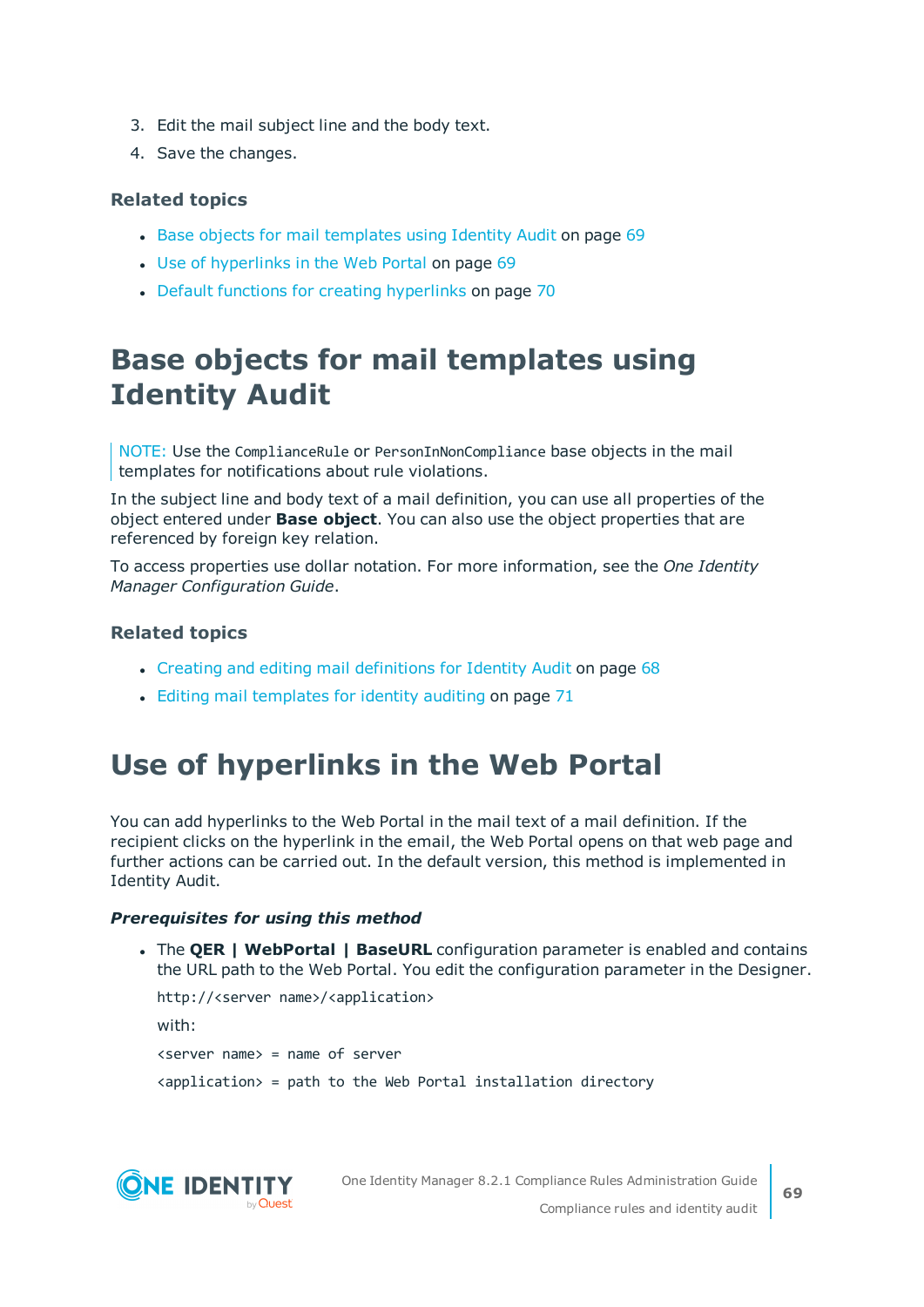### *To add a hyperlink to the Web Portal in the mail text*

- 1. Click the position in the mail text of the mail definition where you want to insert a hyperlink.
- 2. Open the **Hyperlink** context menu and enter the following information.
	- **.** Display text: Enter a caption for the hyperlink.
	- <sup>l</sup> **Link to**: Select the **File or website** option.
	- <sup>l</sup> **Address**: Enter the address of the page in the Web Portal that you want to open.

NOTE: One Identity Manager provides a number of default functions that you can use to create hyperlinks in the Web Portal.

3. To accept the input, click **OK**.

### **Related topics**

- Creating and editing mail [definitions](#page-67-0) for Identity Audit on page 68
- Default functions for creating [hyperlinks](#page-69-0) on page 70

# <span id="page-69-0"></span>**Default functions for creating hyperlinks**

Several default functions are available to help you create hyperlinks. You can use the functions directly when you add a hyperlink in the mail body of a mail definition or in processes

### **Direct function input**

You can reference a function when you add a hyperlink in the **Address** field of the **Hyperlink** context menu.

\$Script(<Function>)\$

Example:

\$Script(VI\_BuildComplianceLink\_Show)\$

### **Default functions for identity audit**

The VI\_BuildComplianceLinks script contains a collection of default functions for composing hyperlinks for exception approval of rule violations.

#### **Table 31: Functions of the VI\_BuildComplianceLinks script**

| Function                    | <b>Usage</b>                                         |  |
|-----------------------------|------------------------------------------------------|--|
| VI_BuildComplianceLink Show | Opens the exception approval page in the Web Portal. |  |

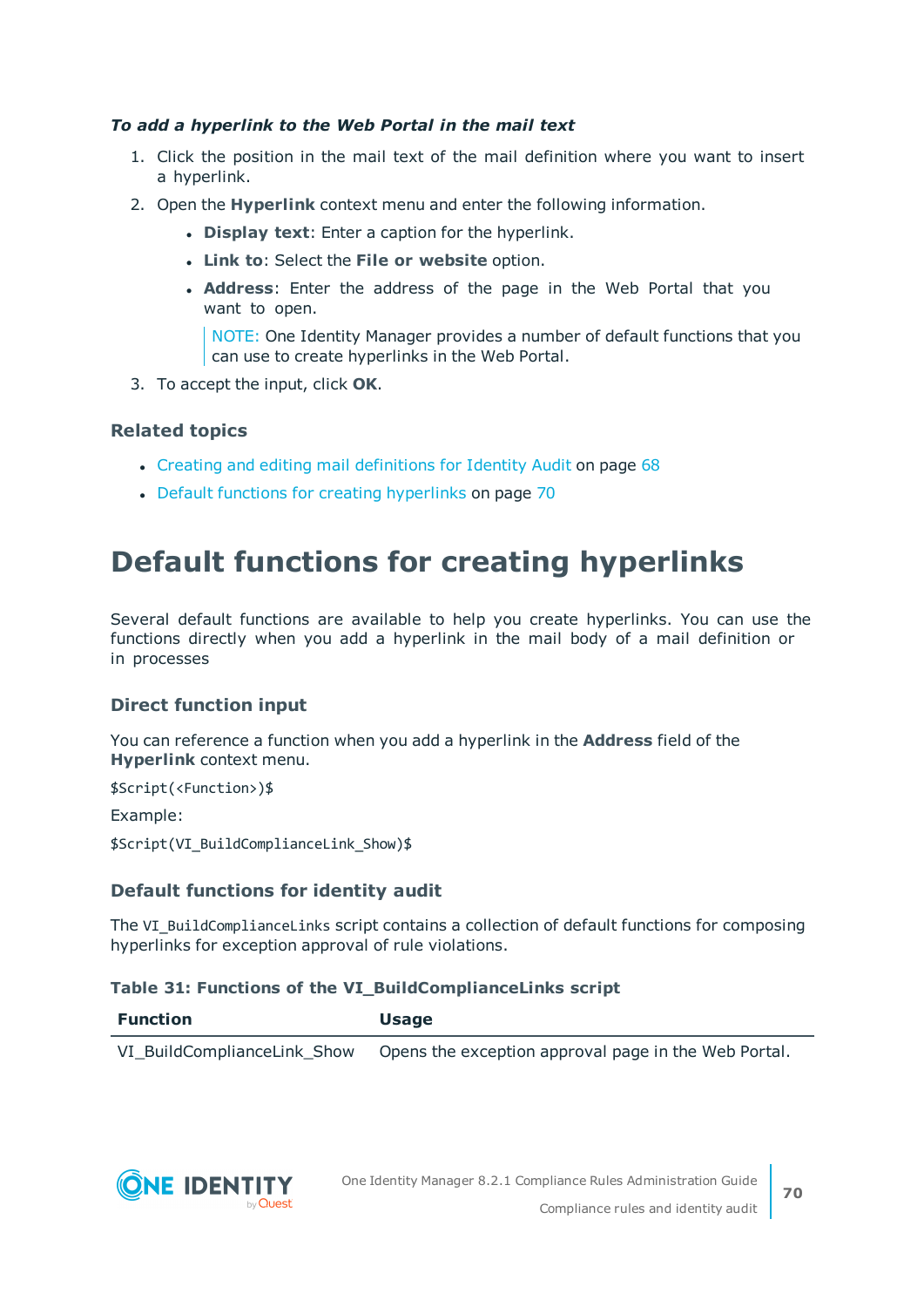• Use of [hyperlinks](#page-68-1) in the Web Portal on page 69

## <span id="page-70-0"></span>**Editing mail templates for identity auditing**

For more information about creating and editing mail template, see the *One Identity Manager Operational Guide*.

A mail template consists of general main data such as target format, importance, or mail notification confidentiality, and one or more mail definitions. Mail text is defined in several languages in the mail template. This ensures that the language of the recipient is taken into account when the email is generated.

#### *To create and edit mail templates*

1. In the Manager, select the **Identity Audit > Basic configuration data > Mail templates** category.

This shows all the mail templates that can be used for Identity Audit in the result list.

2. Select a mail template in the result list and run the **Change main data** task.

 $- OR -$ 

Click  $\mathbf{f}$  in the result list.

This opens the mail template editor.

- 3. Edit the mail template.
- 4. Save the changes.

#### *To copy a mail template*

1. In the Manager, select the **Identity Audit > Basic configuration data > Mail templates** category.

This shows all the mail templates that can be used for Identity Audit in the result list.

- 2. Select the mail template that you want to copy in the result list and run the **Change main data** task.
- 3. Select the **Copy mail template** task.
- 4. Enter the name of the new mail template in the **Name of copy** field.
- 5. Click **OK**.

#### *To display a mail template preview*

1. In the Manager, select the **Identity Audit > Basic configuration data > Mail templates** category.

This shows all the mail templates that can be used for Identity Audit in the result list.

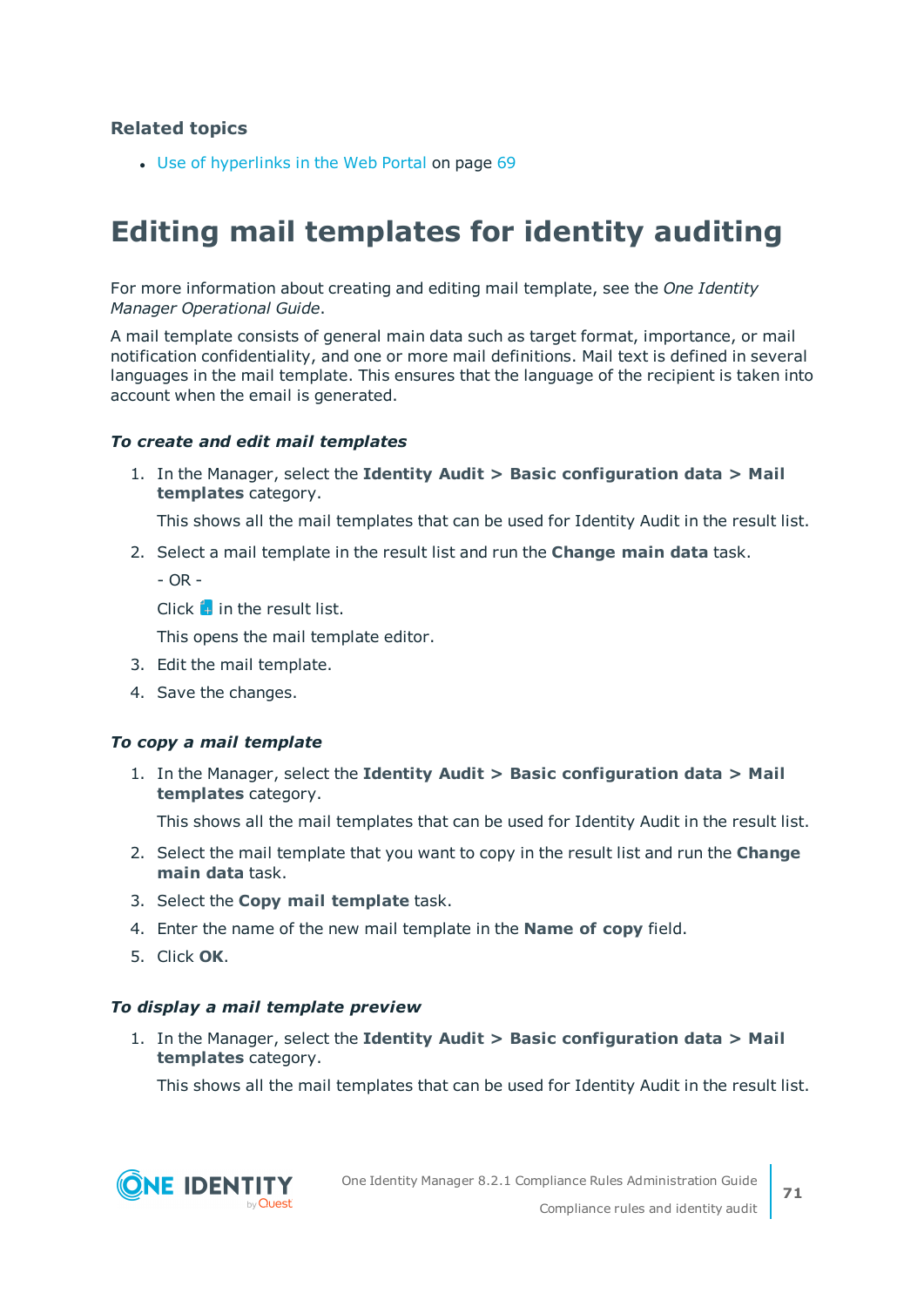- 2. Select a mail template in the result list and run the **Change main data** task.
- 3. Select the **Preview** task.
- 4. Select the base object.
- 5. Click **OK**.

### *To delete a mail template*

1. In the Manager, select the **Identity Audit > Basic configuration data > Mail templates** category.

This shows all the mail templates that can be used for Identity Audit in the result list.

- 2. Select the template in the result list.
- 3. Click  $\mathbf{\hat{x}}$  in the result list.
- 4. Confirm the security prompt with **Yes**.

### **Related topics**

• Creating and editing mail [definitions](#page-67-0) for Identity Audit on page 68

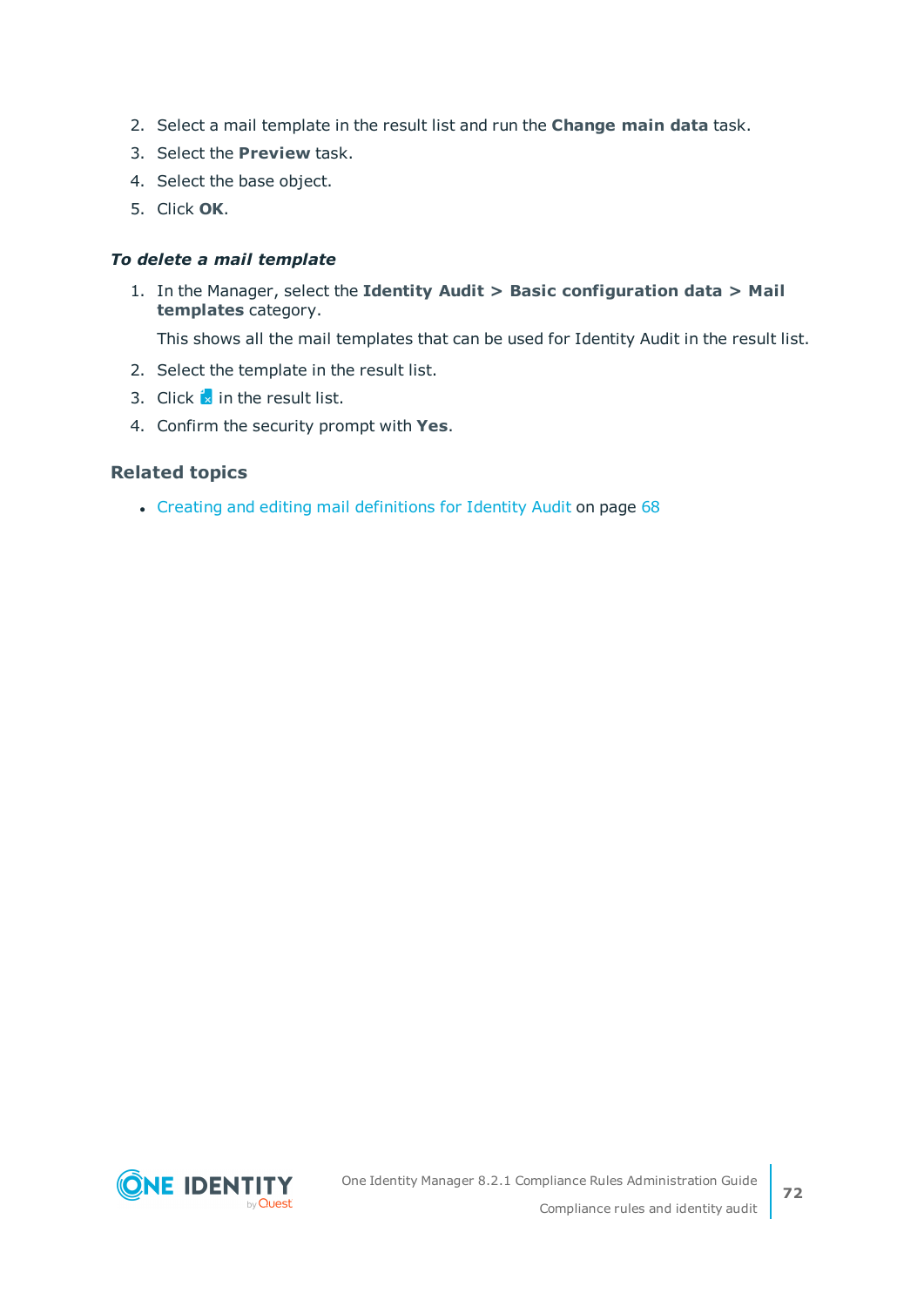# **Mitigating controls**

<span id="page-72-0"></span>Effective permissions of employees, roles, or user accounts are checked in the context of Identity Audit on the basis of regulatory requirements. Violation of regulatory requirements can harbor different risks for companies. To evaluate these risks, you can apply risk indexes to compliance rules. These risk indexes provide information about the risk involved for the company if a particular rule is violated. Once the risks have been identified and evaluated, mitigating controls can be implemented.

Mitigating controls are independent on One Identity Manager's functionality. They are not monitored through One Identity Manager.

Mitigating controls describe controls that are implemented if a compliance rule was violated. The next rule check should not find any rule violations once the controls have been applied.

An example of a mitigating control is the assignment of system entitlements only through authorized requests in the IT Shop. If system entitlements are issued to the employee through the IT Shop, a rule check can be integrated into the request's approval process. System entitlements that would lead to a rule violation are therefore assigned not at all or only after gaining exception approval. The risk that rules are violated is thus reduced.

### *To edit mitigating controls*

<sup>l</sup> In the Designer, set the **QER | CalculateRiskIndex** configuration parameter and compile the database.

If you disable the configuration parameter at a later date, model components and scripts that are not longer required, are disabled. SQL procedures and triggers are still carried out. For more information about the behavior of preprocessor relevant configuration parameters and conditional compiling, see the *One Identity Manager Configuration Guide*.

For more information about risk assessment, see the *One Identity Manager Risk Assessment Administration Guide*.

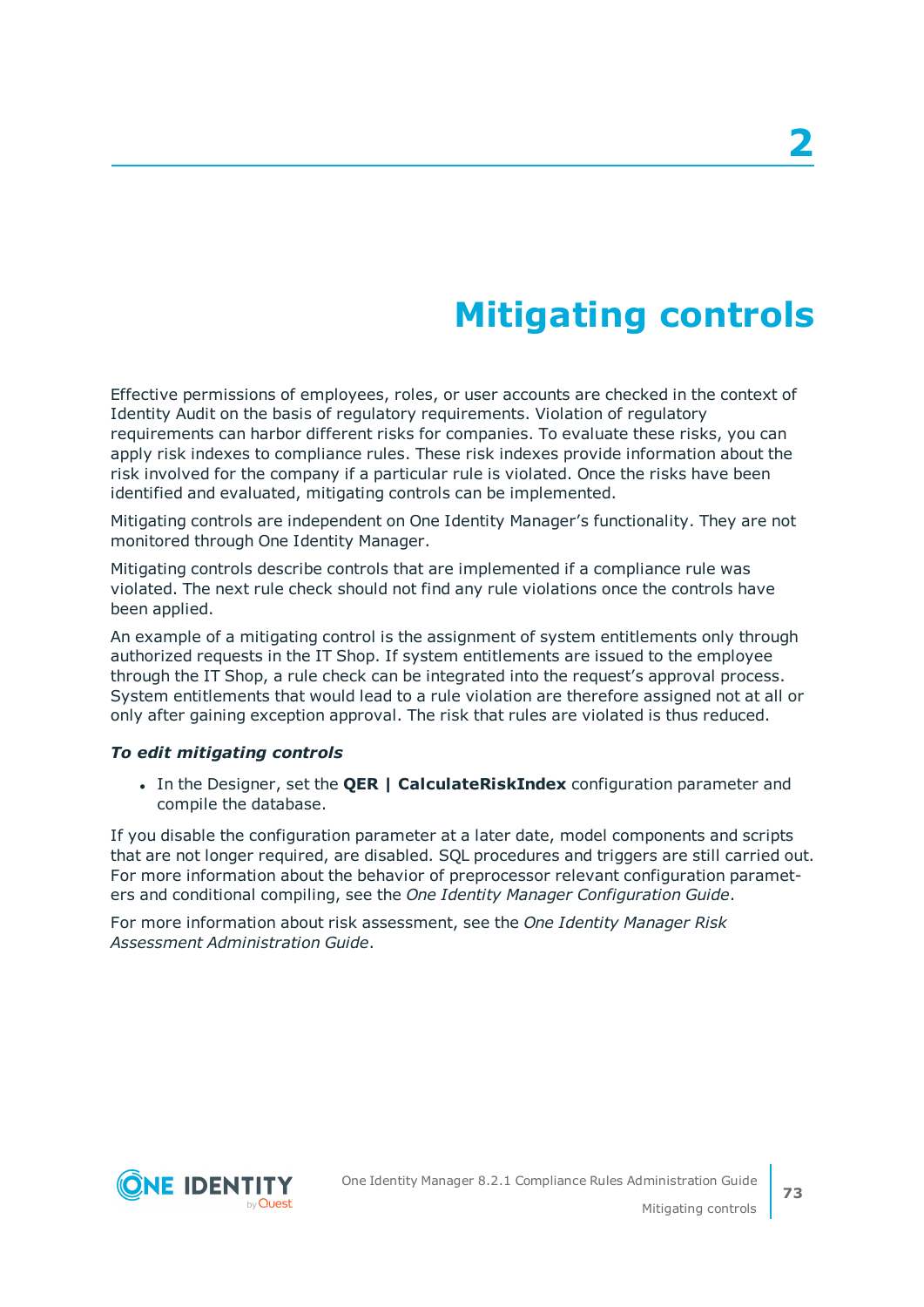# <span id="page-73-1"></span>**Creating and editing mitigating controls**

### *To create or edit mitigating controls*

- 1. In the Manager, select the **Risk index functions > Mitigating controls** category.
- 2. Select a mitigating control in the result list and run the **Change main data** task.  $-$  OR  $-$

Click  $\mathbf{1}$  in the result list.

- 3. Edit the mitigating control main data.
- 4. Save the changes.

Enter the following main data of mitigating controls.

### **Table 32: General main data of a mitigating control**

| <b>Property</b>           | <b>Description</b>                                                                                                                                               |
|---------------------------|------------------------------------------------------------------------------------------------------------------------------------------------------------------|
| Measure                   | Unique identifier for the mitigating control.                                                                                                                    |
| Significance<br>reduction | When the mitigating control is implemented, this value is used to reduce<br>the risk of denied attestation cases. Enter a number between <b>0</b> and <b>1</b> . |
| Description               | Detailed description of the mitigating control.                                                                                                                  |
| Functional<br>area        | Functional area in which the mitigating control may be applied.                                                                                                  |
|                           | Department Department in which the mitigating control may be applied.                                                                                            |

## <span id="page-73-0"></span>**Assigning compliance rules to mitigating controls**

Use this task to specify for which compliance rules a mitigating control is valid. You can only assign original rules on the assignment form.

### *To assign compliance rules to mitigating controls*

- 1. In the Manager, select the **Risk index functions > Mitigating controls** category.
- 2. Select the mitigating control in the result list.
- 3. Select the **Assign rules** task.
- 4. In the **Add assignments** pane, assign the compliance rules.

TIP: In the **Remove assignments** pane, you can remove assigned compliance rules.

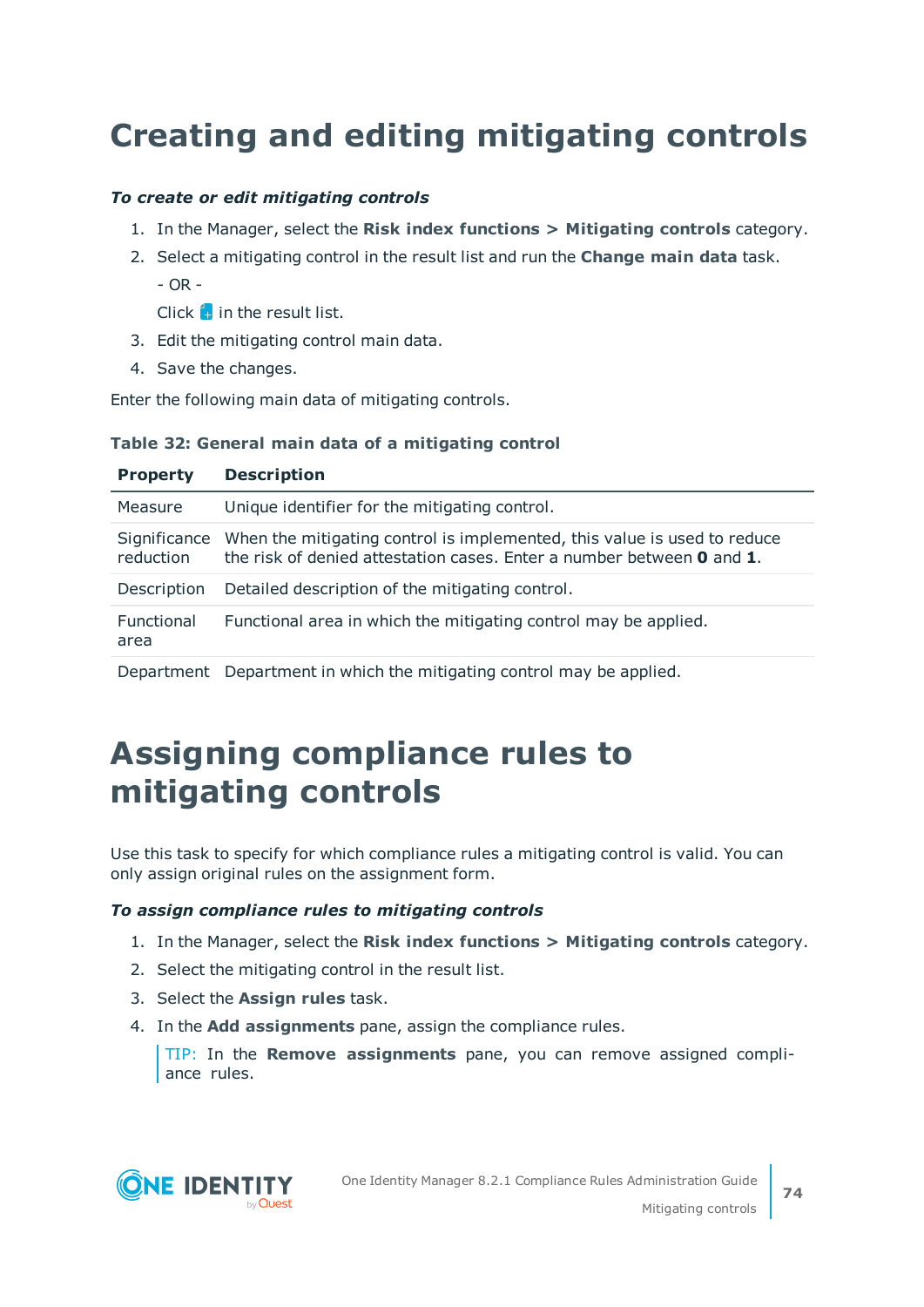#### *To remove an assignment*

- Select the compliance rule and double-click  $\bigcirc$ .
- <span id="page-74-0"></span>5. Save the changes.

## **Displaying the mitigation controls overview**

You can see the most important information about a mitigating control on the overview form.

#### *To obtain an overview of a mitigating control*

- 1. In the Manager, select the **Risk index functions > Mitigating controls** category.
- 2. Select the mitigating control in the result list.
- <span id="page-74-1"></span>3. Select the **Mitigating control overview** task.

## **Calculating mitigation**

The reduction in significance of a mitigating control supplies the value by which the risk index of a compliance rule is reduced when the control is implemented.One Identity Manager calculates a reduced risk index based on the risk index and the significance reduction. One Identity Manager supplies default functions for calculating reduced risk indexes. These functions cannot be edited with One Identity Manager tools.

Calculating mitigation for rule violations depends on the **QER | CalculateRiskIndex | MitigatingControlsPerViolation** configuration parameter.

| <b>Configuration Effect</b><br>parameters |                                                                                                                                                                                                |
|-------------------------------------------|------------------------------------------------------------------------------------------------------------------------------------------------------------------------------------------------|
| Deactivated                               | The compliance rule's reduced risk index is calculated. This takes<br>mitigating controls into account that are assigned to a compliance rule.                                                 |
| Enabled                                   | The compliance rule's risk index is not reduced. The reduced risk index<br>corresponds, therefore, to the compliance rule's risk index.                                                        |
|                                           | This calculates the reduced risk index of employees with rule violations<br>and takes into account mitigating controls that were assigned to a rule<br>violation during an exception approval. |

| Table 33: Effect of configuration parameters on calculating mitigation |  |  |  |  |
|------------------------------------------------------------------------|--|--|--|--|
|------------------------------------------------------------------------|--|--|--|--|

Risk index (reduced) = Risk index - sum significance reductions



**75**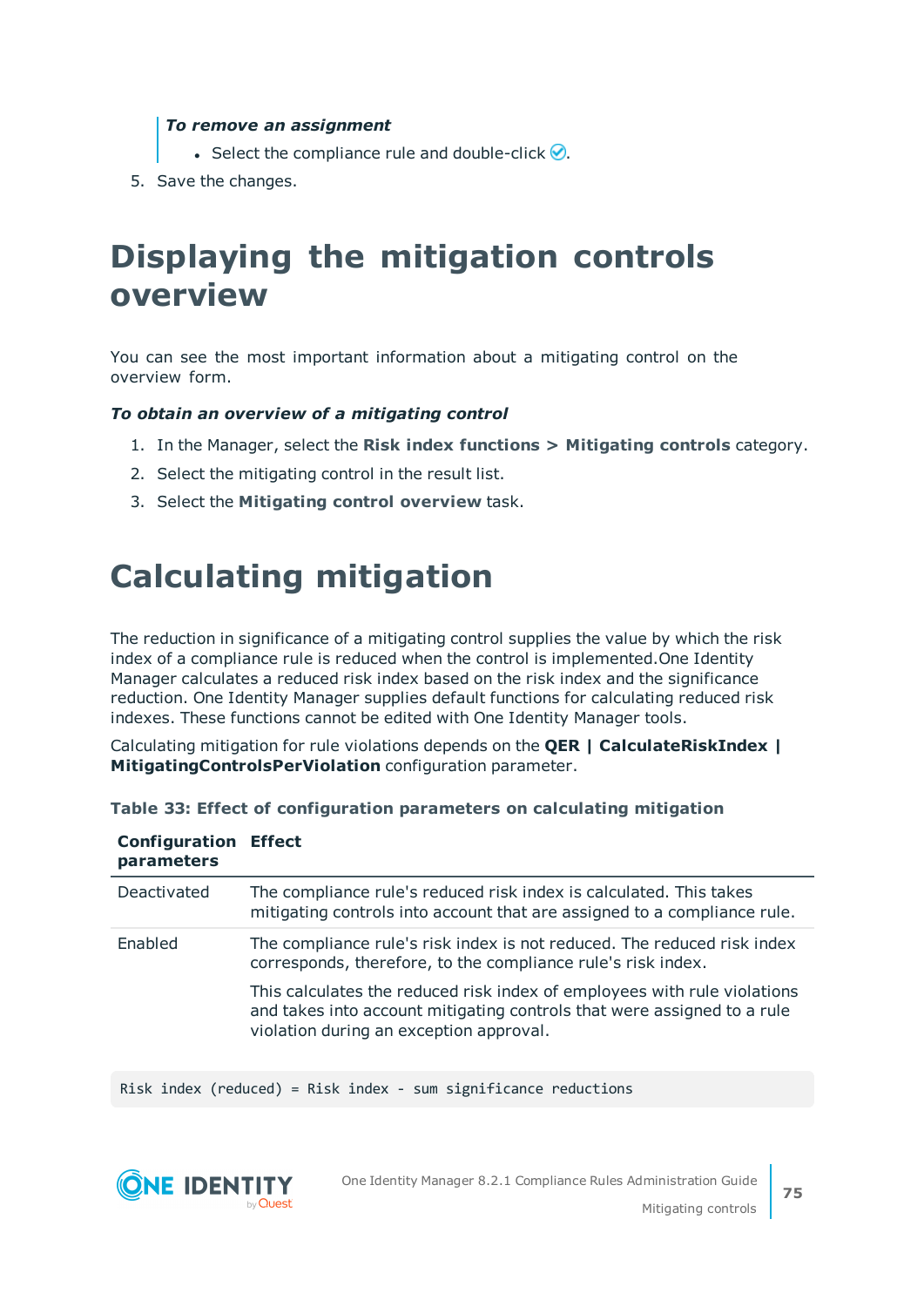If the significance reduction sum is greater than the risk index, the reduced risk index is set to **0**.

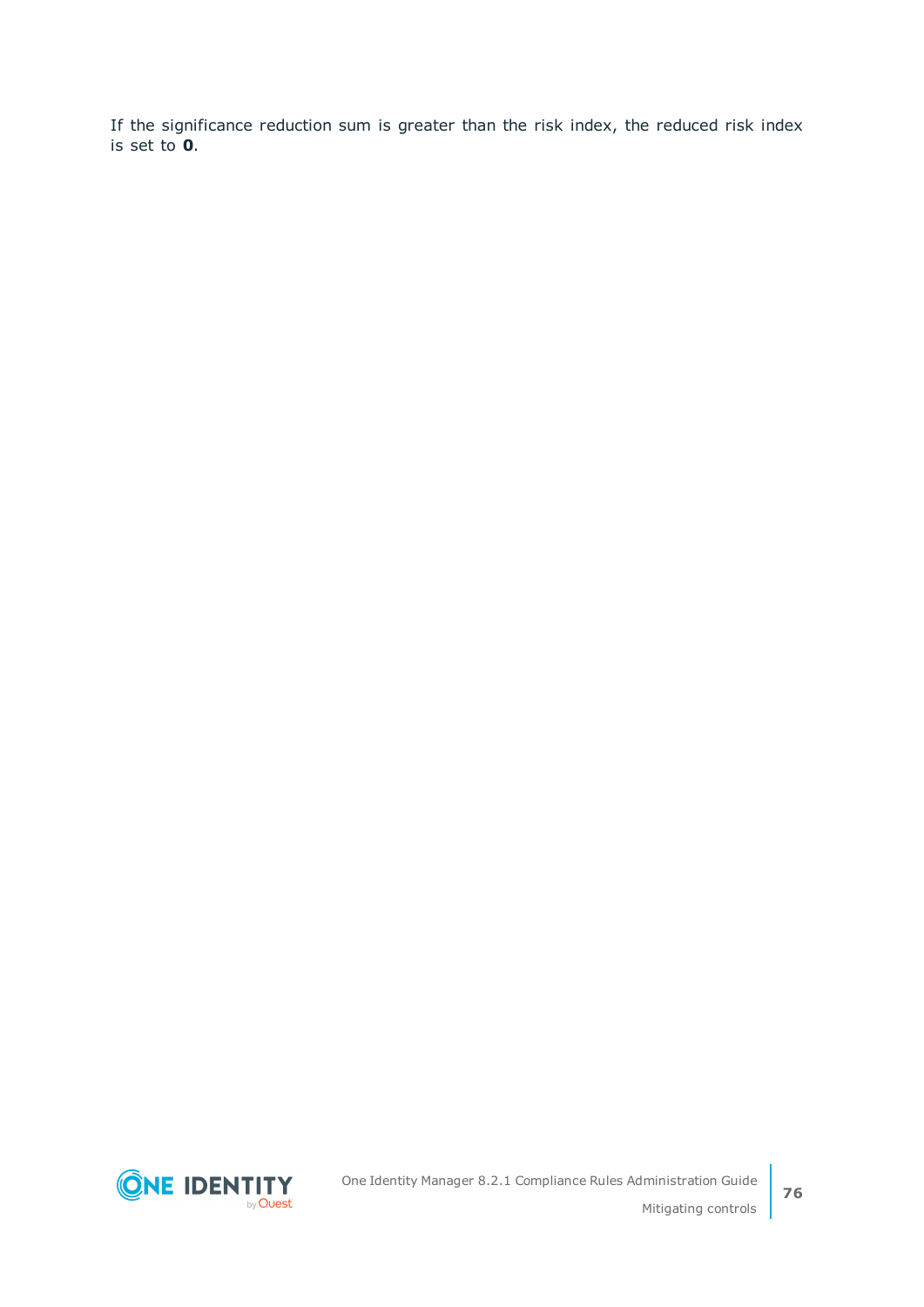# **Appendix:Configuration parameters for Identity Audit**

The following configuration parameters are additionally available in One Identity Manager after the module has been installed. Some general configuration parameters are relevant for Identity Audit. The following table contains a summary of all applicable configuration parameters for Identity Audit.

| <b>Configuration parameter</b>                          | <b>Meaning</b>                                                                                                                                                                                                                                                                                                                                                                     |  |  |
|---------------------------------------------------------|------------------------------------------------------------------------------------------------------------------------------------------------------------------------------------------------------------------------------------------------------------------------------------------------------------------------------------------------------------------------------------|--|--|
| QER   ComplianceCheck                                   | Preprocessor relevant configuration parameter to<br>control component parts for Identity Audit. Changes to<br>the parameter require recompiling the database.                                                                                                                                                                                                                      |  |  |
|                                                         | If the parameter is enabled, you can use the model<br>components.                                                                                                                                                                                                                                                                                                                  |  |  |
|                                                         | If you disable the configuration parameter at a later<br>date, model components and scripts that are not longer<br>required, are disabled. SQL procedures and triggers are<br>still carried out. For more information about the<br>behavior of preprocessor relevant configuration paramet-<br>ers and conditional compiling, see the One Identity<br>Manager Configuration Guide. |  |  |
| QER   ComplianceCheck  <br>CalculateImmediately         | Processing tasks for recalculating rule violations are<br>immediately started when relevant changes occur.                                                                                                                                                                                                                                                                         |  |  |
| QER   ComplianceCheck  <br>DisableSelfExceptionGranting | Excludes rule violators from becoming exception<br>approvers. If this parameter is set, no one can approve<br>their own rule violations.                                                                                                                                                                                                                                           |  |  |
| QER   ComplianceCheck                                   | This parameter is used for mail notifications.                                                                                                                                                                                                                                                                                                                                     |  |  |
| EmailNotification                                       | Information about notifying during compliance checking<br>is defined under this parameter.                                                                                                                                                                                                                                                                                         |  |  |
| QER   ComplianceCheck  <br>EmailNotification            | Sender's default email address for sending automatically<br>generated notifications about rule checking. Replace the                                                                                                                                                                                                                                                               |  |  |

### **Table 34: Overview of configuration parameters**

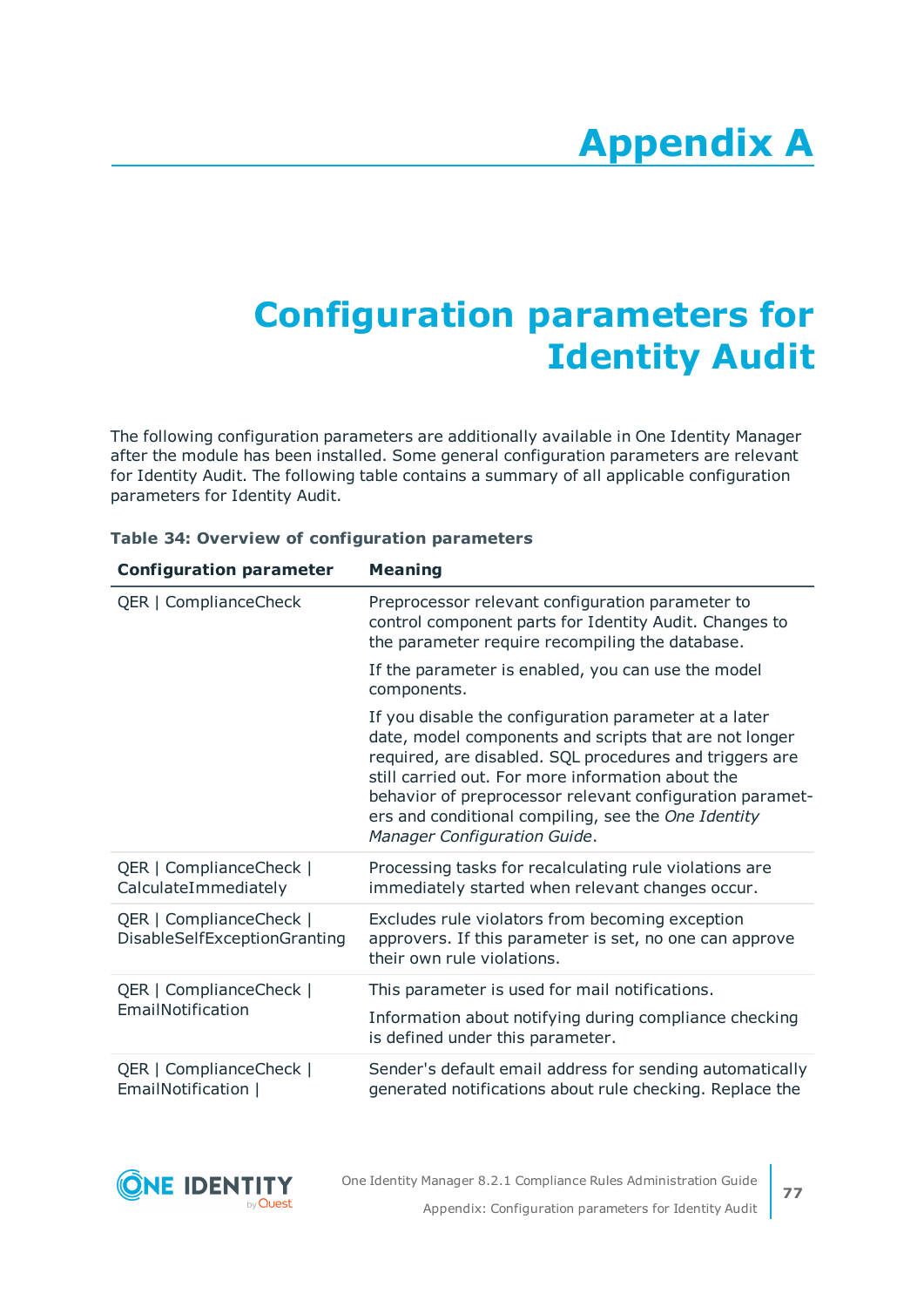| <b>Configuration parameter</b>                               | <b>Meaning</b>                                                                                                                                                                                                                                                                                                                                                                                                 |
|--------------------------------------------------------------|----------------------------------------------------------------------------------------------------------------------------------------------------------------------------------------------------------------------------------------------------------------------------------------------------------------------------------------------------------------------------------------------------------------|
| <b>DefaultSenderAddress</b>                                  | default address with a valid email address.                                                                                                                                                                                                                                                                                                                                                                    |
| QER   ComplianceCheck  <br>EnableITSettingsForRule           | IT Shop properties for the compliance rule are visible<br>and can be edited.                                                                                                                                                                                                                                                                                                                                   |
| QER   ComplianceCheck  <br>IncludeTSBPersonUsesAccount       | This configuration parameter specifies whether permis-<br>sions for using shared identities are included in rule<br>checking.                                                                                                                                                                                                                                                                                  |
| QER   ComplianceCheck  <br>PlainSQL                          | SQL text is only permitted for rules in advanced mode.                                                                                                                                                                                                                                                                                                                                                         |
| QER   ComplianceCheck  <br>SimpleMode                        | Preprocessor relevant configuration parameter for<br>controlling the definition of rule conditions for compli-<br>ance rules. Changes to the parameter require recom-<br>piling the database.                                                                                                                                                                                                                  |
|                                                              | If this parameter is set, you can set up rule conditions<br>with a simplified definition.                                                                                                                                                                                                                                                                                                                      |
| QER   ComplianceCheck  <br>SimpleMode  <br>NonSimpleAllowed  | Rules can be created in advanced mode                                                                                                                                                                                                                                                                                                                                                                          |
| QER   ComplianceCheck  <br>SimpleMode  <br>ShowDescriptions  | Displays additional input fields for describing the compli-<br>ance rules in the Rule Editor.                                                                                                                                                                                                                                                                                                                  |
| QER   CalculateRiskIndex                                     | Preprocessor relevant configuration parameter<br>controlling system components for calculating an<br>employee's risk index. Changes to the parameter<br>require recompiling the database.                                                                                                                                                                                                                      |
|                                                              | If the parameter is enabled, values for the risk index can<br>be entered and calculated.                                                                                                                                                                                                                                                                                                                       |
|                                                              | If you disable the configuration parameter at a later<br>date, model components and scripts that are not longer<br>required, are disabled. SQL procedures and triggers are<br>still carried out. For more information about the<br>behavior of preprocessor relevant configuration paramet-<br>ers and conditional compiling, see the One Identity<br>Manager Configuration Guide.                             |
| QER   CalculateRiskIndex  <br>MitigatingControlsPerViolation | This configuration parameter controls calculation of risk<br>indexes for rule violations. If the parameter is set,<br>exception approvers can assign mitigating controls to<br>rule violations. The risk index calculation only takes<br>these mitigating controls into account. If the parameter<br>is disabled, risk index calculation take mitigating control<br>assigned to compliance rules into account. |

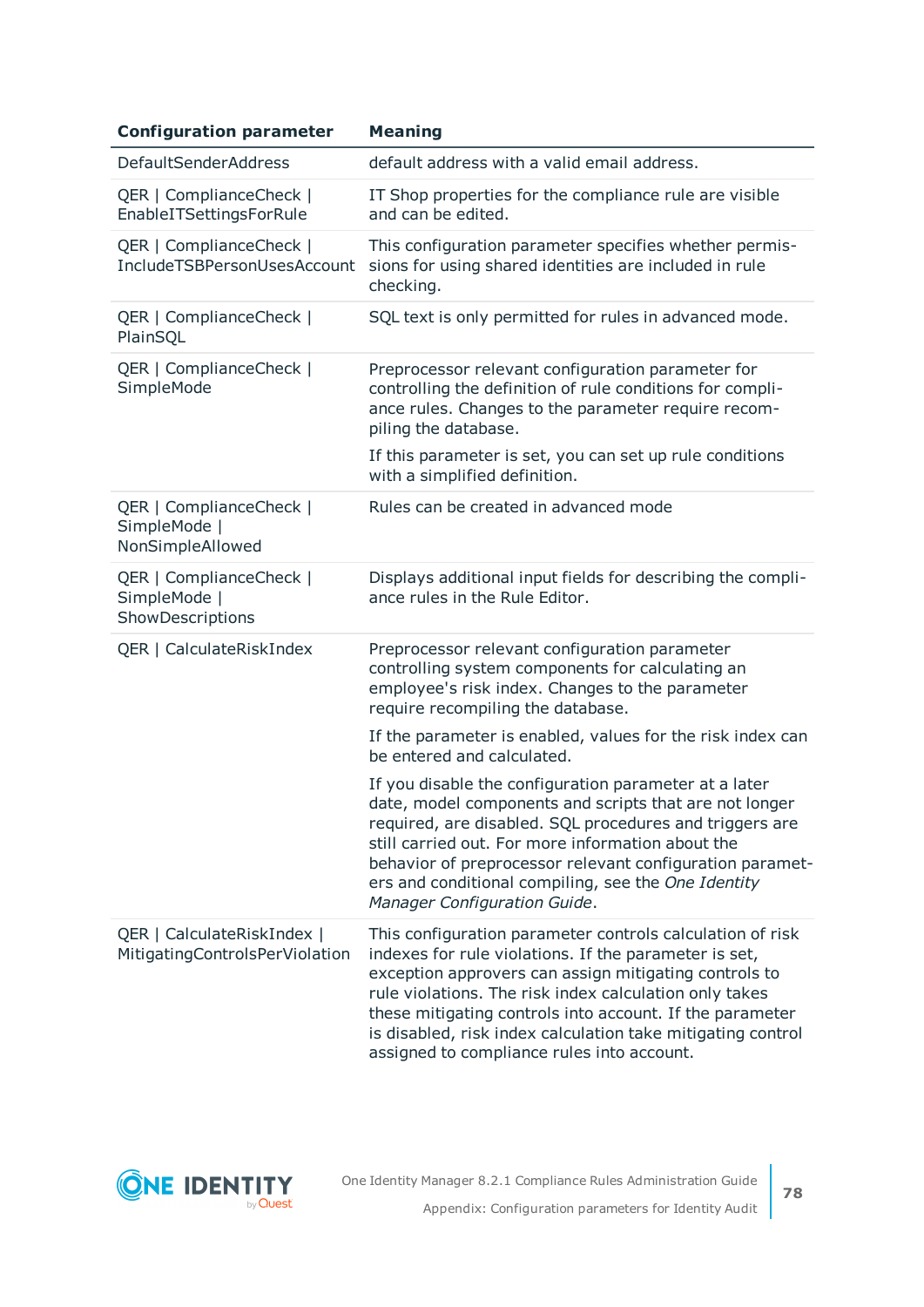One Identity solutions eliminate the complexities and time-consuming processes often required to govern identities, manage privileged accounts and control access. Our solutions enhance business agility while addressing your IAM challenges with on-premises, cloud and hybrid environments.

# **Contacting us**

For sales and other inquiries, such as licensing, support, and renewals, visit <https://www.oneidentity.com/company/contact-us.aspx>.

## **Technical support resources**

Technical support is available to One Identity customers with a valid maintenance contract and customers who have trial versions. You can access the Support Portal at [https://support.oneidentity.com/.](https://support.oneidentity.com/)

The Support Portal provides self-help tools you can use to solve problems quickly and independently, 24 hours a day, 365 days a year. The Support Portal enables you to:

- Submit and manage a Service Request
- View Knowledge Base articles
- Sign up for product notifications
- Download software and technical documentation
- View how-to videos at [www.YouTube.com/OneIdentity](http://www.youtube.com/OneIdentity)
- Engage in community discussions
- Chat with support engineers online
- View services to assist you with your product

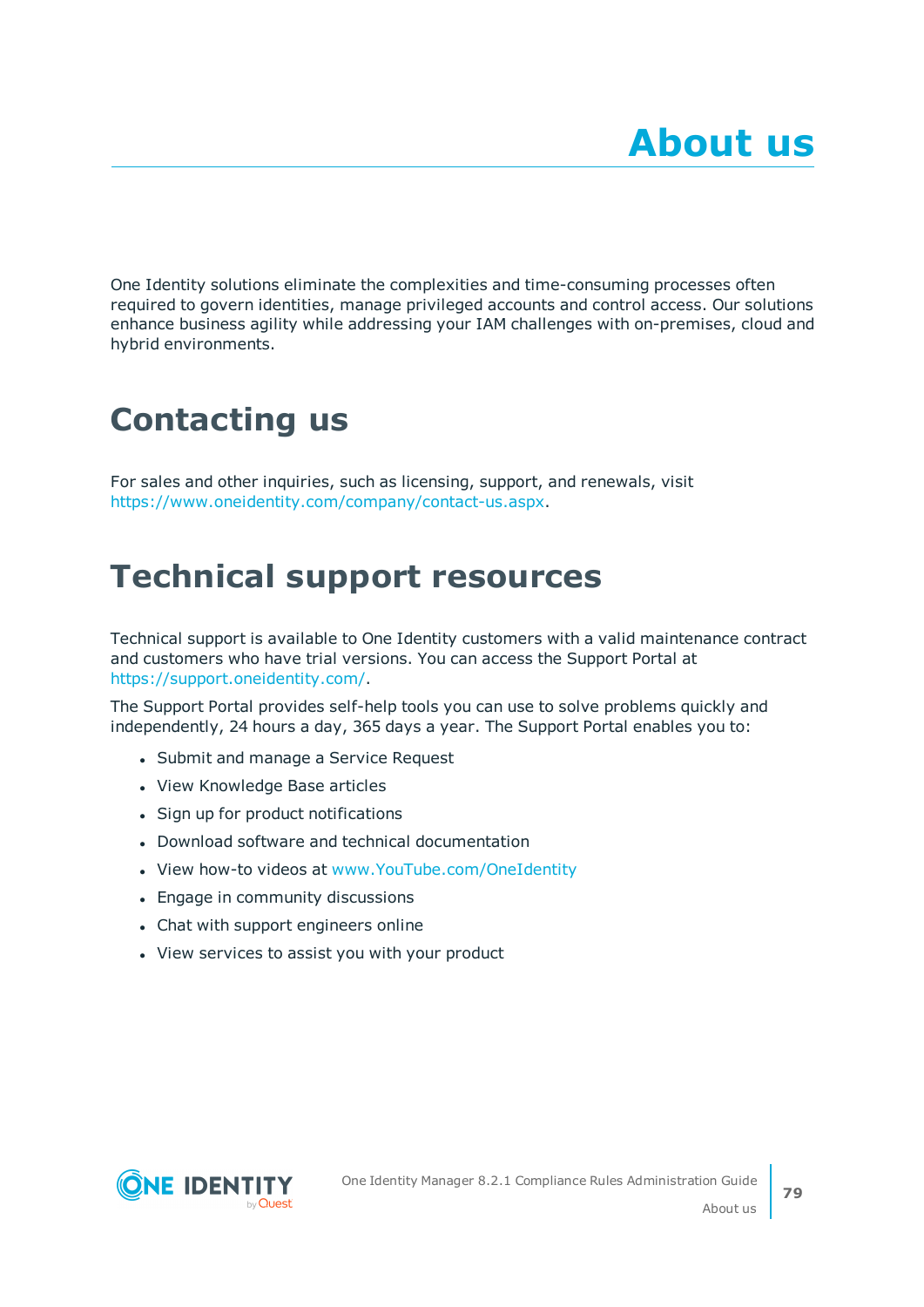# **Index**

## **A**

application role [7](#page-6-0) exception approver [26](#page-25-0) rule supervisor [25](#page-24-0)

## **C**

calculation schedule [13](#page-12-0), [55](#page-54-0) assign rule [16](#page-15-0) assign to shelf [33](#page-32-0) default schedule [16](#page-15-1) default schedule compliance rule check [13](#page-12-0) default schedule compliance rule fill [13](#page-12-0) start immediately [17](#page-16-0) compliance framework [11](#page-10-0) assign rule [12](#page-11-0) overview form [12](#page-11-1) compliance rule [6](#page-5-0) consistency check [57](#page-56-0)

## **E**

exception approval reason [26](#page-25-1) exception approver [29](#page-28-0), [63](#page-62-0) assign employees [40,](#page-39-0) [43](#page-42-0) dead line [29](#page-28-0) notification [65](#page-64-0) extended property [18](#page-17-0) assign objects [22](#page-21-0) create [19](#page-18-0) overview form [22](#page-21-1)



property group [19-20](#page-18-1) scope limit [19,](#page-18-1) [21](#page-20-0)

## **F**

functional area [23](#page-22-0)

**I**

Identity Audit [6](#page-5-0)

### **M**

mail definition [68](#page-67-0) mail template hyperlink [69](#page-68-0) mitigating control [73](#page-72-0) assign rule [38,](#page-37-0) [74](#page-73-0) create [38](#page-37-0) log [74](#page-73-1) overview [75](#page-74-0) significance reduction [74](#page-73-1)

## **O**

overview form extended property [22](#page-21-1)

## **P**

permission verify [6](#page-5-0) property group [18](#page-17-0) add [18](#page-17-1)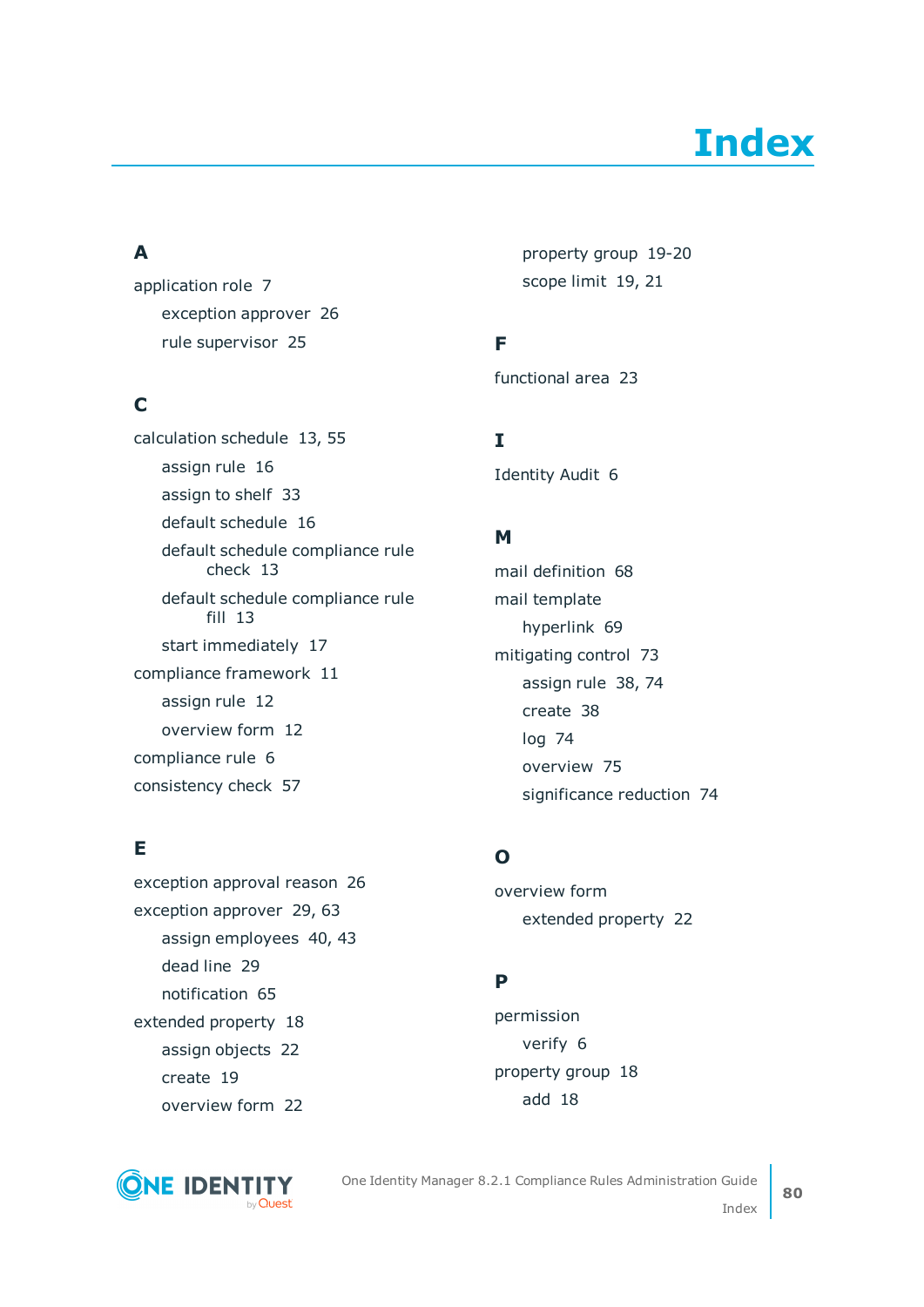assign extended properties [20](#page-19-0)

### **R**

reason [26](#page-25-1) risk assessment functional area [23](#page-22-0) rule [31](#page-30-0) risk index [31](#page-30-0) calculate [75](#page-74-1) reduced calculate [75](#page-74-1) rule assign compliance framework [36](#page-35-0) assign mitigating control [37](#page-36-0) assign schedule [16](#page-15-0), [33](#page-32-0) compare [39](#page-38-0) copy [43](#page-42-1) create [28](#page-27-0) deactivate [42](#page-41-0) delete [54](#page-53-0) enable [42](#page-41-0) IT Shop properties [34](#page-33-0) not set [29](#page-28-0) overview form [36](#page-35-1), [42](#page-41-1) revision state [33](#page-32-0) working copy [28](#page-27-0) rule base [28](#page-27-1) rule change start rule check [56](#page-55-0) rule check [29](#page-28-0) accelerate [57](#page-56-0) change permissions [56](#page-55-0) change rule condition [56](#page-55-0) performance [57](#page-56-0) scheduled [55](#page-54-0)

start [55-56](#page-54-1) user account with group identity [55](#page-54-2) rule comparison [34](#page-33-1) rule condition [44](#page-43-0) advanced mode [52](#page-51-0) employee group [46](#page-45-0) permission [48](#page-47-0) Rule Editor [45](#page-44-0) SAP function [48](#page-47-0) simple definition [45](#page-44-0), [52](#page-51-0) SQL definition [54](#page-53-1) Rule Editor [45](#page-44-0) rule evaluation [58](#page-57-0) rule group [10,](#page-9-0) [29](#page-28-0) assign rule [10](#page-9-1) overview form [11](#page-10-1) rule supervisor assign employees [41](#page-40-0), [44](#page-43-1) notification [65](#page-64-1) rule violation determine [55-56](#page-54-1) email address [64](#page-63-0) evaluate [58](#page-57-1) exception approver [61](#page-60-0) notification [64](#page-63-0) notify exception approver [65](#page-64-0) notify rule supervisor [65](#page-64-1) number permitted [31](#page-30-0) through IT Shop request [66](#page-65-0) through membership in business role [66](#page-65-0)

### **S**

significance reduction [74](#page-73-1) SQL [52](#page-51-0), [54](#page-53-1)



One Identity Manager 8.2.1 Compliance Rules Administration Guide Index